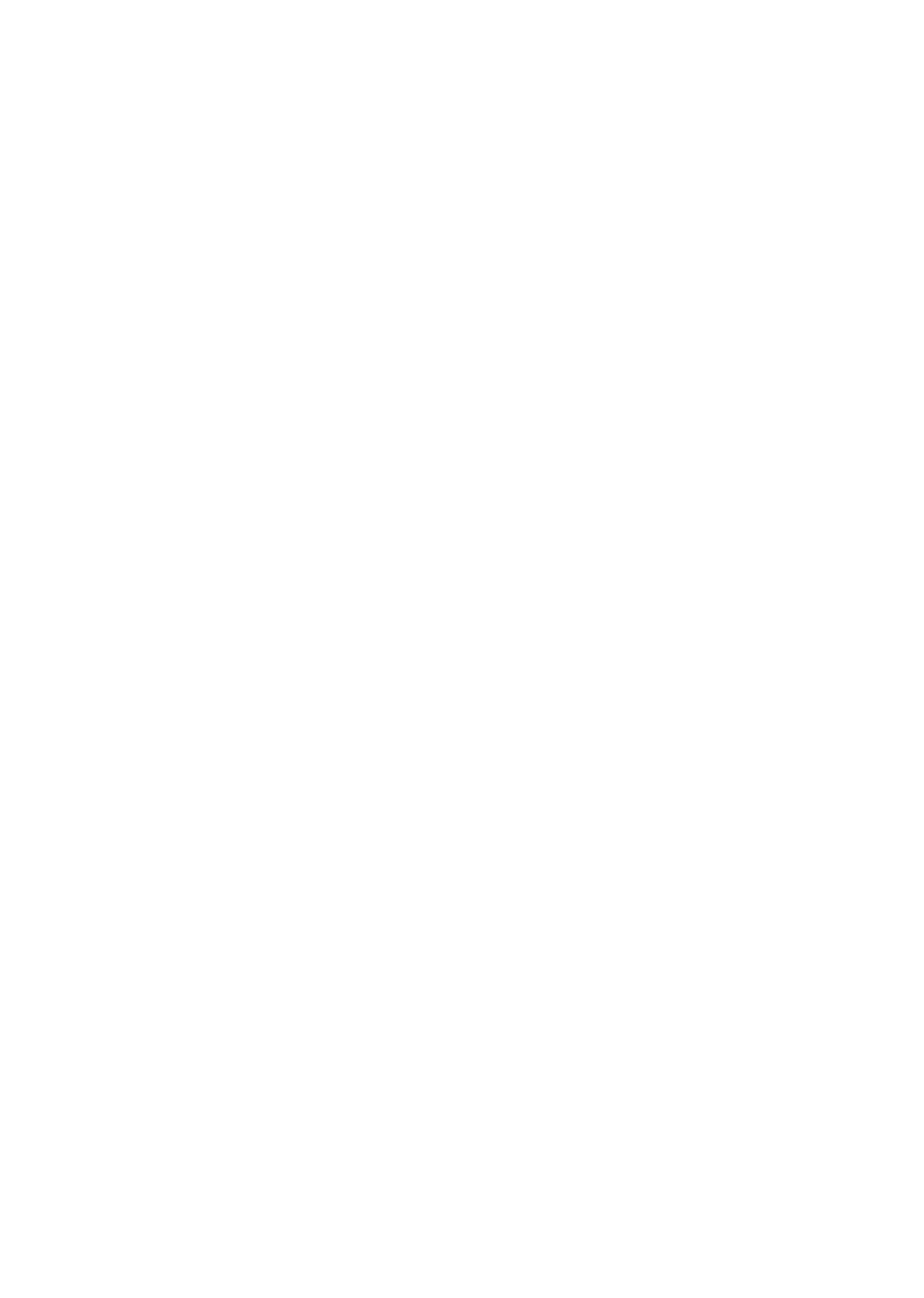## **Contents**

| $\textbf{For} \textbf{word} \textbf{.} \textbf{} \textbf{} \textbf{} \textbf{} \textbf{} \textbf{} \textbf{} \textbf{} \textbf{} \textbf{} \textbf{} \textbf{} \textbf{} \textbf{} \textbf{} \textbf{} \textbf{} \textbf{} \textbf{}$ |  |
|---------------------------------------------------------------------------------------------------------------------------------------------------------------------------------------------------------------------------------------|--|
|                                                                                                                                                                                                                                       |  |
|                                                                                                                                                                                                                                       |  |
|                                                                                                                                                                                                                                       |  |
|                                                                                                                                                                                                                                       |  |
|                                                                                                                                                                                                                                       |  |
|                                                                                                                                                                                                                                       |  |
|                                                                                                                                                                                                                                       |  |
|                                                                                                                                                                                                                                       |  |
|                                                                                                                                                                                                                                       |  |
| III. Local and Industry Action and Social Participation27                                                                                                                                                                             |  |
|                                                                                                                                                                                                                                       |  |
|                                                                                                                                                                                                                                       |  |
|                                                                                                                                                                                                                                       |  |
|                                                                                                                                                                                                                                       |  |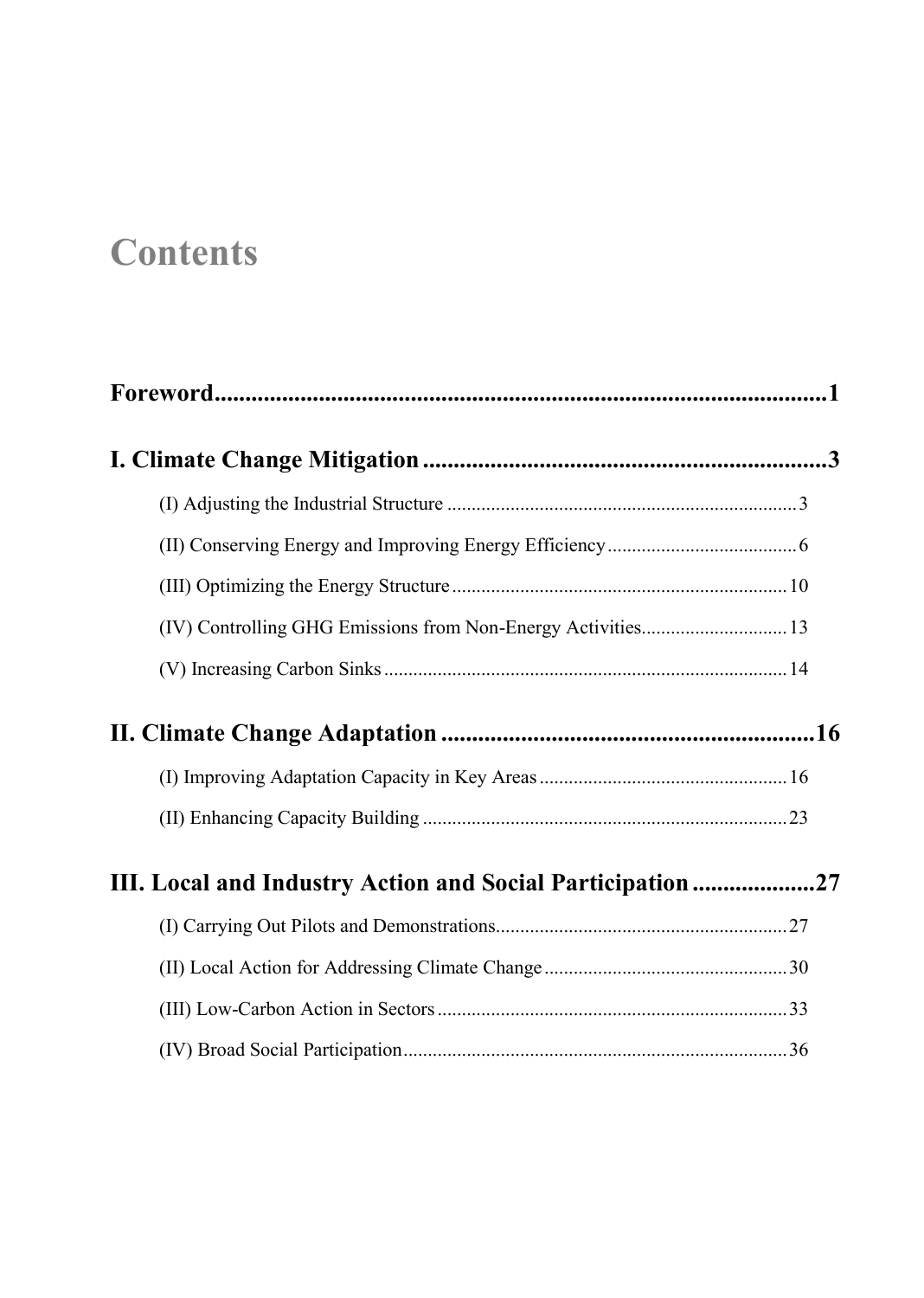| VI. Planning Formulation and System Construction41                               |
|----------------------------------------------------------------------------------|
|                                                                                  |
|                                                                                  |
|                                                                                  |
|                                                                                  |
|                                                                                  |
|                                                                                  |
|                                                                                  |
|                                                                                  |
|                                                                                  |
| VI. Enhanced International Exchanges and Cooperation57                           |
| (I) Promoting Exchanges and Cooperation with International Organizations 57      |
| (II) Strengthening Exchanges and Cooperation with Developed Countries58          |
|                                                                                  |
|                                                                                  |
| (I) Actively Promoting Multilateral Processes under the United Nations Framework |
|                                                                                  |
|                                                                                  |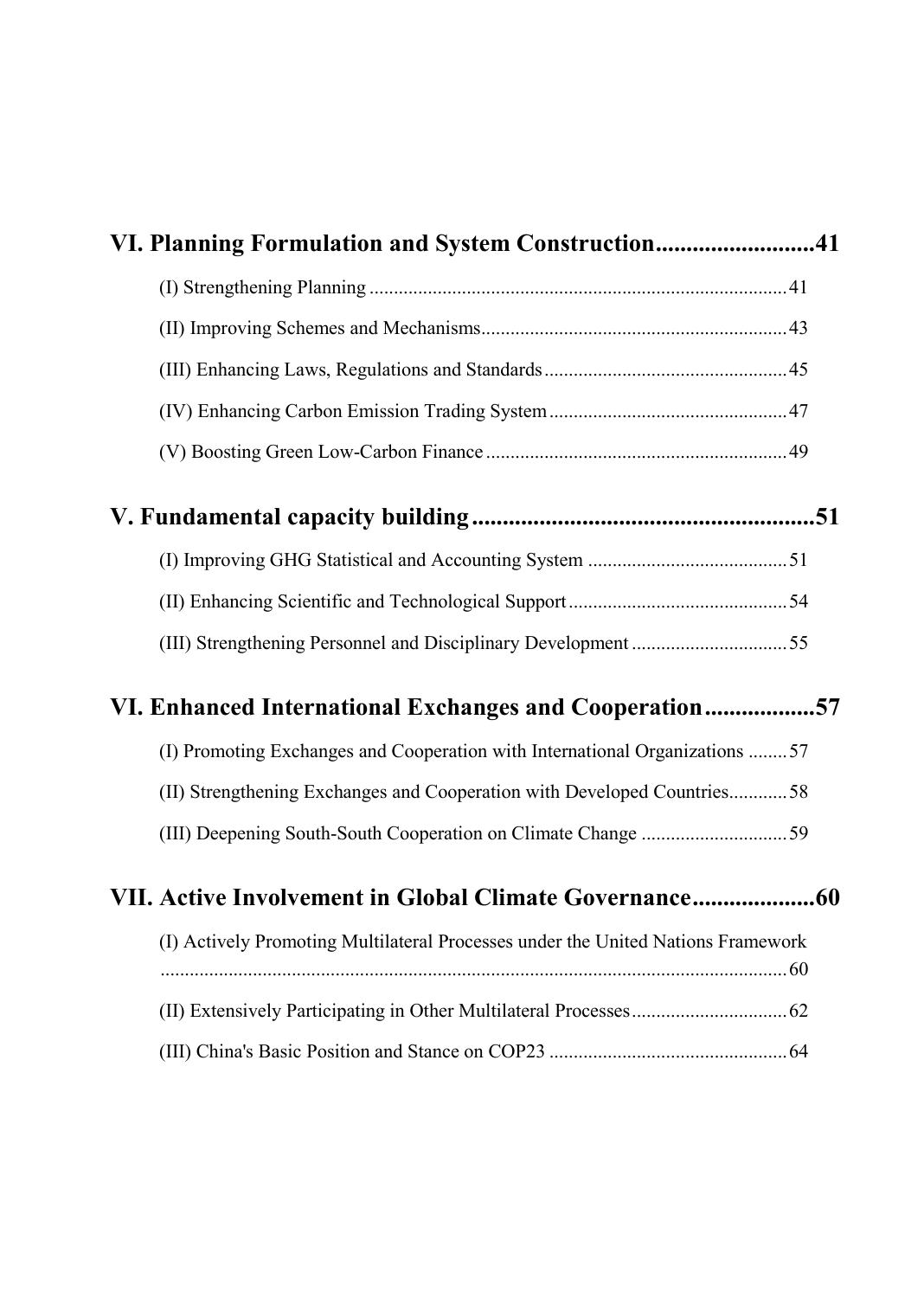## <span id="page-4-0"></span>**Foreword**

Climate change is one of biggest challenges facing mankind in the 21<sup>st</sup> century. The Chinese Government has always attached great importance to tackling climate change and strengthened the work on low-carbon development and climate change adaptation since the beginning of  $13<sup>th</sup>$  Five-Year Plan (FYP) period (2016-2020). As an important part of the five-year plan for national economic and social development, the *Work Plan for Controlling Greenhouse Gas Emissions During the 13th Five-Year Plan Period* has been formulated and implemented. Regional governments formulated and decomposed greenhouse gases (GHG) controlling targets, ministries and departments implemented policies and measures, sectors and enterprises took innovative actions, and the public participated actively.

Thanks to hard work, in 2016, the carbon intensity decreased by 6.6% from the 2015 level and the proportion of non-fossil energy sources increased to 13.3%. The tasks for afforestation and forestry protection were overfulfilled, the capacity for climate change adaptation and disaster prevention and alleviation were further strengthened and the systems and mechanisms for addressing climate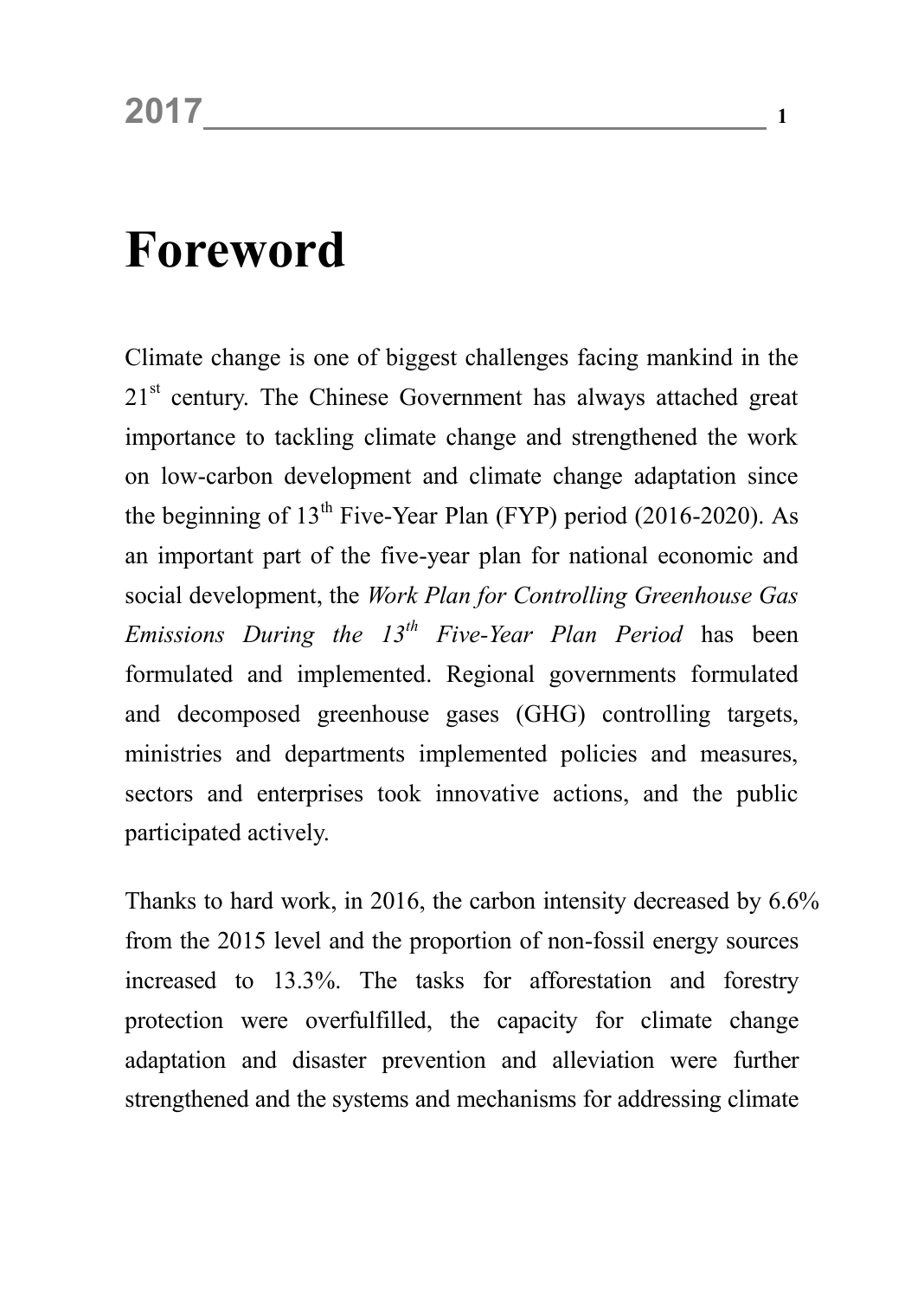change were improved. The carbon market construction is underway in an orderly manner and will be officially launched in 2017.

Since 2016, China has continued the firm support of global climate governance process and been highly praised by the international community for the significant contribution to the conclusion and rapid entry into force of the Paris Agreement and the promotion of international cooperation in addressing climate change.

This annual report has been hereby issued to enable all parties to fully understand China's actions, policies and accomplishments in addressing climate change from 2016 onwards.

It is worth noting that the just-concluded  $19<sup>th</sup>$  National Congress of Communist Party of China (CPC) raised higher requirements for addressing global climate change and promoting low-carbon development from the perspective of China and the world. In the future, we will develop a green, low-carbon and circular economy, build a clean, safe, efficient and low-carbon energy system, advocate a simple, moderate, green and low-carbon lifestyle, accelerate the formation of green low-carbon new growth drivers, promote the improvement of development quality, actively fulfill the mitigation commitment, and achieve the nationally determined contributions as scheduled. We will work with all countries around the world to tackle climate change and protect the Earth!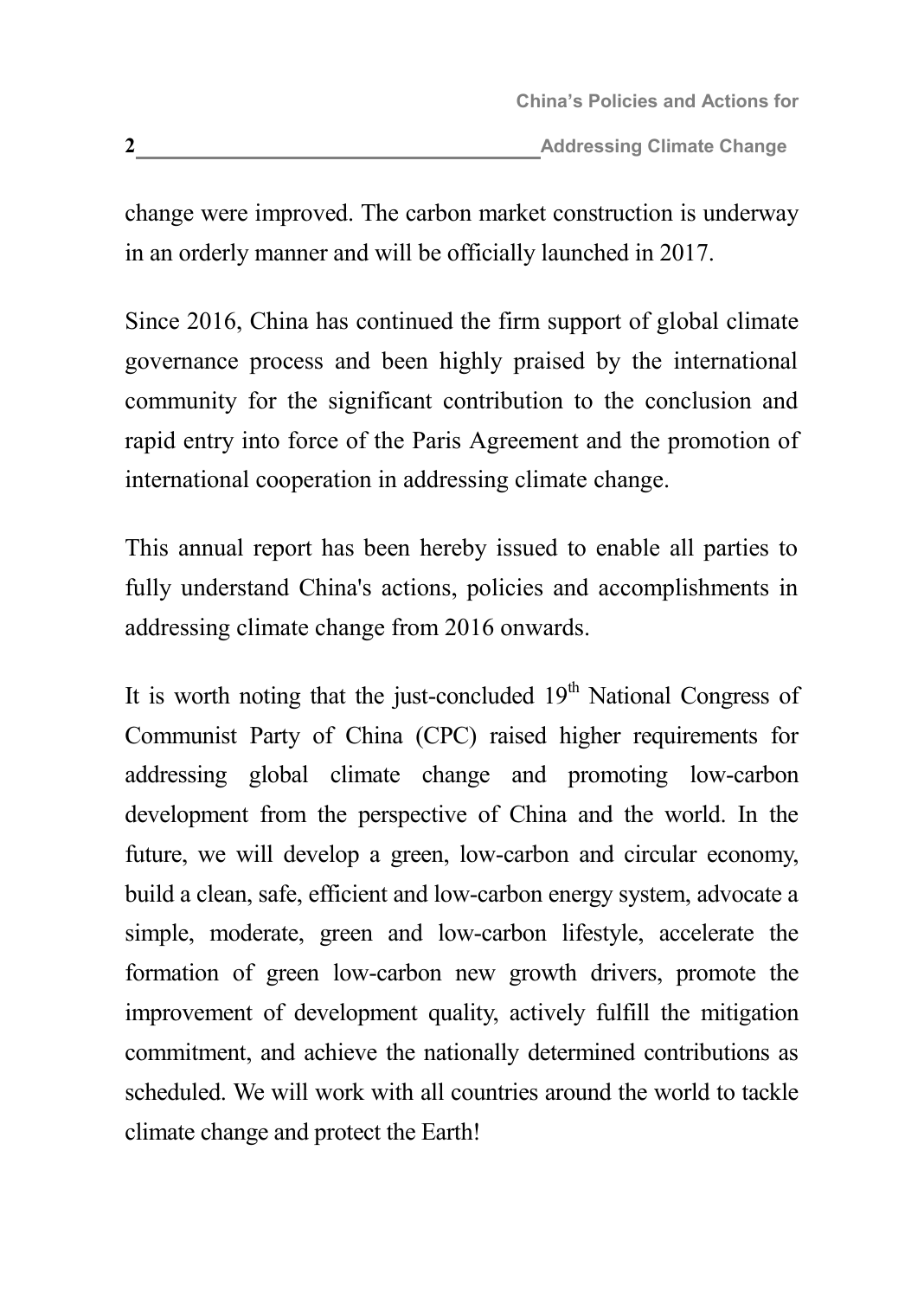## <span id="page-6-0"></span>**I. Climate Change Mitigation**

From 2016 onwards, the Chinese Government has achieved positive results in mitigating climate change through a series of proactive measures, including adjusting the industrial structure, conserving energy and improving energy efficiency, optimizing the energy structure, controlling greenhouse gas (GHG) emissions from non-energy activities, and increasing carbon sinks.

#### <span id="page-6-1"></span>**(I) Adjusting the Industrial Structure**

**Boosting strategic emerging industries.** The State Council issued the *13th Five-Year Plan for Strategic Emerging Industries*, which laid down comprehensive arrangements for strategic emerging industries in the five years, including development objectives, key tasks and policy measures, as well as put forward to promoting green low-carbon industries as pillar industries such as new-energy vehicle, new energy as well asenergy conservation and environmental protection industries. The State Council unveiled the *Guiding Opinions on Deepening the Integration of Manufacturing and the Internet*, calling for aligning the "Made in China 2025" and "Internet Plus" plans. The General Administration of Quality Supervision, Inspection and Quarantine (AQSIQ), Standardization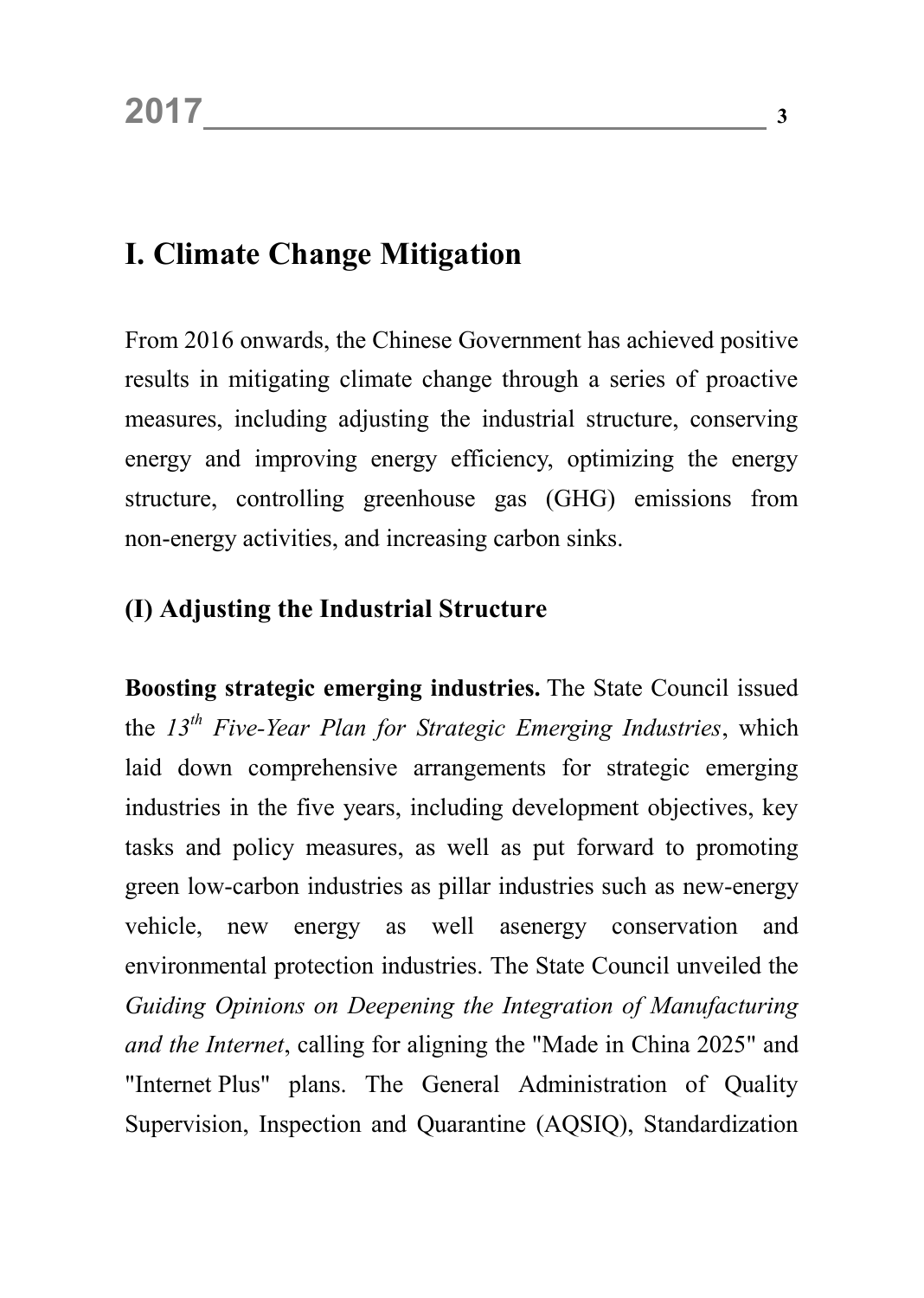**<sup>4</sup> Addressing Climate Change**

Administration of China (SAC), and Ministry of Industry and Information Technology (MIIT) unveiled the *Standardization and Quality Improvement Plan for Equipment Manufacturing Industry*. MIIT released, together with the National Development and Reform Commission (NDRC), the *Guidelines for Information Industry Development* to promote the formation of an internationally competitive and safe information industry system. MIIT issued the *Development Plan forSoftware and Information Technology Service Industry (2016-2020)*. NDRC and MIIT released and implemented the *Opinionson Improving Management of Automotive Investment Projects* to boost the new-energy vehicleindustry while strictly controlling the increase of production capacity of traditional fuel vehicles.

**Proceeding withcapacity reduction of energy-intensive industries.** The State Council has introduced multiple policies and achieved significant results in cutting the capacity of energy-intensive industries since 2016. The State Council unveiled the *Opinions on Reducing Overcapacity in the Steel Industry to Achieve Development by Solving the Difficulties,* which required, in principle, to stop approving new coal projects, technological upgrading projects with added capacity, and capacity-expansion projects in three years from 2016 onwards, and where new mines are indeed needed, implement replacement at a reduced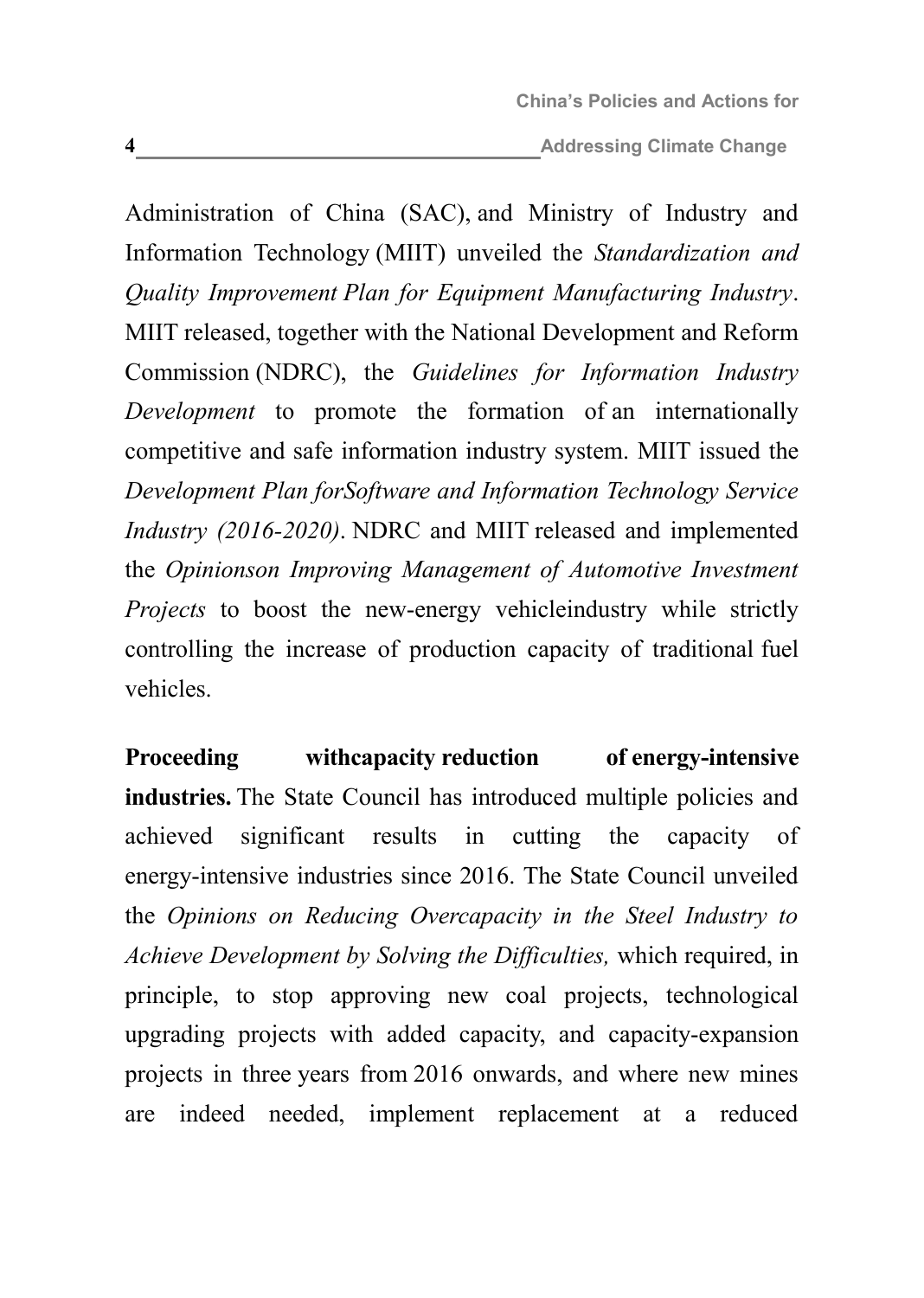amount. The State Council issued the *Circular on the Catalog of Investment Projects Approved by the Government (2016),* tightening the control of added capacity of such overcapacity industries as iron and steel, electrolytic aluminum, cement, plate glass, and shipbuilding. Efforts were continued to eliminate backward production capacity in steel and coal industries, which reduced the over production capacity of crude steel by more than 65 million tons and coal 290 million tons in 2016.

**Bolstering the service industry.** In 2016, the service industry witnessed vigorous development and made greater contribution to the national economic growth. The Ministry of Commerce (MOCOM) unveiled the *13th Five-Year Plan for Residential Services*, planning to initially build a quality, safe, convenient, coordinated, green and eco-friendly service system for urban and rural residents in 2020. China's sharing economy has prospered in all aspects and penetrated into various fields related to production and life, including transportation, housekeeping and logistics. The transaction volume of sharing economy attained 3452 billion yuan in 2016, according to the *Report on China's Sharing Economy 2017* published by the State Information Center (SIC) in February 2017. The Ministry of Environmental Protection (MEP) issued a notice to carry out the fifth pilot projects of environmental services. The People's Bank of China (PBC),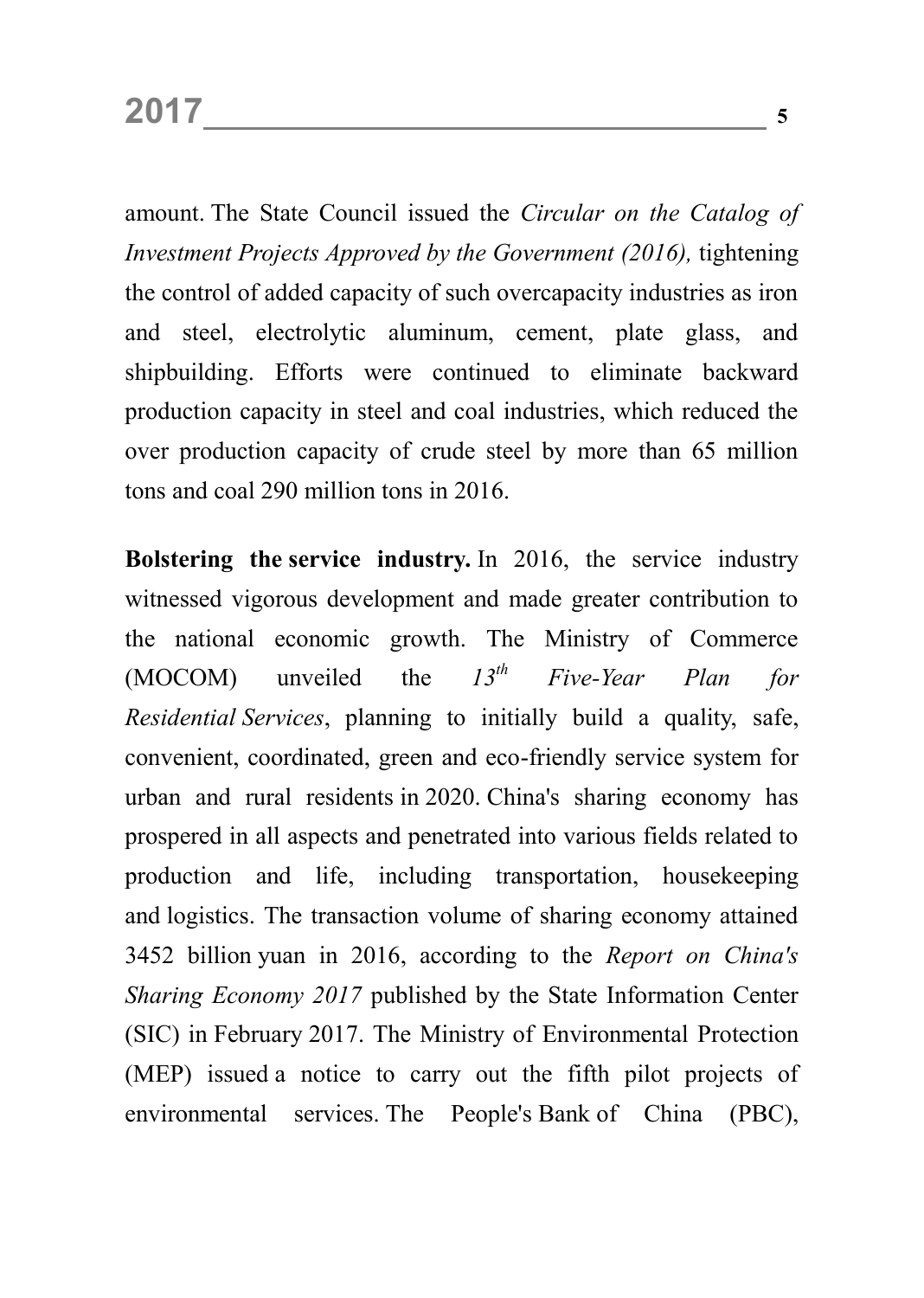**6 6 Addressing Climate Change** 

Ministry of Civil Affairs (MCA), China Banking Regulatory Commission (CBRC), China Securities Regulatory Commission (CSRC), and China Insurance Regulatory Commission (CIRC) jointly issued the *Guiding Opinions on Financial Support to Accelerate the Development of Old-age Services* to encourage innovative financial products and services that accelerate the development of pension service industry. In 2016, the value added of service industry amounted to 38422.1 billion yuan, a year-on-year increase of 7.8%, and continued to lead in the three industries. The service industry contributed to 58.2% of the growth of gross domestic product (GDP), 5.3 percentage points (pps) higher than the 2015 level.

In 2016, China's economic structure was further optimized. The shares of primary and secondary industryin total GDP were8.6% and 39.8% respectively, down by 0.2 and 1.1 pps over last year, while that of tertiary industry was 51.6%, up by 1.4 pps year on year.

#### <span id="page-9-0"></span>**(II) Conserving Energy and Improving Energy Efficiency**

**Strengthening target binding and policy driving.** The State Council released the *ComprehensiveWork Plan for Energy Conservation and Emissions Reduction During the 13th Five-Year Plan Period*, which made an overall arrangement for energy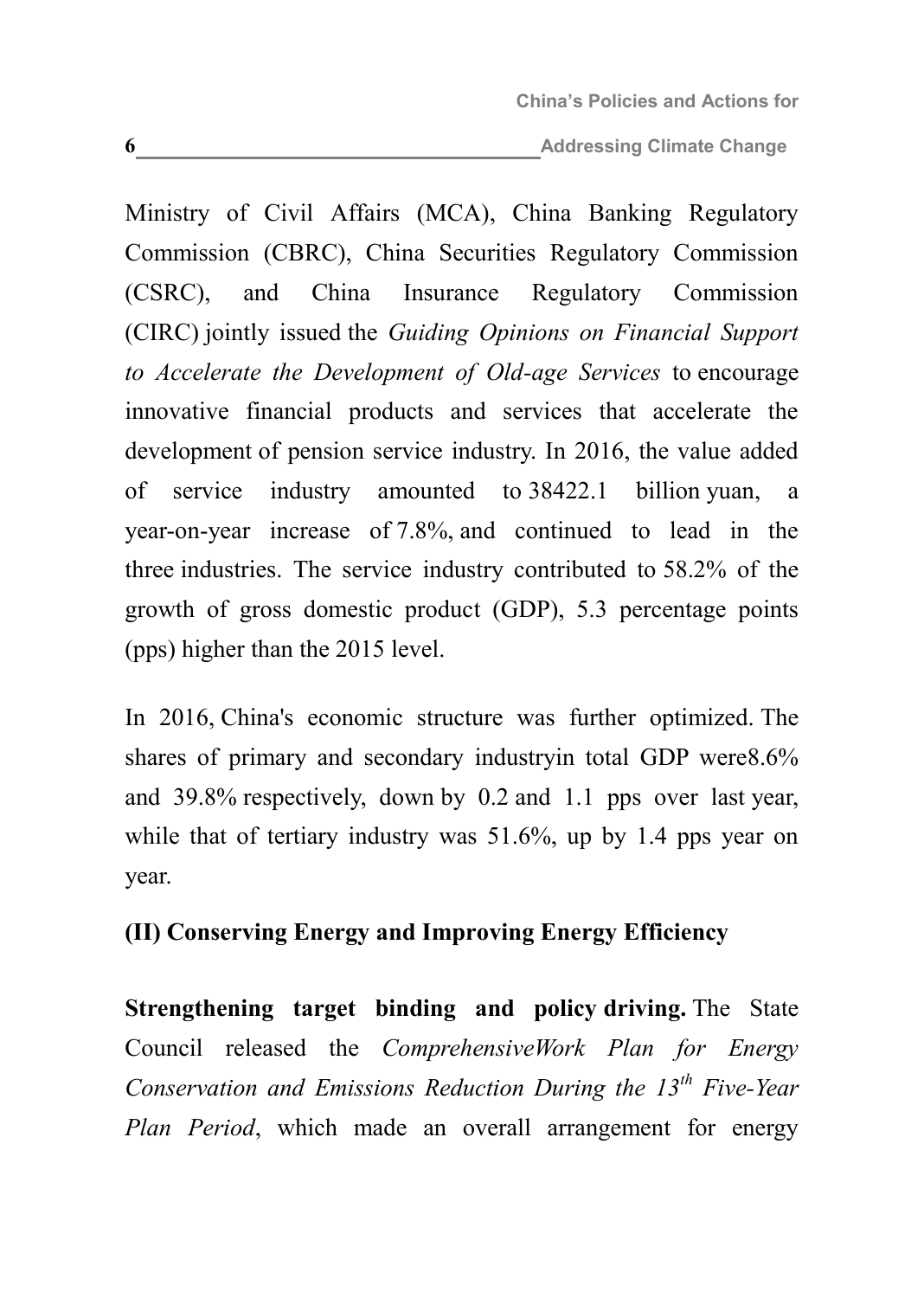conservation in the five years and decomposed the targets of energy consumption cap and intensity control (double control) to provinces (autonomous regions and municipalities). The National Energy Administration (NEA) issued the *Guiding Opinions on Energy Work in 2016*, putting forward the target of controlling total energy consumption. In 2016, NDRC, entrusted by the State Council and in conjunction with relevant ministries, conducted the evaluation and appraisal of provincial government responsibility for energy conservation targets and clarified the targets of energy consumption cap and intensity in 2016 and 2017. In 2017, NDRC carried out the on-site evaluation of "double control" target completion of provincial governments in 2016. A total of 12 ministries, including NDRC, MIIT, Ministry of Science and Technology (MOST), and Ministry of Finance (MOF), jointly issued the *13th Five-Year Action Plan for Energy Conservation*, which set forth ten actions such as the promotion of energy-efficient products to advance energy conservation in various aspects and fields.

**Enhancing energy efficiency management and institutional construction.**In 2016, NDRC convened the coordinator meeting of the State Council Leading Group for Energy Conservation and Emissions Reduction to coordinate the work for energy conservation during the  $13<sup>th</sup>$  FYP period. It also issued the *Measures for Energy Conservation Supervision* and the updated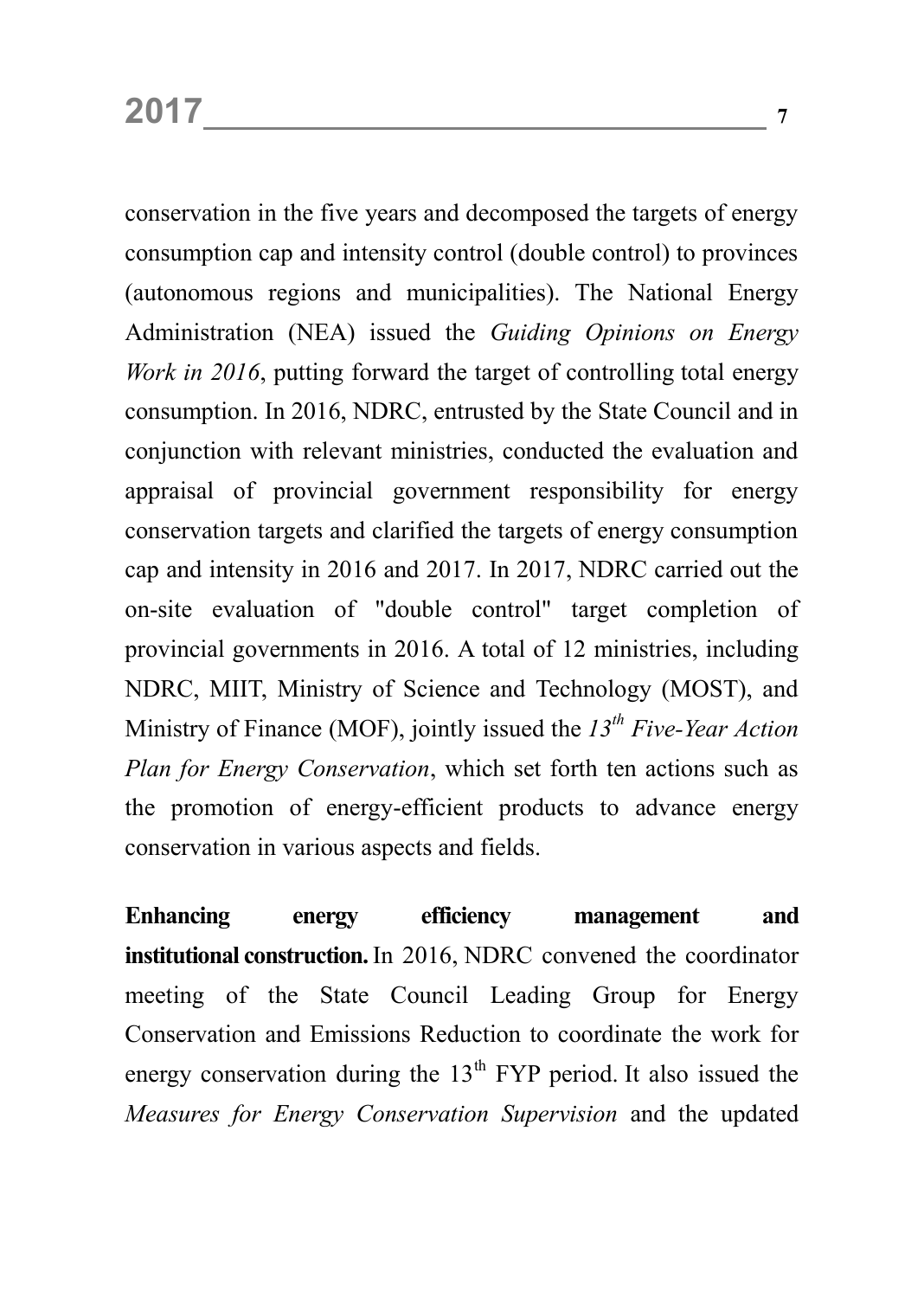**8 Addressing Climate Change 8 Addressing Climate Change** 

*Measures for Energy Efficiency Examination of Fixed-Asset Investment Projects* to strengthen the supervision of energy efficiency and in-process and ex-post regulation of energy efficiency assessment. NDRC and SAC jointly developed the *Plan for Building an Energy Efficiency Standard System* to further improve the system and tighten the constraint by energy efficiency standards. In May 2016, NDRC and AQSIQ jointly released the revised *AdministrativeMeasures for Energy Efficiency Labeling*, expanding the application scope of energy efficiency labels. By the end of 2016, there are totally 35 product energy efficiency labels unveiled officially.

**Pushing forward energy conservation in key areas.** In 2016, the Energy Efficiency Leader program continued to implement and NDRC and AQSIQ released the catalog of energy efficiency leaders for three products, covering household refrigerators, flat-panel televisions, and speed-adjustable room air conditioners. NDRC allocated the central budget for investment to support key energy conservation projects, including comprehensive energy efficiency improvement of key energy users, energy conservation renovation of key industries, promotion of energy management contracting, urban road lighting, and comprehensive renovation of airports, stations and ports. The *Administrative Measures for Energy Efficiency of Key Energy Users* was issued, which urged the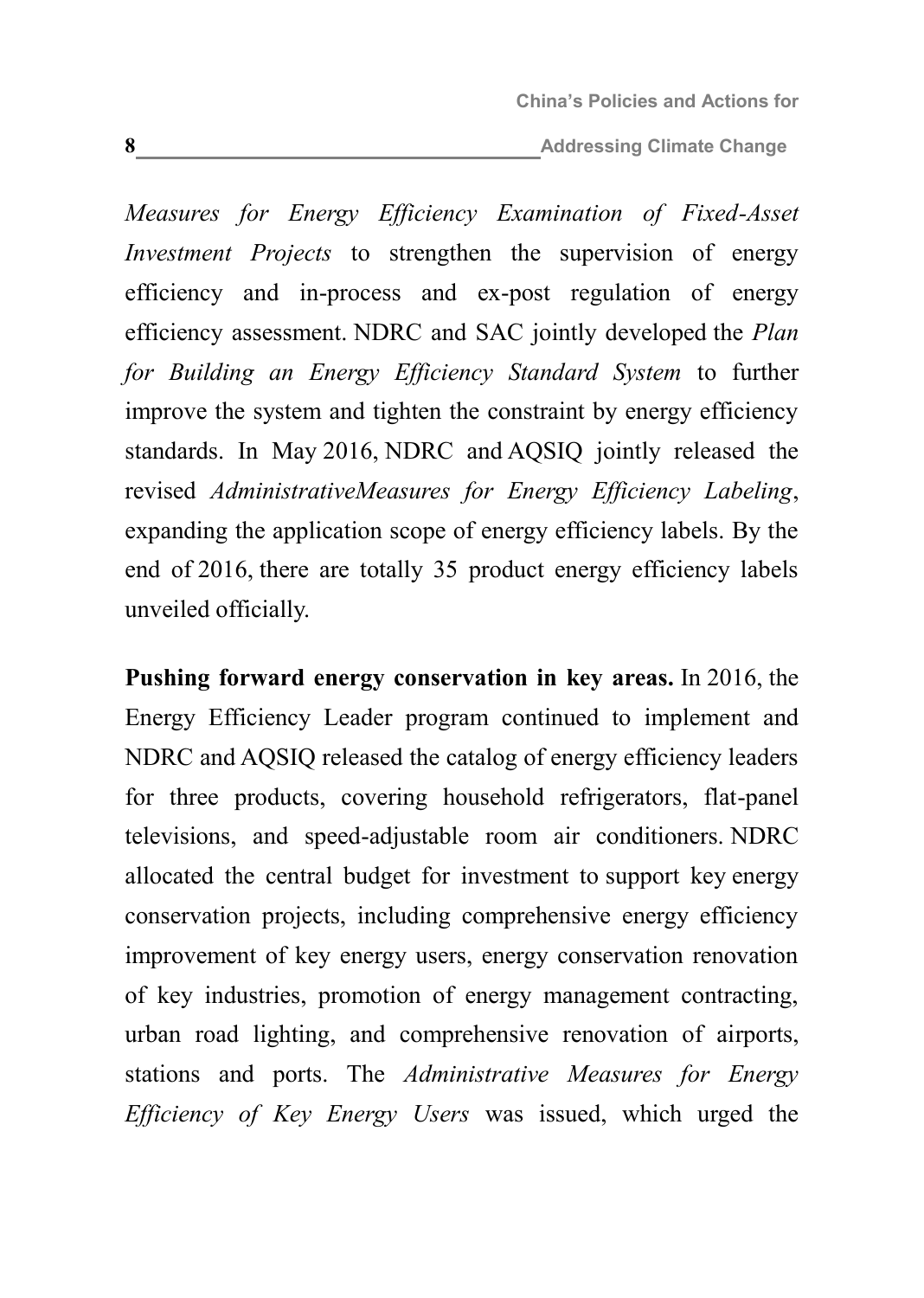national key energy users to implement the "Hundred/thousand/ten thousand" energy conservation actions and advance the construction of on-line energy efficiency monitoring system. The pilots of compensated use of energy and trading of energy use werealso underway. The Ministry of Housing and Urban-Rural Development (MOHURD) proceeded with the Green Building program. The Ministry of Transportation (MOT) stepped up efforts to build a modern integrated transportation system and established and improved the green transportation regulation and standard system. The National Government Offices Administration (NGOA) and NDRC jointly issued the *13th Five-Year Plan for Energy and Resource Conservation of Public Institution*, and carried out energy efficiency assessment of public institutions. 22 provinces (autonomous regions and municipalities), including Shanghai and Henan, unveiled the regional five-year plans for energy and resource conservation of public institution.

Thanks to the efforts in all sides, in 2016, China effectively controlled the total energy consumption to 4.36 billion tons of coal equivalent (tce).The annual growth of energy consumption is 1.4%, 2.2 and 5.3 pps lower than the average annual growth during the  $12<sup>th</sup>$  and  $11<sup>th</sup>$  FYP periods respectively. The energy consumption per unit of GDP fell by 5% year on year, exceeding the target and task set for 2016 and equivalent to the energy saving of about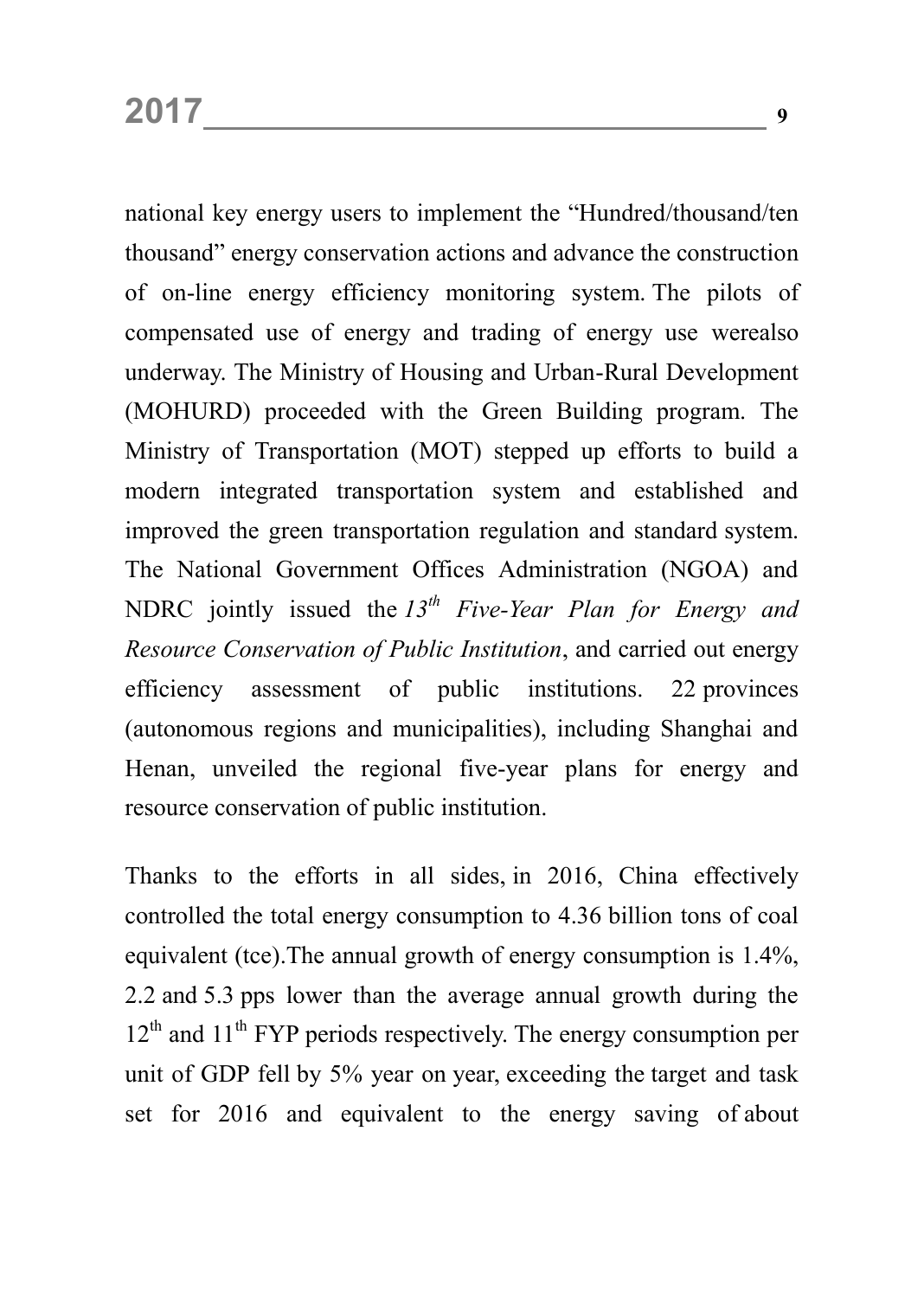230 million tce and the carbon dioxide emission reduction of about 500 million tons.

#### <span id="page-13-0"></span>**(III) Optimizing the Energy Structure**

**Continuing strict control over coal consumption.** NDRC issued the *Circular on Improving Work to Reduce Coal Consumption by Using Alternatives in 2016*, which required strict law enforcement to slash the coal consumption of overcapacity industries, including strict control (ban) on new capacity, accelerated elimination of backward capacity and reduction of overcapacity in (potential) overcapacity industries, such as iron and steel, coal, cement clinker, plate glass, and coal power. In 2016, the Beijing-Tianjin-Hebei region implemented key projects, such as the comprehensive transformation of coal-fired boilers and the replace of coal by waste heat and geothermal energy for residential heating, in order to curtail coal consumption. The pilot scope of coal consumption reduction by using alternatives was further expanded from three key regions, i.e. the Beijing-Tianjin-Hebei region, Yangtze River Delta, and Pearl River Delta, to other regions including Liaoning, Shandong and Henan, and the project type of pilot was gradually extended from electricity projects to non-electricity projects. In 2016, China's coal consumption totaled 3.78 billion tons, a decline of 190 million tons or 4.7% over lastyear.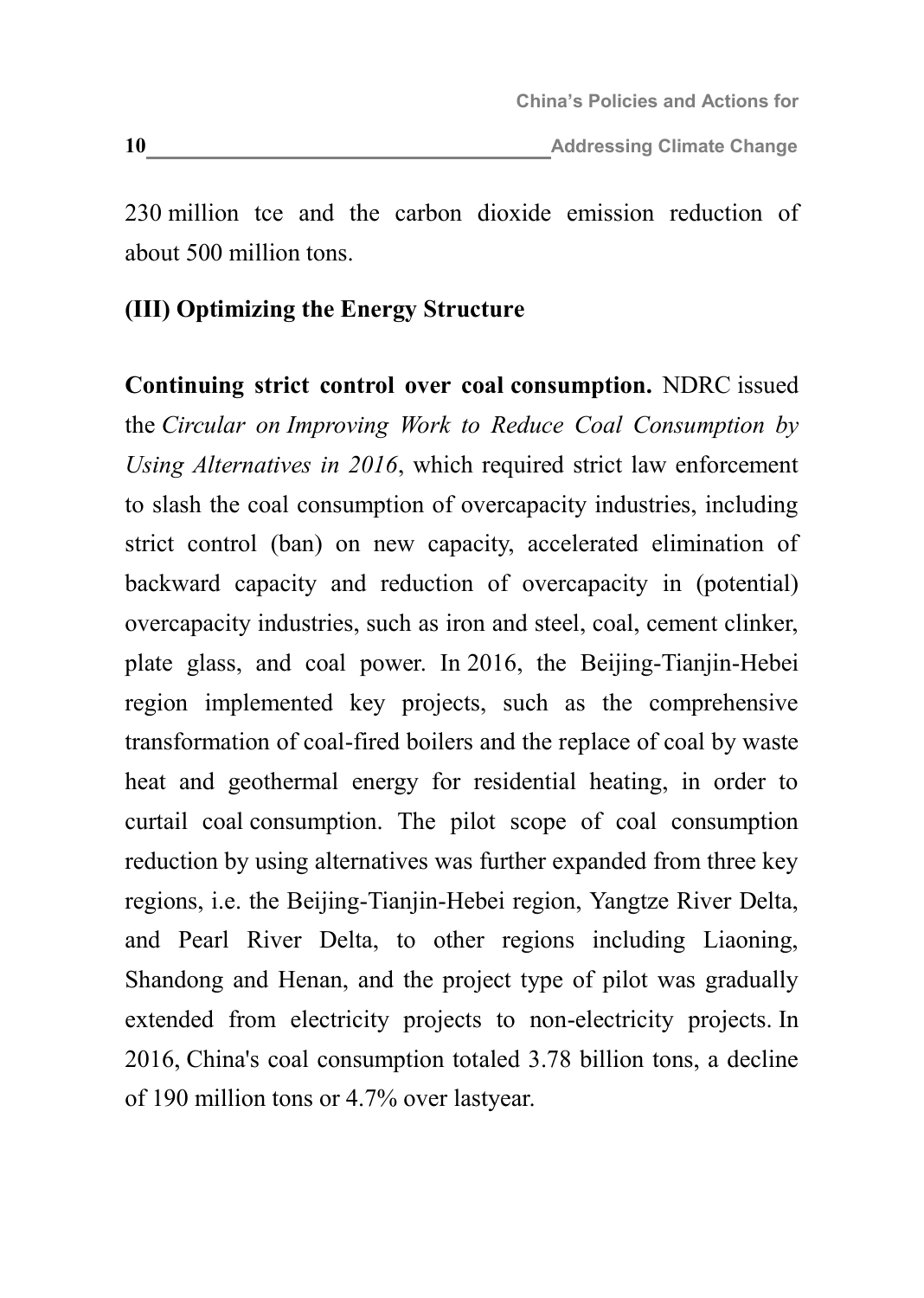**Promoting clean utilization of fossil fuels.** The energy industries strictly followed the objectives and requirements made by the *Interim Measures for Quality Management of Commercial Coal* promulgated by NDRC, the *Guiding Opinions on Promoting Safe, Green Exploration and Efficient, Clean Utilization of Coal* promulgated by NEA and MEP, and the *Action Plan for Clean and Efficient Use of Coal (2015-2020)* promulgated by NEA, and steadily advanced the safe, clean, efficient, and low-carbon development of coal industry. NEA issued the *Recommended Catalog of Advanced Technologies and Equipment for Safe, Green Exploration and Efficient, Clean Utilization of Coal(First Batch)*. NDRC and NEA jointly issued the *13th Five-Year Plan for Coal Industry* and the annual implementation plan, which guide enterprises to increase the proportion of coal washing and selection, so as to improve the quality of commercial coal from the source. There was also rapid progress in the development and utilization of coal-bed methane (coal gas). In 2016, the coal bed methane (coal gas) production and consumption reached 17.9 billion m<sup>3</sup> and 8.8 billion m<sup>3</sup>, increase of 96% and 148% compared with those in 2010 respectively. NDRC issued the *13th Five-Year Plan for Natural Gas Industry*, which defined the development objectives and key tasks for natural gas industry during the  $13<sup>th</sup>$  FYP period. In 2016, the production and apparent consumption of natural gas attained 137.1 billion  $m<sup>3</sup>$  and 205.8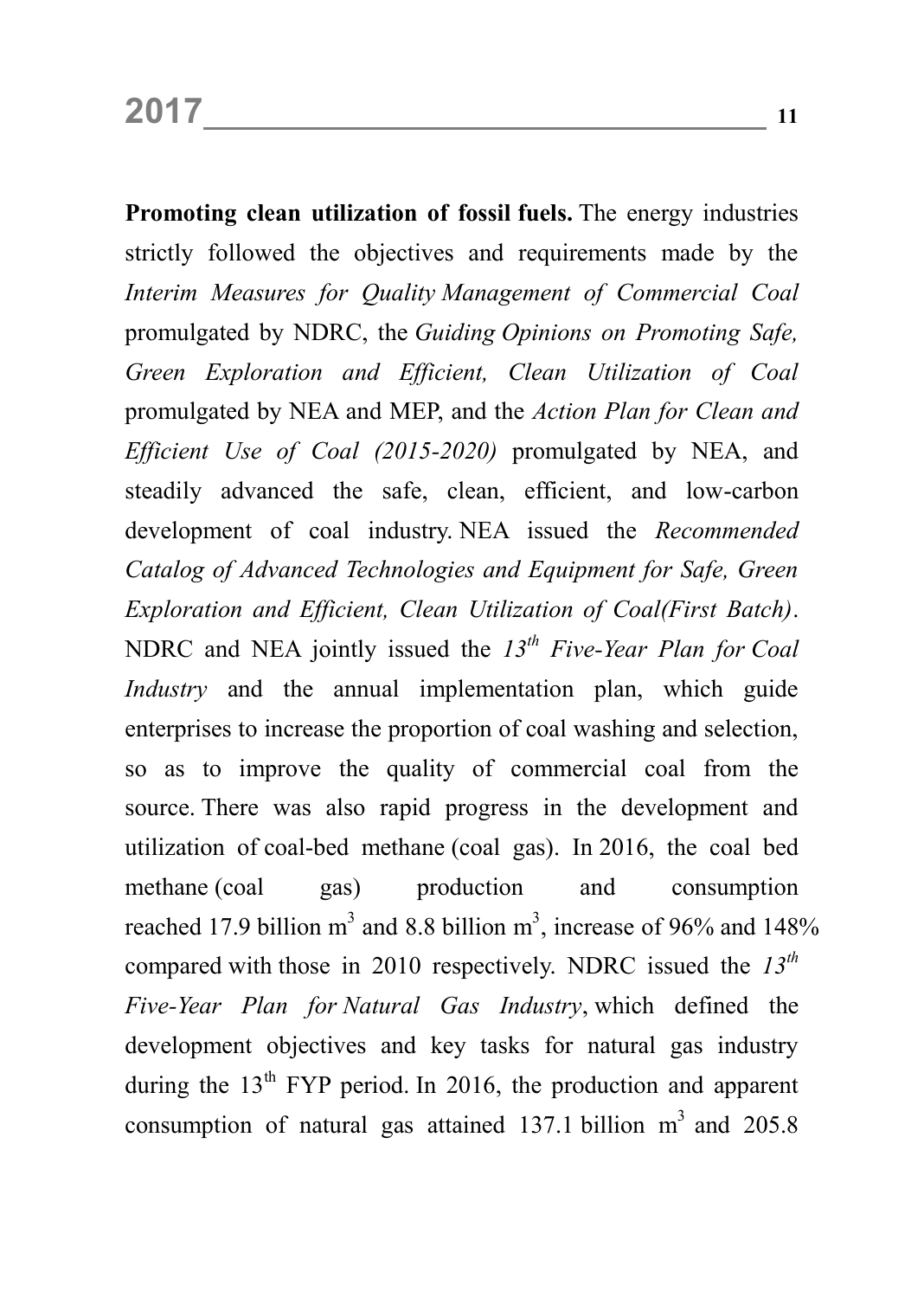billion  $m<sup>3</sup>$  respectively and the proportion of natural gas in the primary energy consumption approached 6.4%.

**Promoting the development of non-fossil fuels.** NEA issued the *Guiding Opinions on Energy Work in 2016*, which proposed to further promote the energy mix adjustment and development driver conversion, in order to make a good start for energy development during the  $13<sup>th</sup>$  FYP period. NDRC, MOF and the relevant ministries issued a notice on the trial implementation of issuance and voluntary purchase of green power certificate of renewable energy. By the end of 2016, the installed capacity and generation of hydropower rose to 330 GW and 1174.8 TWh, increasing by 3.92% and 5.58% year on year respectively. The installed capacity and generation of nuclear power rose to 33.64 GW and 213.2 TWh, increasing by 23.83% and 24.39% year on year respectively. The installed capacity and generation of on-grid wind power rose to 147.47 GW and 240.9 TWh, up by 12.79% and 29.78% year on year respectively. The installed capacity and generation of solar power rose to 76.31 GW and 66.5 TWh, up by 80.91% and 68.51% year on year respectively. All the non-fossil power, including water, nuclear, wind and solar power, accounted for 36.6% of national total installed capacity and 29.14% of national total power generation.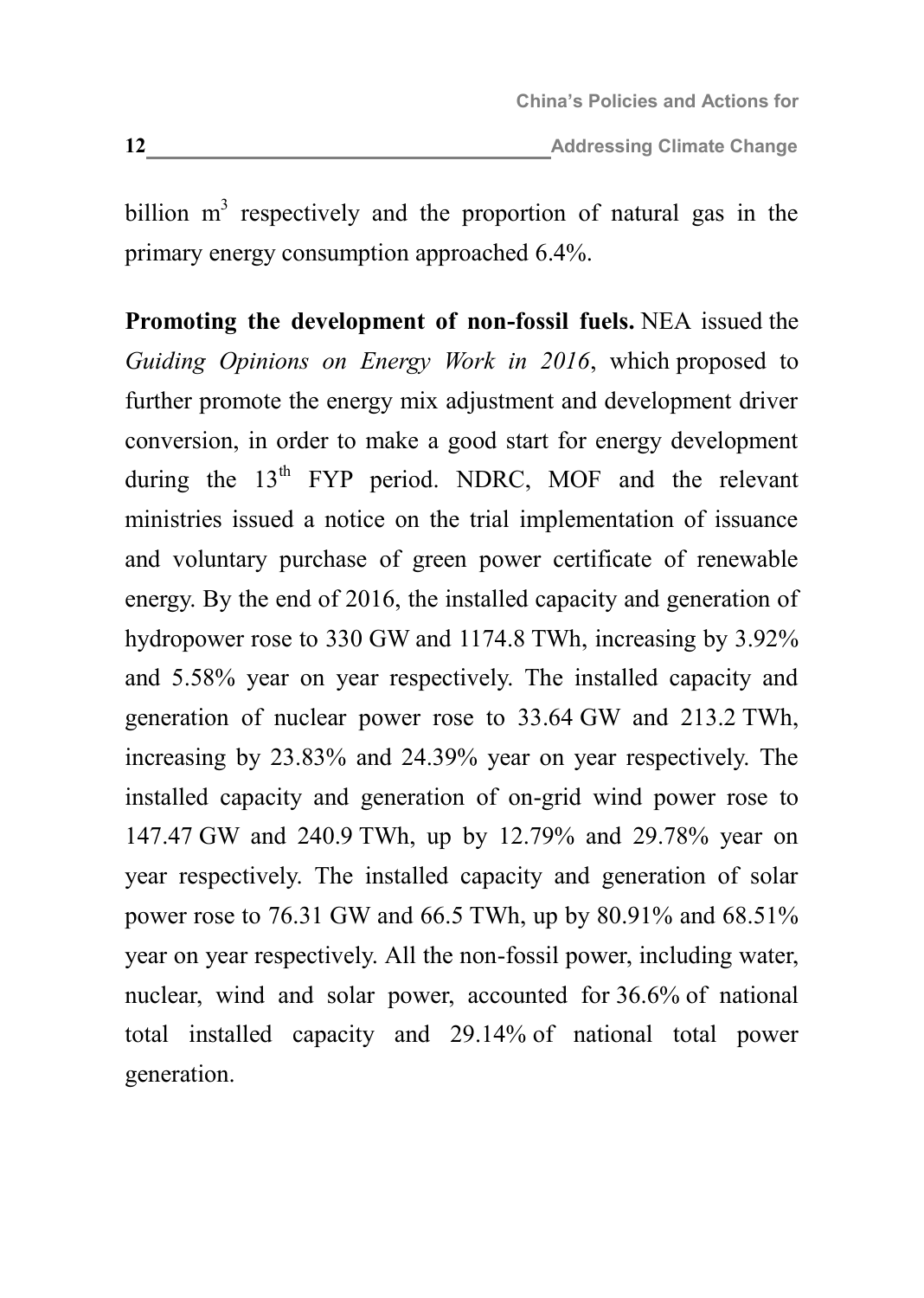By taking comprehensive measures, China further optimized the energy mix in 2016, with the coal consumption continuing decreasing for three years. The percentages of coal, oil, natural gas, and non-fossil energy sources in the primary energy consumption are 62.0%, 18.3%, 6.4% and 13.3% respectively, making differences of -1.7, 0, 0.5, and 1.2 pps compared with those in 2015.

#### <span id="page-16-0"></span>**(IV) Controlling GHG Emissions from Non-Energy Activities**

**Verifying hydrofluorocarbons (HFCs) disposal.** NDRC organized the local commissions to report trifluoromethane (HFC-23) disposed by enterprises in 2016, arranged for random third-party verification, and together with relevant ministries, implemented the relevant policies that ensures the normal operation of devices to phase out HFC-23.

**Conducting statistic and accounting for fluorinated GHGs.** Based on the technical training for statistic survey of fluorinated GHGs, MEP conducted the statistic and accounting of fluorinated GHGs of 113 companies in 26 provinces (autonomous regions and municipalities), and basically grasped the situation of the production, consumption, import and export, by-production and disposal of HFCs, perfluorocarbons (PFCs), sulfur hexafluoride (SF6) and nitrogen trifluoride (NF3) in China from 2013 to 2015.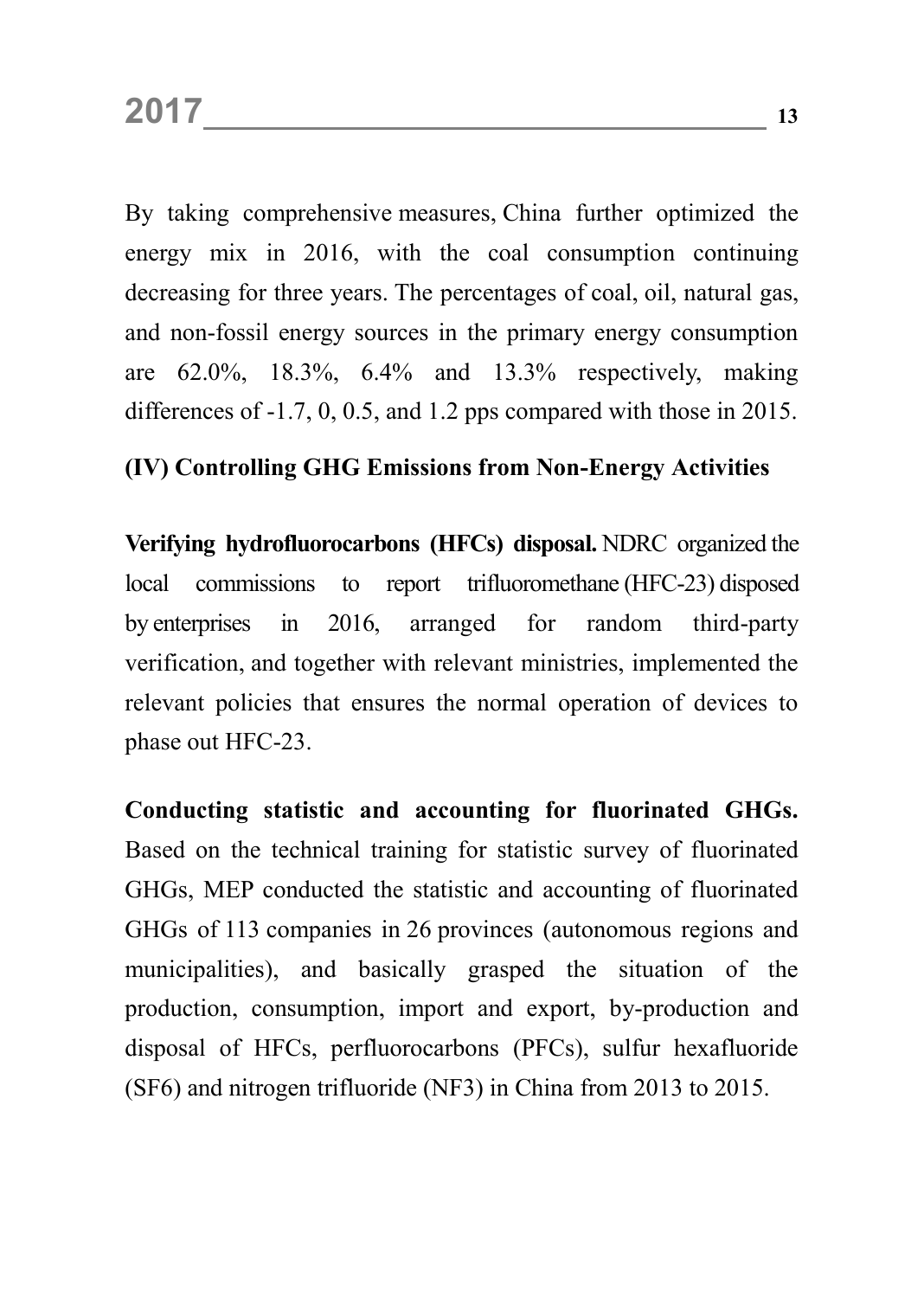**<sup>14</sup> Addressing Climate Change**

**Controlling GHG emissions from agricultural activities.** In 2016, the Ministry of Agriculture (MOA) continued the comprehensive measures to reduce GHG emissions, which included advancing rural biogas transformation and upgrading by releasing the *Circular on Announcing the Plan of Investment within the Central Budget for Large-scale Biogas Projects in 2016*; actively promoting such fuel utilization technologies as straw pyrolysis and gasification, straw biogasification, straw curing, and straw carbonization; vigorously promoting firewood- and coal-saving furnaces, rural solar power utilization, and small-scale solar PV, small-scale wind, and micro-scale hydro power generation; and actively developing green small hydropower (SHP) by formulating the *Evaluation Criteria for Green Small Hydropower* and initiating and implementing the development of green SHP stations across the country. In addition, technological innovation and integrated demonstration for conservation tillage and the technological demonstration of energy conservation and emissions reduction in fisheries were carried out.

#### <span id="page-17-0"></span>**(V) Increasing Carbon Sinks**

**Increasing forestry carbon sinks.** In 2016, the State Forestry Administration (SFA) revised and issued *the Outline of National Afforestation Plan (2016-2020)*, *Administrative Measures for Due*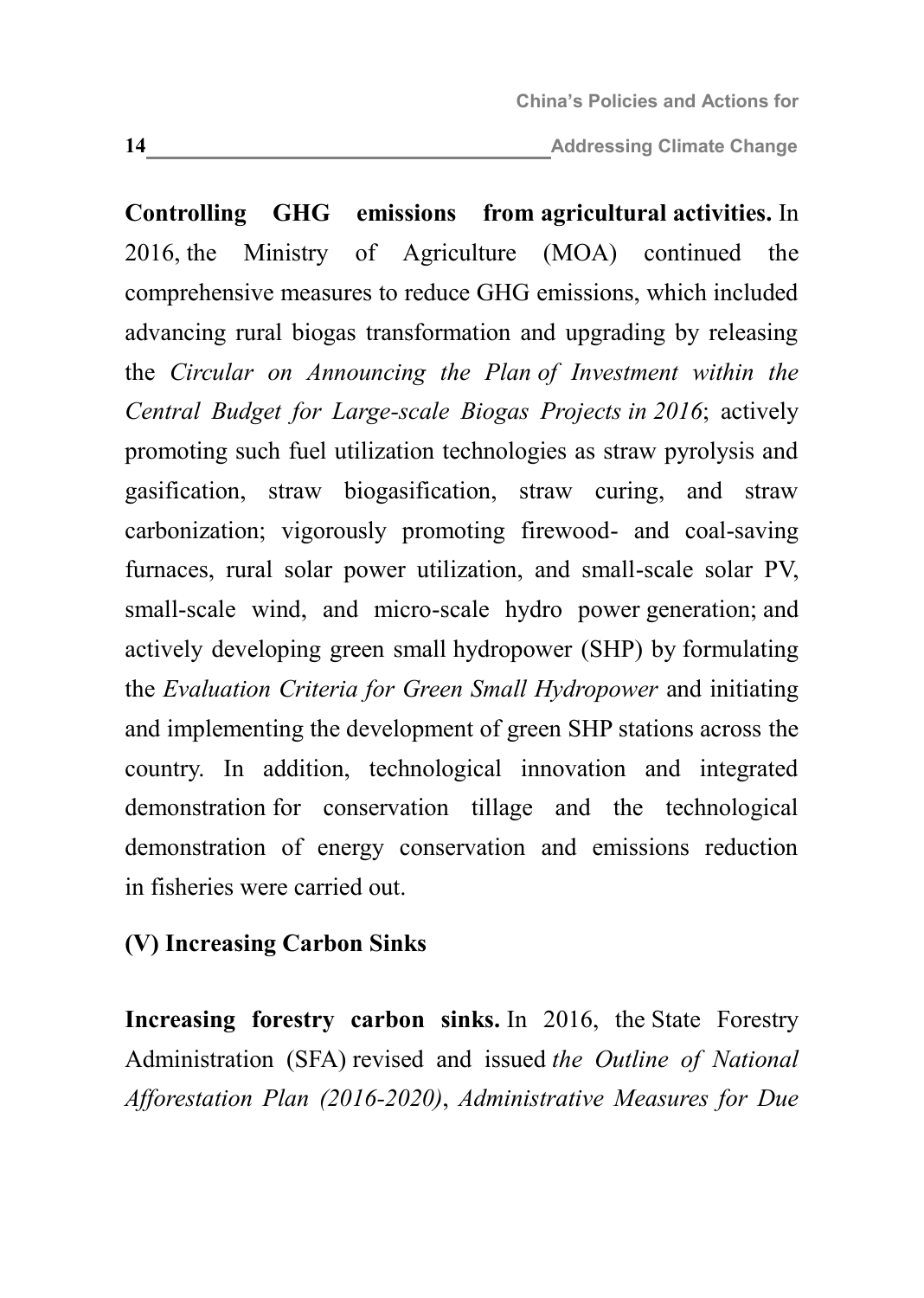*Diligence Forms in Nationwide Voluntary Tree Planting (Trial)*, and *Selected Technology Modes for Arid Land Afforestation*, promulgated the *Technical Specifications for Afforestation (Revised Edition)*, *Technical Guidelines for Arid Land Afforestation*, and *National Forest Management Plan (2016-2050)*, and improved the policy documents related to technical standards for forest management. Efforts were strengthened to protect forest resources and prevent and control forestry disasters, in order to further reduce carbon emissions in forestry. Natural forests in the whole country were brought under protection with a complete ban on commercial logging. From 2016 to March 2017, totally 47.893 billion yuan of the central budget was allocated for forest protection projects. In 2016, forests were planted in an area of 7.204 million hectares and cultivated in 8.5004 million hectares. The numbers read 4.385 million hectares and 3.906 million hectares respectively in the first half of 2017.

**Increasing other carbon sinks.** The State Council issued the *Program for Wetland Protection and Remediation System*, accelerating the establishment of a complete system of wetland protection and remediation to enhance the function of wetland carbon sink. MOA stepped up the protection of grassland ecosystems. In 2016, the national grassland vegetation coverage reached 54.6%, 0.6 pps higher than last year.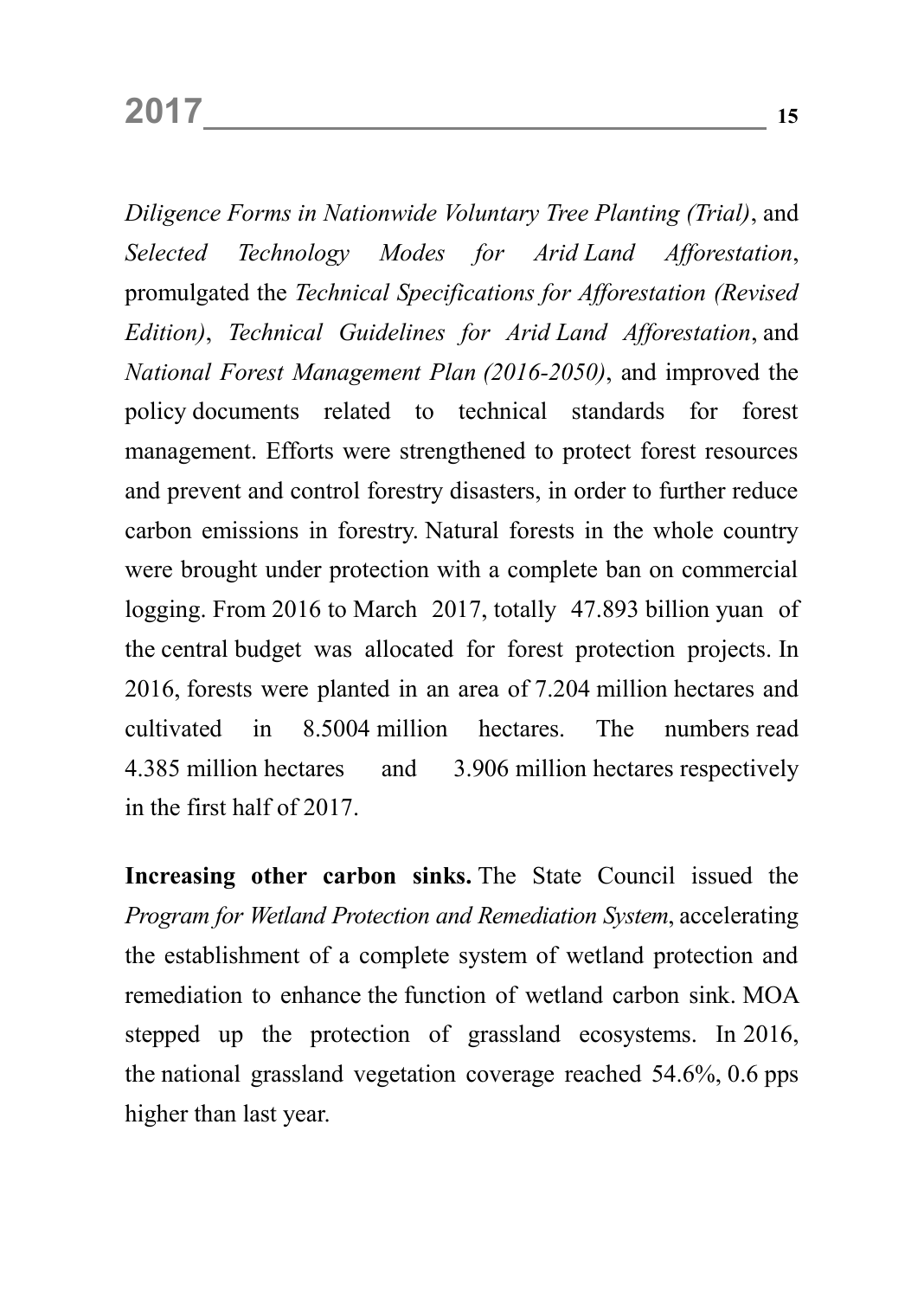## <span id="page-19-0"></span>**II. Climate Change Adaptation**

Since 2016, the Chinese Government has made positive progress in adapting to climate change, covering agriculture, forestry, meteorology, water resources, costal zones and related waters, urban areas and disaster prevention and mitigation, as well as capacity building.

#### <span id="page-19-1"></span>**(I) Improving Adaptation Capacity in Key Areas**

**Agriculture sector.** In 2016, agricultural meteorological disasters occurred frequently and repeatedly in China, affecting 26.22 million hectares of crops, an increase of 4.45 million hectares over the previous year. MOA developed the *Preparatory Plan for Disaster Mitigation and Relief in a Science-based Response to El Niño to Ensure Bumper Harvest* to guide all regions to prepare in advance for disaster prevention and alleviation, and issued a handful of emergency notifications on the prevention of such disasters as floods and typhoons, arranging for flood prevention and control in the agricultural sector. MOA also actively coordinated with MOF in the provision of emergency relief funds to support post-disaster agricultural production in worst-hit provinces, covering seed and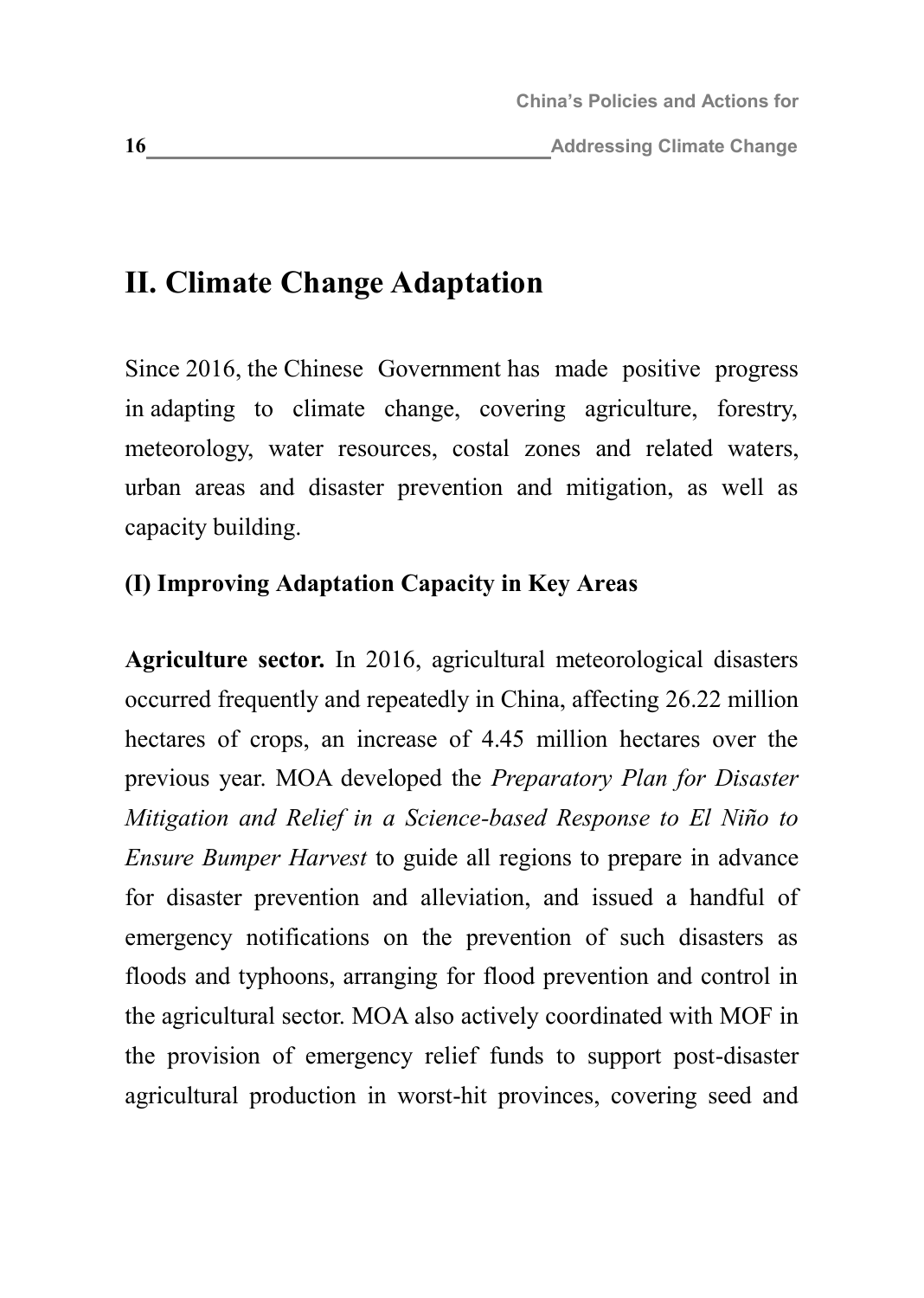seedling subsidies and pest disaster prevention and controlling. Water-saving irrigation techniques were actively advocated with 11 high-standard demonstration zones for water-saving agriculture established in 11 provinces (autonomous regions and municipalities) across the north, northwest and southwest regions. The continual construction of complementary system and water-saving transformation were implemented in large and key medium-sized irrigation districts. The large-scale water-saving irrigation was accelerated in different regions, such as water saving and grain growth in Northeast China, water saving and extraction reduction in North China, and water saving and efficiency improvement in Northwest China. In 2016, the high-efficiency water-saving irrigation area reached 21.82 million mu. Four batches of key counties with small-scale farmland water conservancy facilities were implemented, achieving full coverage of all large agricultural counties. Dry farming techniques were also widely promoted, such as mulching, drip irrigation under mulch, and water-fertilizer integration. The *Implementation Plan for Promoting Water and Fertilizer Integration (2016-2020)* was issued to coordinate and fully promoted the work of water-fertilizer integration. The technological innovation and integrated demonstration of conservation tillage were carried out to promote the application of conservation tillage technologies. In 2016, the incremental area of conservation tillage reached 12 million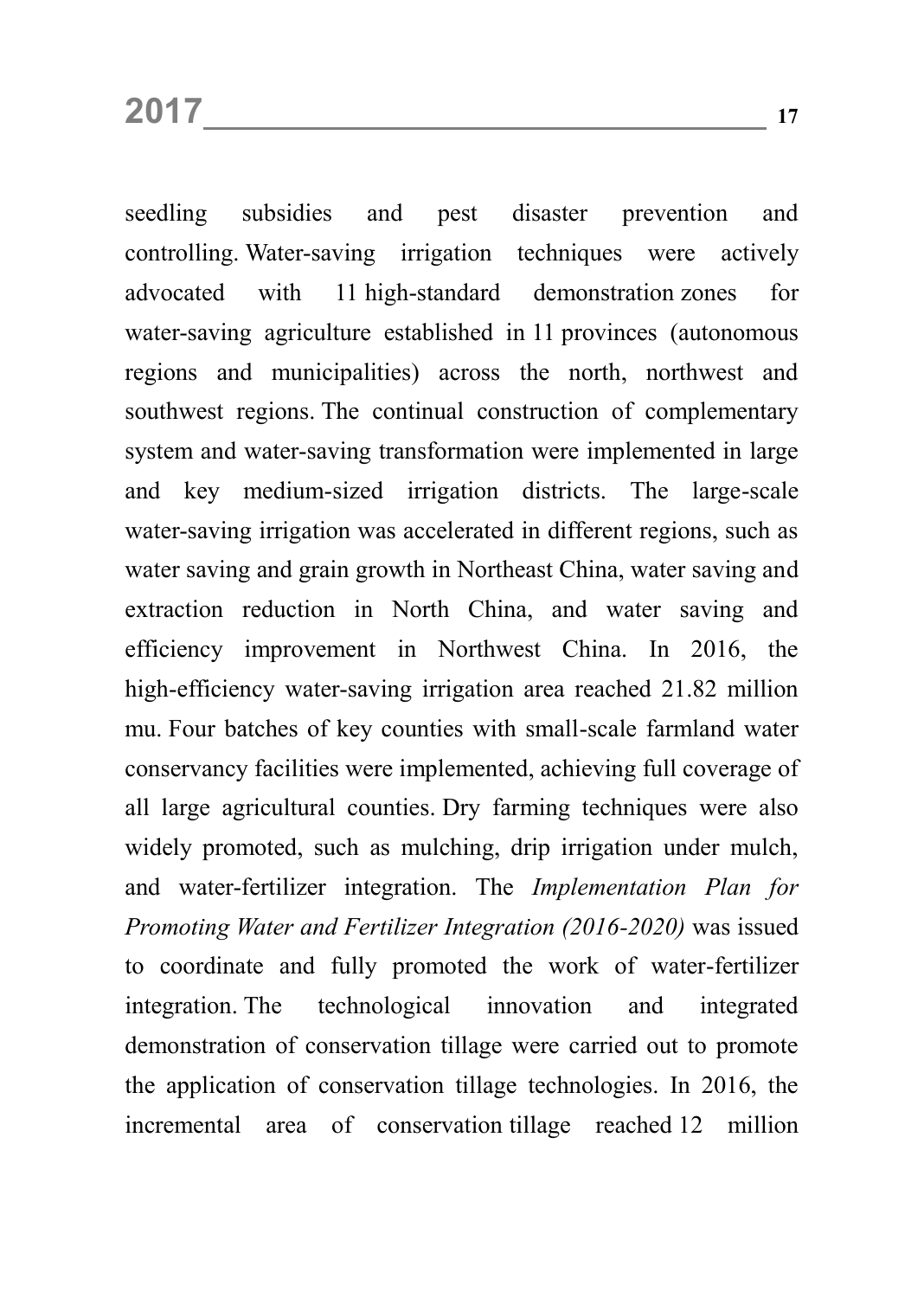mu, mechanical no-till planting 9 million mu, and mechanical straw recycling 45 million mu, and the mechanical subsoiling area reached 150 million mu.

**Water resources sector.** The Ministry of Water Resources (MWR), in conjunction with NDRC and relevant ministries, completed the assessment of the most stringent water management system during the  $12<sup>th</sup>$  FYP period, covering all the 31 provinces (autonomous regions and municipalities). The *Action Plan for Water Consumption Cap and Intensity Control During the 13th Five-Year Plan* was issued, kicking off the dual control of water consumption. The *13th Five-Year Plan for Building a Water-Saving Society* was completed toclearly explicate the overall idea, regional layout, key tasks and key fields for the construction of water-saving society during the 13<sup>th</sup> FYP period. The *National Action Plan for Water Conservation* was released, proposing ten key water-saving actions such as agricultural water-saving for production increase, industrial water-saving for efficiency improvement, and urban water-saving for consumption reduction. Together with NDRC, MIIT, and other four ministries, MWR issued the *Implementation Plan for Water Efficiency Leader Program,* deploying the implementation in irrigation areas, water-using enterprises and water-using products. MWR also issued the *Guidelines for Evaluation of Water Eco-cities* and *Key Technologies of Water Ecosystem Protection and*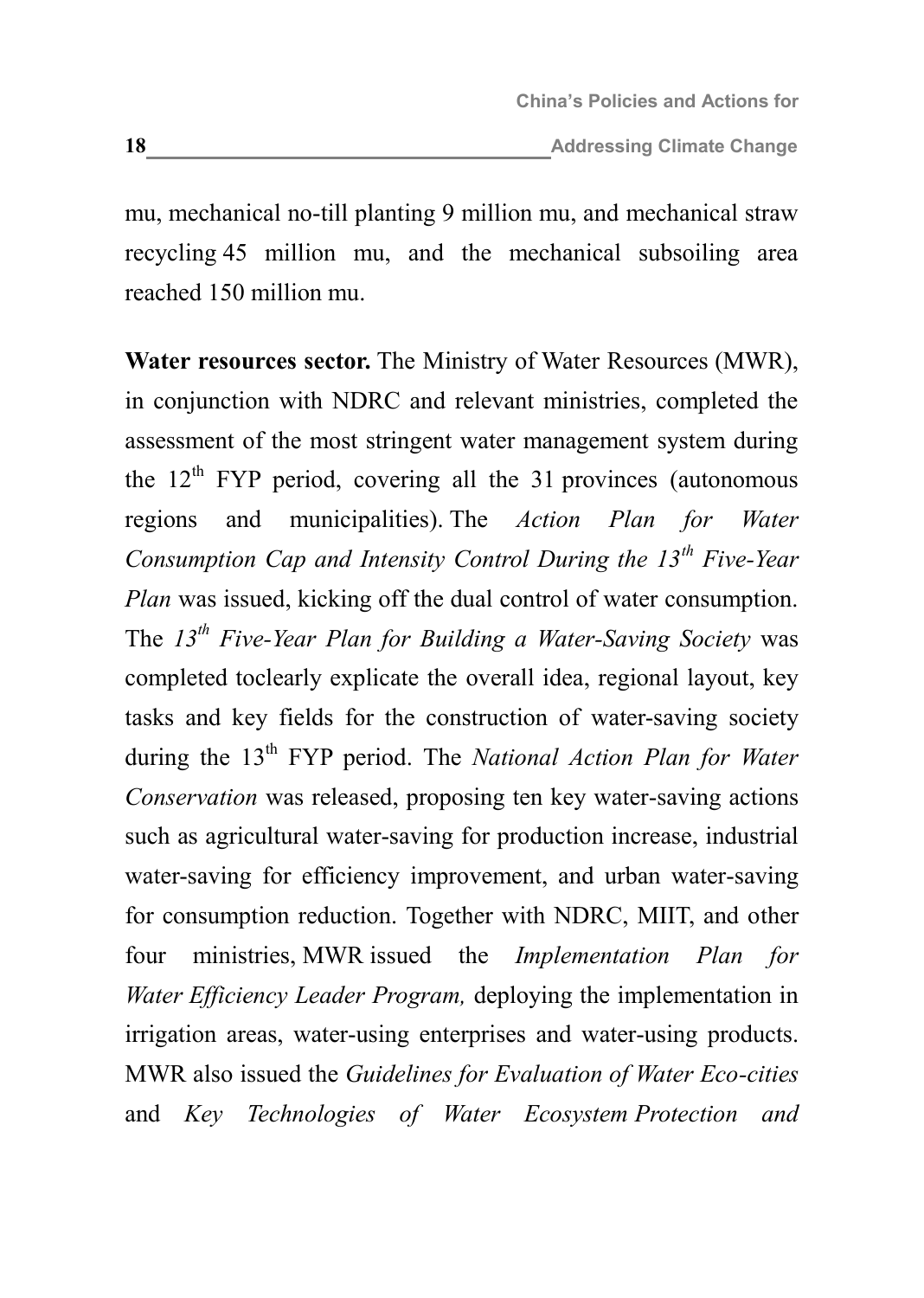*Restoration and the Application*, which supported the implementation of 62 water system connectivity projects involving more than 200 rivers and lakes. The *Technical Guidelines for River-Lake Water System Connectivity Projects* was completed to provide guidance for project implementation at the local level.

**Forestry and ecosystems.** SFA unveiled the *Action Plan for Forestry to Adapt to Climate Change (2016-2020)* to step up efforts of climate change adaptation in forestry sector. MOA formulated the *Rehabilitation Plan for Farmland, Grassland, Rivers and Lakes (2016-2030)* and the *13th Five-Year Plan for Grassland Protection, Construction and Utilization*, and issued the *Work Plan for Promoting the Grassland Protection System*, so as to implement the special rectification of nationwide grassland ecological environment and further put in place the system of grassland grazing ban and grass-livestock balance. The policy of subsidingand rewarding grassland ecological protection was carried out, with a new round of subsidy andreward for grassland initiated in 13 provinces including Inner Mongolia, Xinjiang Production and Construction Corps, and Heilongjiang Land Reclamation Bureau. Grassland restoration projects were implemented to establish grassland fences in 2.334 millionhectares and improved 173 thousand hectares of degraded grasslands. The Beijing-Tianjin sandstorm source control project was implemented in Hebei, Inner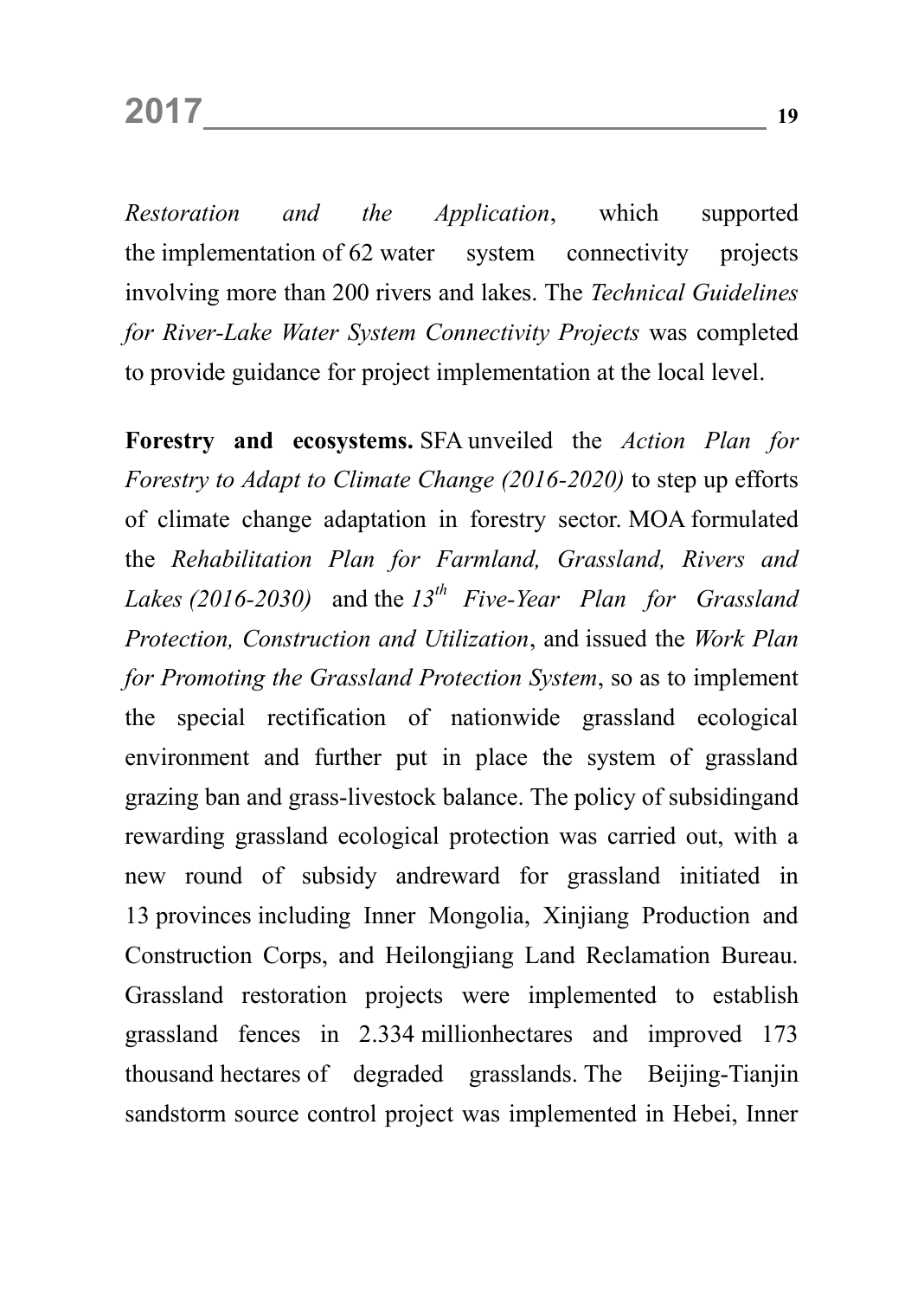**20 Addressing Climate Change** 

Mongolia and other three provinces (regions), treating 201 thousand hectares of grasslands. The comprehensive rocky desertification treatment project was conducted for the grassland development in karst regions, covering Chongqing, Guizhou and other five provinces (cities). The campaigns of promoting modern grassland animal husbandry in south regions were launched in Sichuan, Yunnan and other eight provinces, in order to protect and improve the grassland ecological environment in the southern region.

**Coastal zones and related sea waters.** The State Oceanic Administration (SOA) strengthened the planning and examination of sea use by construction projects and regions, and strictly restricted the occupation of important marine eco-spaces, including key eco-redlined areas such as key sea bays and important coastal wetlands and natural shorelines. As of July 2017, about 260 marine protected areas of different kinds were established at all levels, with a total area of over 120 thousand  $km^2$ , accounting for 4.13% of the total sea area under China's jurisdiction. SOA issued the *Guiding Opinions on Strengthening Coastal Wetland Management and Protection* and, together with MOF, implemented the blue gulf remediation and restoration program tosupport the coastal wetland restoration in Dalian and other 17 cities. Ten eco-island projects were implemented in such regions as Liaoning, Zhejiang, Fujian,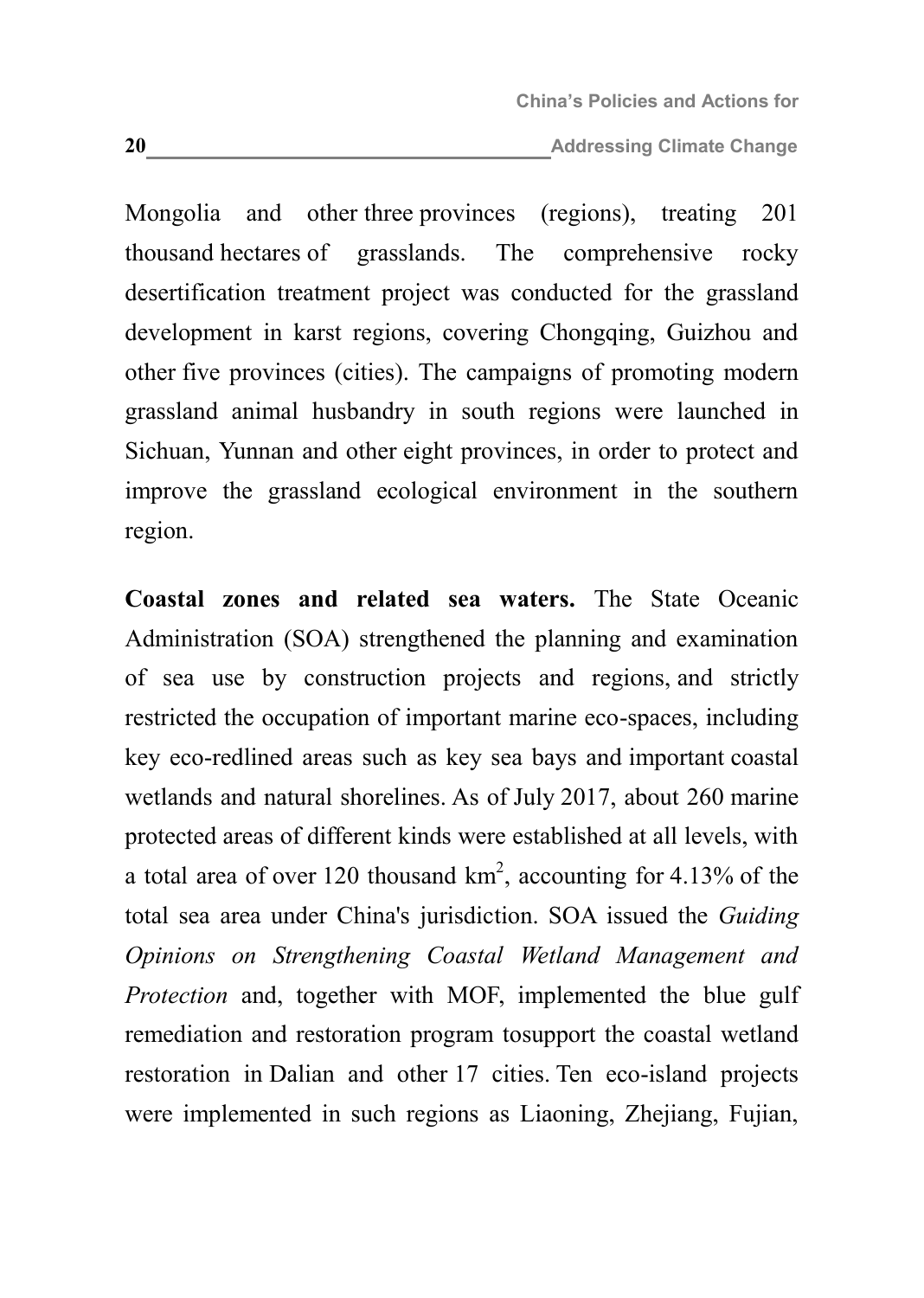Guangdong and Guangxi, effectively beefing up island infrastructure for disaster prevention and alleviation and built up island resilience to climate change.

**Urban areas.** NDRC and MOHURD jointly released the *Action Plan for Urban Adaptation to Climate Change* to coordinate the work and enhance the capacity building of climate change adaptation on city level. This was followed by active explorations in all regions across the country. The China Meteorological Administration (CMA) continued to work with MOHURD in the assessment of urban rainstorms while adding revised rainstorm formulas and rainstorm profiles for 146 cities; conducted impact assessment of extreme events; issued the *Outline of the Construction of Urban Meteorological Disaster Prevention and Mitigation System and Public Weather Service System*; and carried out urban waterlogging risk survey in 3,290 risk sites.

**Meteorological sector.** CMA carried out a nationwide meteorological disaster risk census covering all regions and counties, which completed the hazard survey and data collection of 5,425 rivers, 19,279 torrent ditches, 11,947 mudslide sites and 57,597 landslide risk sites, the flood/flash flood hazard mapping and its application covering over one-third of medium and small-sized rivers, and the phase-I construction of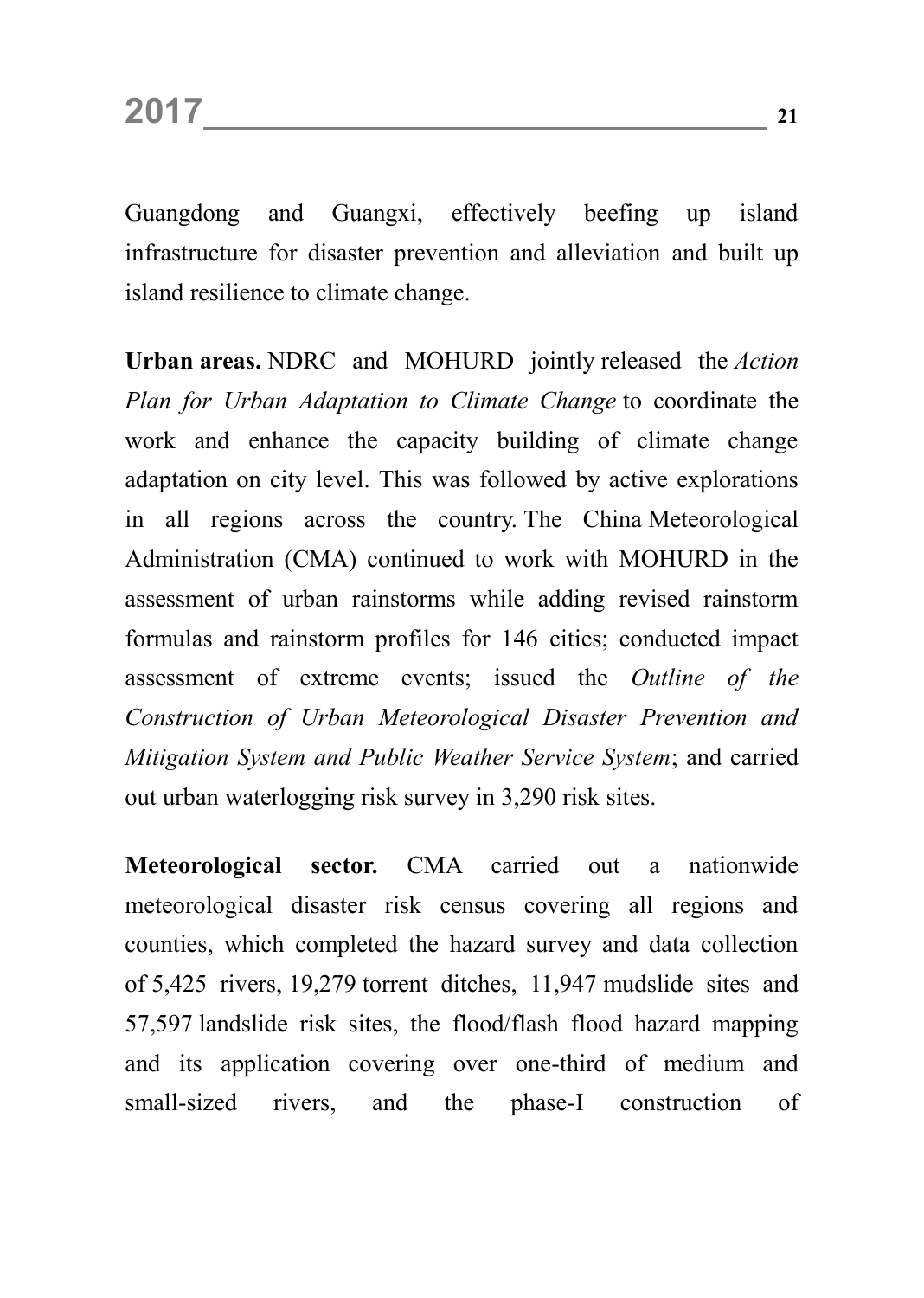**<sup>22</sup> Addressing Climate Change**

information management system and the establishment of a unified management database for meteorological disaster risk. Meteorological disaster risk warning services were provided in 2,175 counties. Eco-meteorological monitoring and evaluation services were implemented, which completed dynamic estimates of national grassland vegetation productivity, forage yield, and ecological quality in 2016. The capability on environmental meteorology service was improved gradually by establishing regular weather condition assessment services against air pollution, and organizing the research on environmental meteorology index. The *National Meteorological Bulletin on Atmospheric Environment* was compiled and the work on emissions reduction assessment and heavy pollution weather forecast was carried out.

**Disaster prevention and alleviation.** The CPC Central Committee and the State Council issued the *Opinions on Promoting the Reform to Systems and Mechanisms for Disaster Prevention, Mitigation and Relief* and the General Office of the State Council issued the *National Comprehensive Disaster Prevention and Mitigation Plan (2016-2020)*. The *Work Procedures for Emergency Relief* was revised to further regulate and improve the work on natural disaster relief and the emergency response procedure at the central level. From 2016 to May 2017, the National Disaster Reduction Committee launched together with MCA 29 times of disaster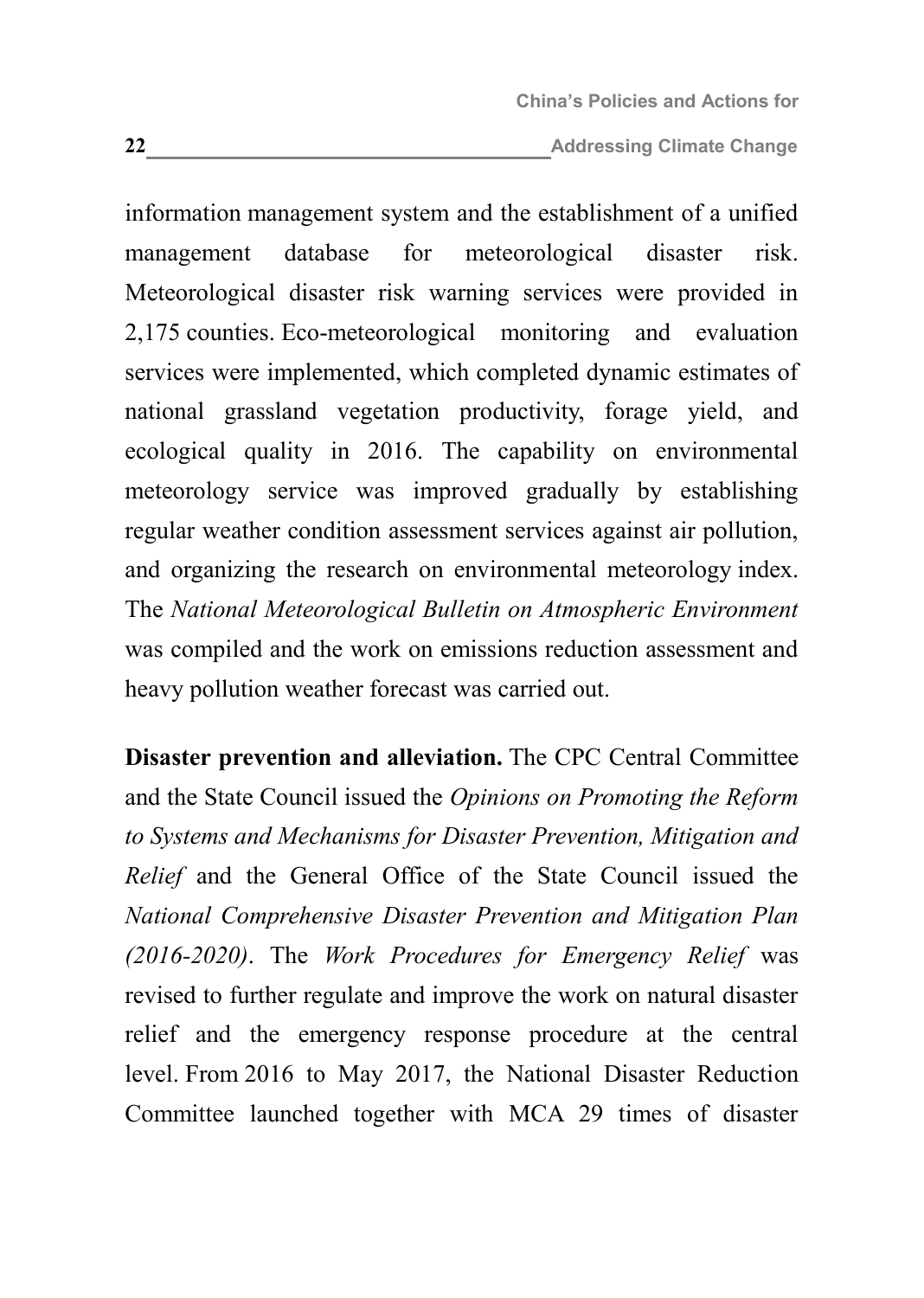emergency responses, allocated central relief supplies to disaster-stricken areas, including 54 thousand tents, 185 thousand blankets, 21 thousand cotton coats, 30 thousand sleeping bags and 66 thousand folding beds, and completed the resettlement of emergency transferring people by 11.93 million person-times. MCA put into effect the *Guiding Opinions on Supporting and Guiding the Participation of Social Forces in Disaster Relief* to explore the public-participation mechanism for disaster relief, and began to create the social force database and information platform which has covered the information of 20 national social organizations and 633 local social organizations to date. A series of six special training sessions for disaster relief were organized and more than 440 employeesfrom social organizations and civil affairs departments were trained.

#### <span id="page-26-0"></span>**(II) Enhancing Capacity Building**

**Intensifying infrastructure construction.** The backbone projects for river governance were strengthened. By July 2017, a total of 109 key water conservancy projects for water conservation and supply were started, a number of landmark projects accelerated, including Datengxia (West River), Chushandian (Huaihe River), Shaanxi (Hanjiang River and Weihe River), and Laluo (Tibet), and a group of key projects completed and put into operation, such as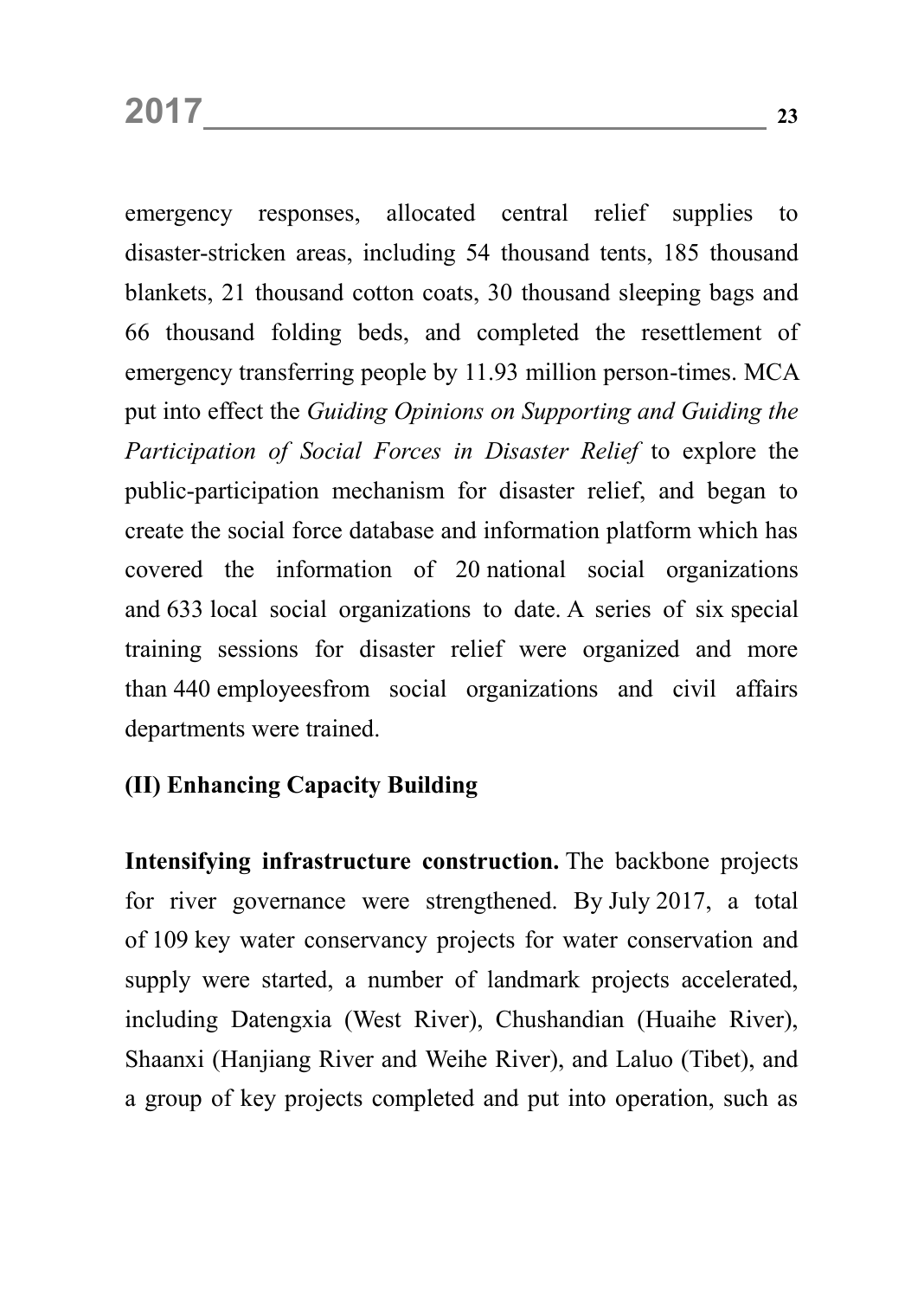Hekou Village (Henan) and Xiajiang (Jiangxi). Flood control that highlighted the weak links was strengthened. In 2016, totally 238 large and medium-sized dangerous reservoirs (gates) were reinforced and the important sections of 55 major tributaries and over 300 small rivers treated. The flash flood monitoring and warning system and group monitoring and prevention system were improved with the treatment of 70 key torrent ditches, which largely reinforced the weak link for flood control. There was also an improvement in the safeguard system for relief supplies. MCA, NDRC and MOF coordinated and implemented the project of national material reserve system for disaster relief. Nine national-level warehouses, distributed in Shenyang, Harbin, Hefei, Wuhan, Changsha, Chongqing, Lhasa, Golmud and Urumqi, were put into use. The construction of material reserve warehouse for disaster relief in 114 disaster-prone cities and counties was supported for the first time. In 2017, the project of disaster relief material reserves was implemented to support the construction of 13 city-level warehouses and 152 county-level warehouses. The capacity building was enhanced for grassland disaster prevention and alleviation. By the end of 2016, MOA has implemented 1national information system project for grassland fire prevention, established 36 command centers for grassland fire prevention, 79 material reserve warehouses for grassland fire prevention, 308 material supply stations for grassland fire prevention and 7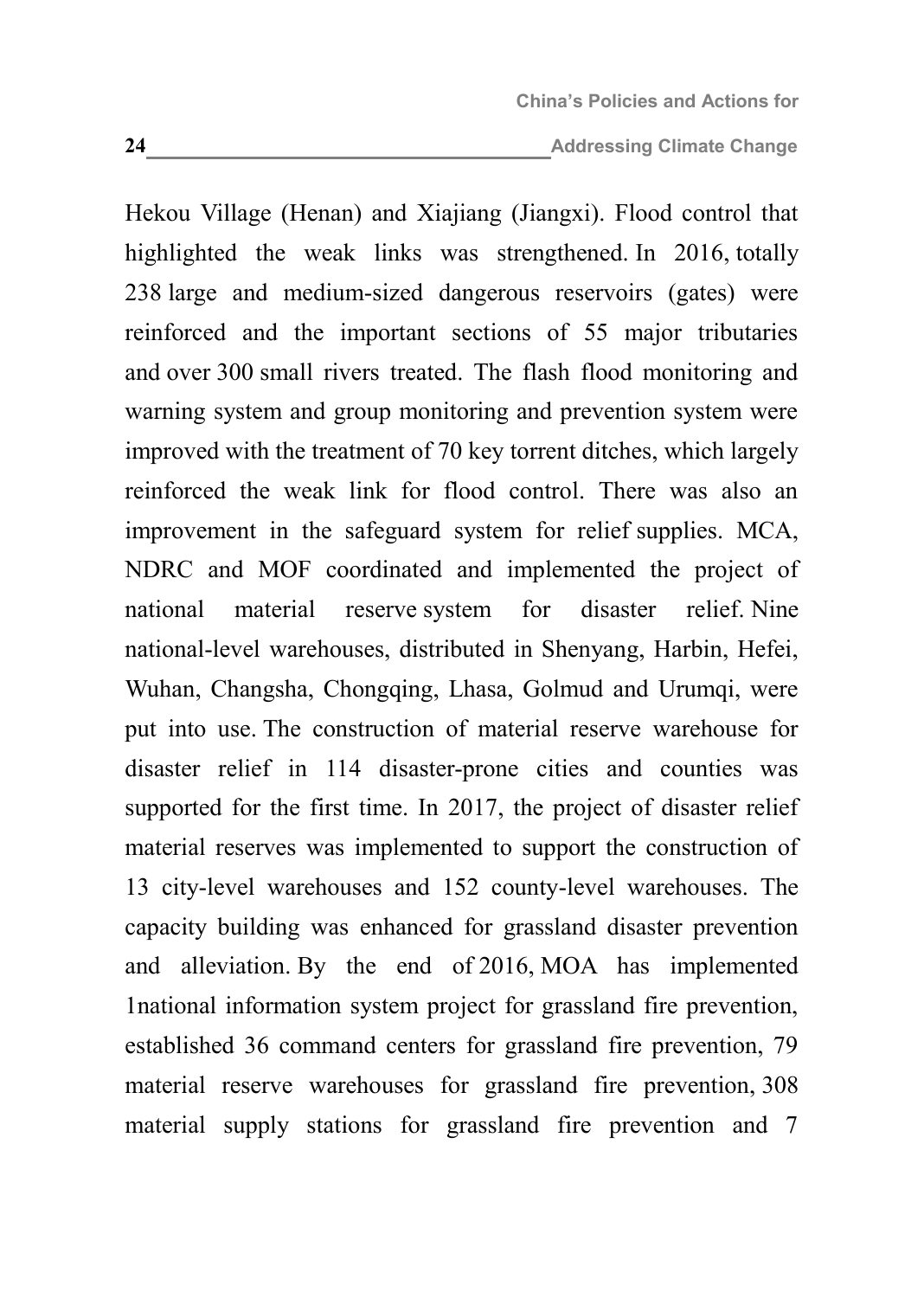grassland fire monitoring stations, as well as expanded about 3,000 km of grassland fire isolation belts on the border.

**Establishing monitoring and warning mechanisms.** MWR issued the *Circular on Good Work to Establish a National Monitoring and Warning Mechanism for Water Carrying Capacity*, proposing to basically establish a monitoring and warning mechanism on county-level water carrying capacity in about three years. The accountability system for flood and drought control, with the local administrative leader responsibility as the core, was improved at all levels. MWR perfected the River Flood Control Plan, Flood Dispatching Plan, and Emergency Water Dispatch Plan and initially built a national drought monitoring system which encompasses 1,021 automatic and manual monitoring sites. The National Health and Family Planning Commission (NHFPC) started to monitor the human health impact of hazy weather, which covering 126 monitoring sites of 60 cities in 2016 and 150 sites of 74 cities in 2017. The pilot of monitoring health hazard factors in public places was launched in selected cities of 31 provinces (autonomous regions and municipalities), focusing on sources of indoor air pollution ( $PM_{2.5}$  and etc.) and their effects on health in crowded public places. Maritime monitoring and pre-warning were strengthened. In 2016, SOA carried out the pilot monitoring of ecosystem response to climate change in the north Yellow Sea and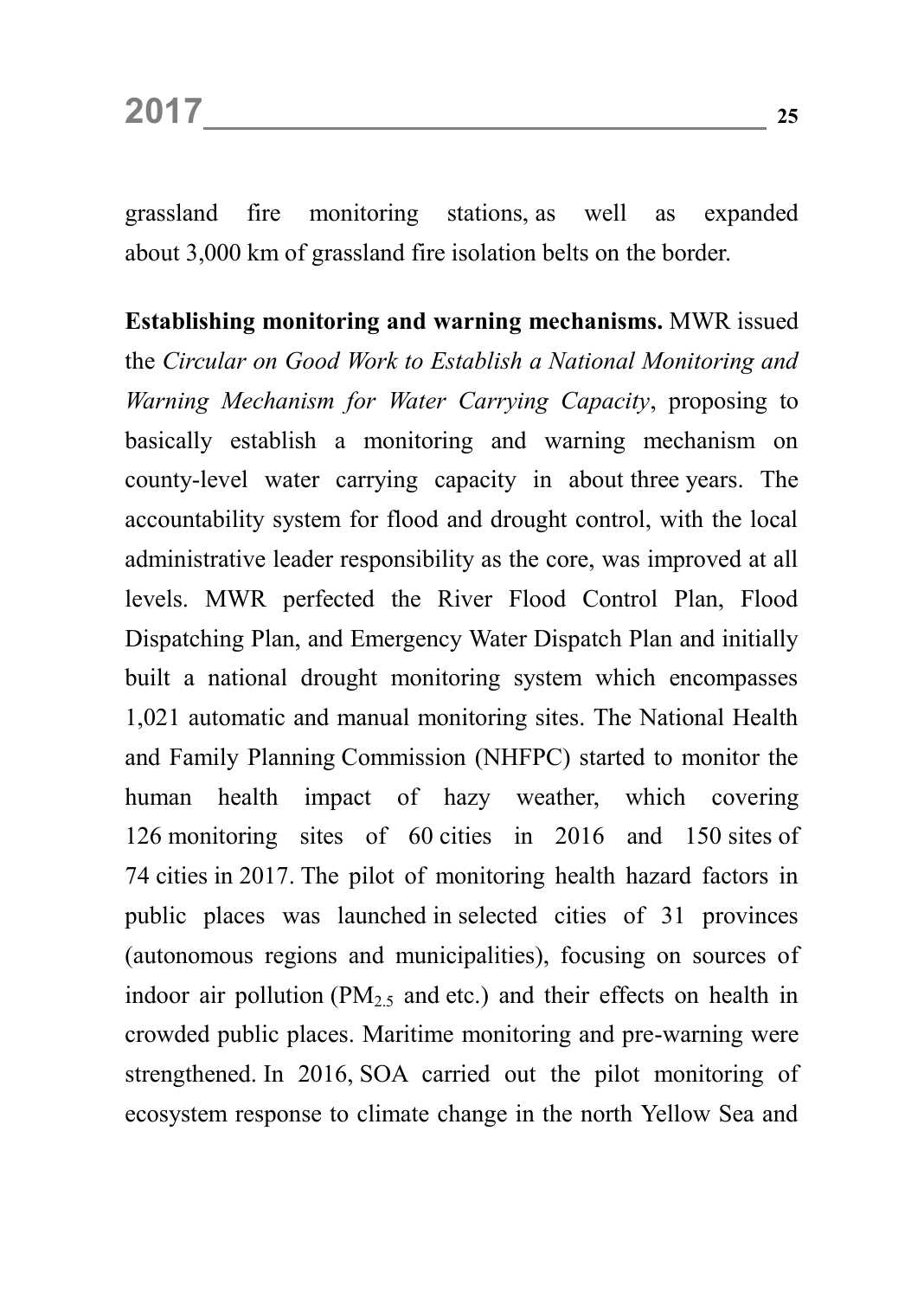the sea areaof south Dalian, which laid the foundation for monitoring and evaluating the response of marine ecosystems to climate change in the country.

**Enhancing scientific and technological support.** The integrated climate observing system was improved and the construction of national climate observatory advanced. The global carbon dioxide monitoring satellite for scientific experiment was successfully launched in December 2016. The applied research and demonstration of Beidou satellite navigation system and high-resolution Earth observation system, a major national science and technology project, proceeded efficiently in the field of disaster reduction. NHFPC organized the climate change related research studies, including the impact of climate change on health and adaptation mechanism, and the assessment and predict of population health risk due to climate change. SOA conducted the research projects such as the Study and Application Demonstration of Key Technologies for Dynamic Monitoring of Land-based Carbon Storage in the Sea Based on Remote Sensing and Field Comparison to strengthen the dynamic monitoring of terrestrial carbon into the sea. The Chinese Center for Disease Prevention and Control (CDC) organized a project of climate change adaptation and human health protection and established an early pre-warning system for heat waves and health risks in pilot cities. MCA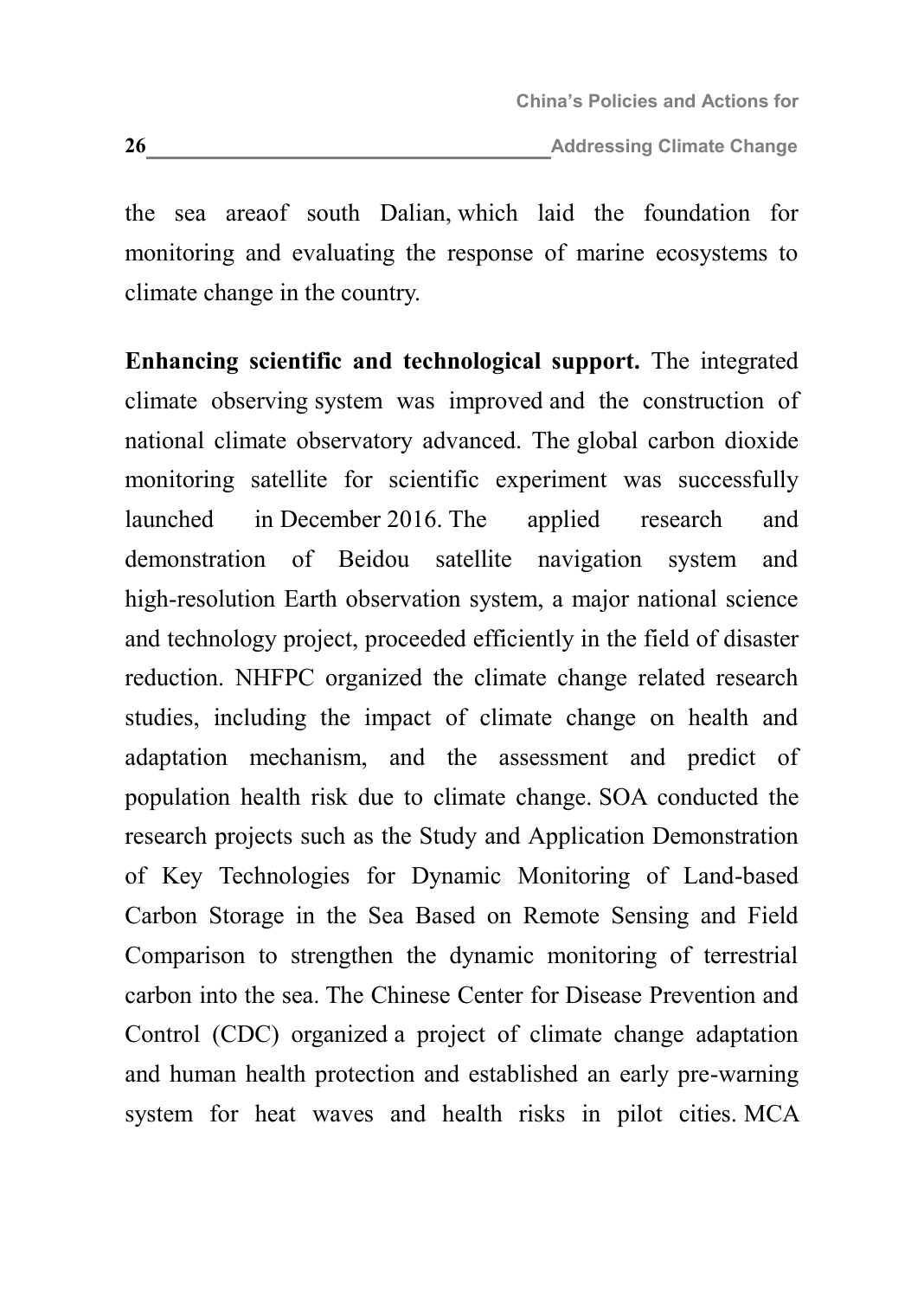implemented a batch of projects under the 863 Program, Science and Technology Program and Natural Science Foundation of China (NSFC) Program, and achieved many key technological breakthroughs and national patents.

## <span id="page-30-0"></span>**III. Local and Industry Action and Social**

### **Participation**

Since 2016, China has deepened the low-carbon province and city pilots, steadily advanced the pilots of low-carbon industrial parks, low-carbon communities and low-carbon cities (towns). All regions and sectors including industry, building and transportation sector have actively explored the path and mode of low-carbon development at different levels and in different fields. The awareness of addressing climate change and promoting low-carbon development has been increased across the whole society.

#### <span id="page-30-1"></span>**(I) Carrying Out Pilots and Demonstrations**

**Deepening the low-carbon province and city pilots.** NDRC summarized and assessed the experience in the first two batches of low-carbon province and city pilots. The results showed that the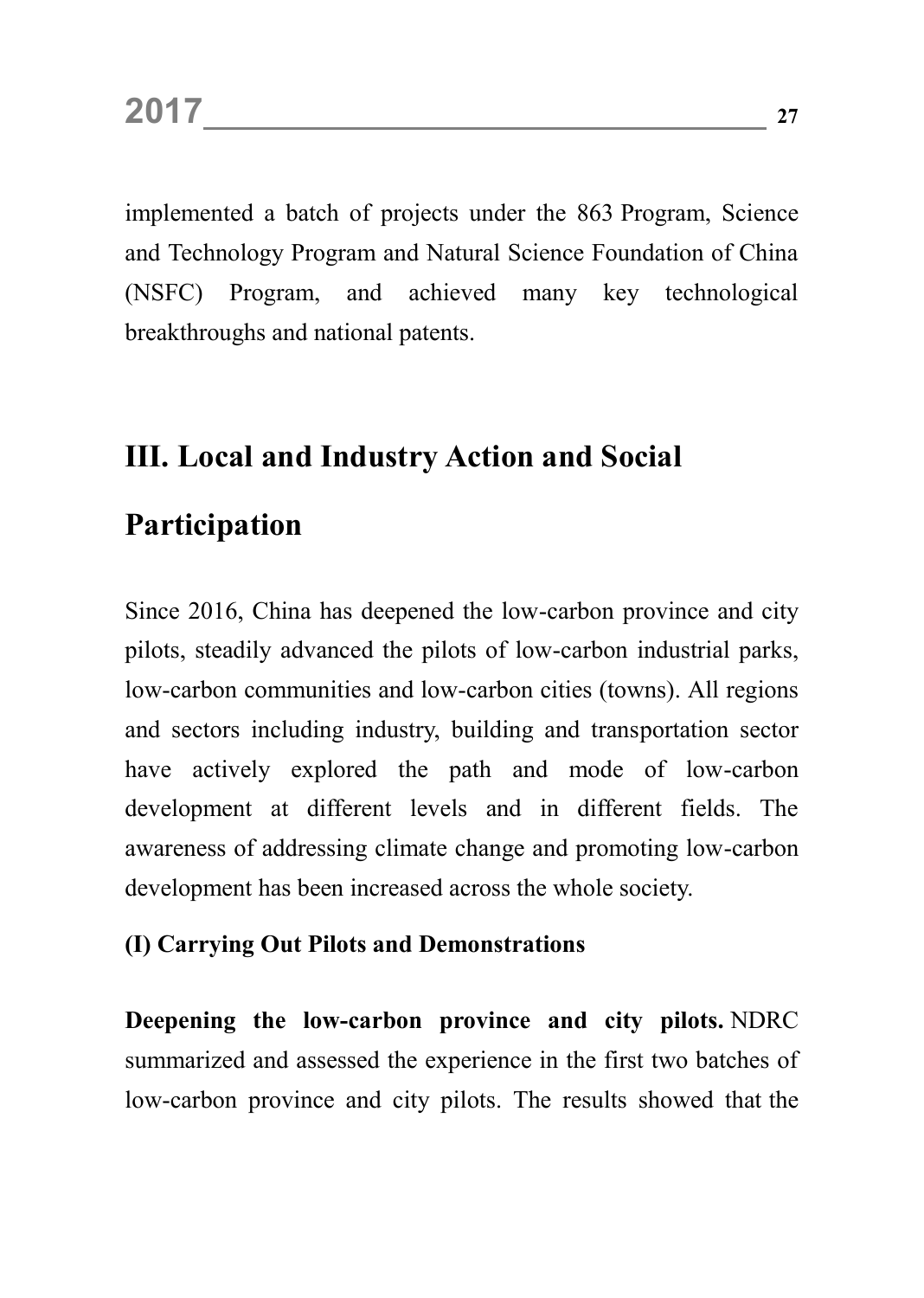**28 Addressing Climate Change** 

pilot provinces and cities took the initiative ahead in the low-carbon development and conducted the relevant work according to local conditions in an innovative manner. They spearheaded the implementation of major national low-carbon policies by formulating a group of replicable and extendable experiences and practices from the perspective of enhancing organization and leadership, fulfilling low-carbon concept, exploring institutional innovation, completing supportive policy, establishing market-based mechanism, improving statistical system, strengthening assessment and evaluation, coordinating pilot and demonstration, and conducting exchanges and cooperation. Some pilot regions launched the pilot of emissions trading, low-carbon industrial park, low-carbon city (town), and low-carbon product certification.Most of pilot cities set the target of peaking carbon emissions and sought for pathway to decouple the economic development with carbon emissions. In January 2017, NDRC determined to conduct the third batch of low-carbon city pilots in other 45 cities (districts and counties), increasing the total number of low-carbon pilot provinces and cities to 87.

**Steadily advancing the low-carbon community pilots.** Manyprovinces (autonomous regions and municipalities) conducted the low-carbon community pilots. As of July 2017, more than 400 provincial-level low-carbon pilot communities were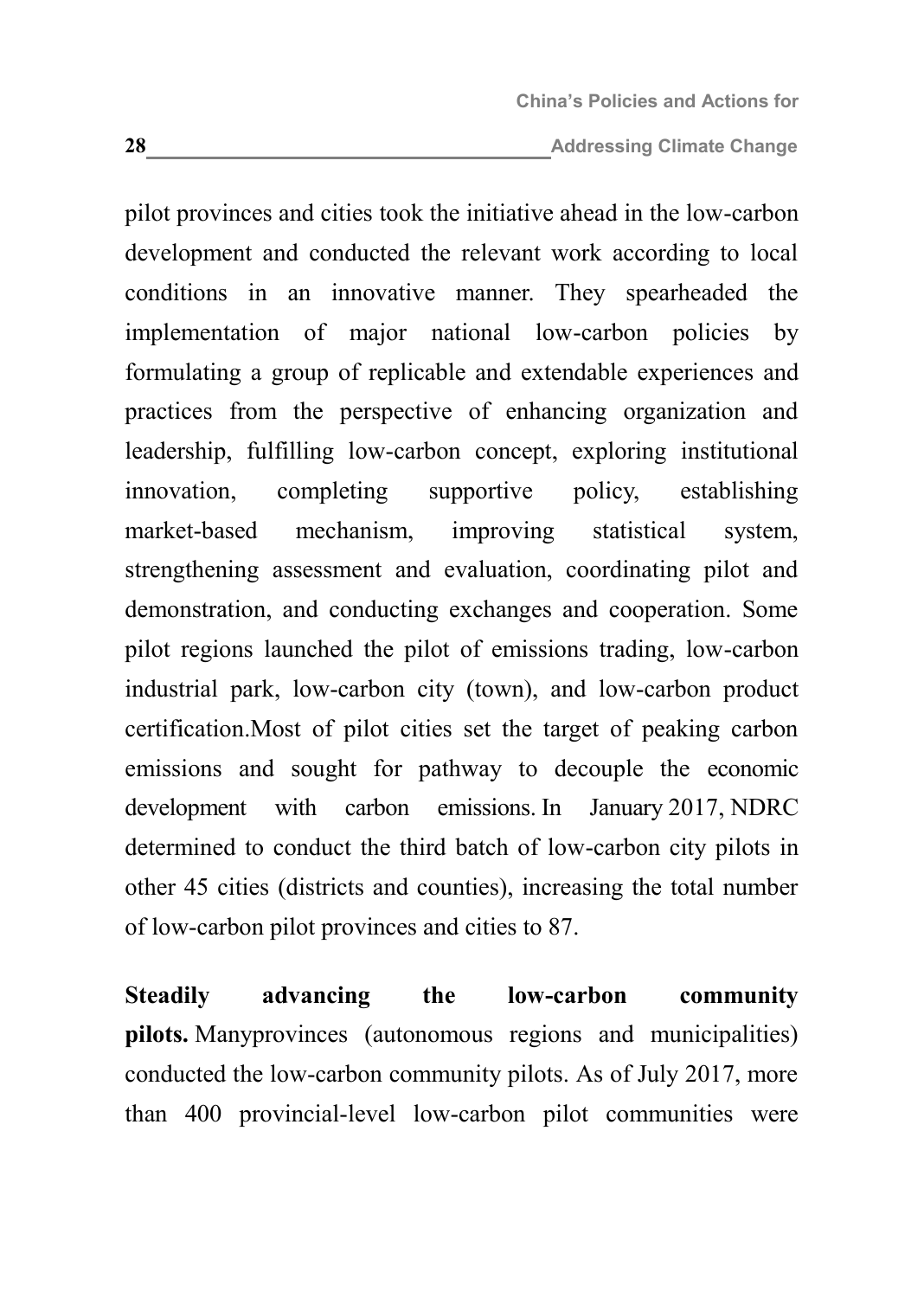established in 27 provinces, most of which completed the working plan for pilot implementation.

**Carrying out the climate adaptation city pilots.** In February 2017, NDRC and MOHURD launched the pilot of climate adaptation cities and identified 28 regions as pilots, taking into account climate types, regional characteristics, development stage and existing working basis of these regions. The key tasks of the pilot are determined, including strengthening the city adaptation concept, improving monitoring and warning capability, taking key adaptation actions, creating policy test bases, and building international cooperation platforms.

**Actively pushing forward other pilot and demonstration.** Large energy enterprises continued technological research, pilot and demonstration of carbon capture, use and storage (CCUS). China Resources (CP) Co., Ltd and Guangdong CCUS Center jointly launched the carbon capture testing platform project in Haifeng power plant of CR Powerin March 2017. NDRC (Department of Climate Change) and ADB signed the *Memorandum of Understanding on Technical Assistance to Develop a Large-scale Carbon Capture, Use and Storage Project in China*, according to which ABD will provide a grant of 5.5 million US dollars to support the capacity building for the Joint Engineering Research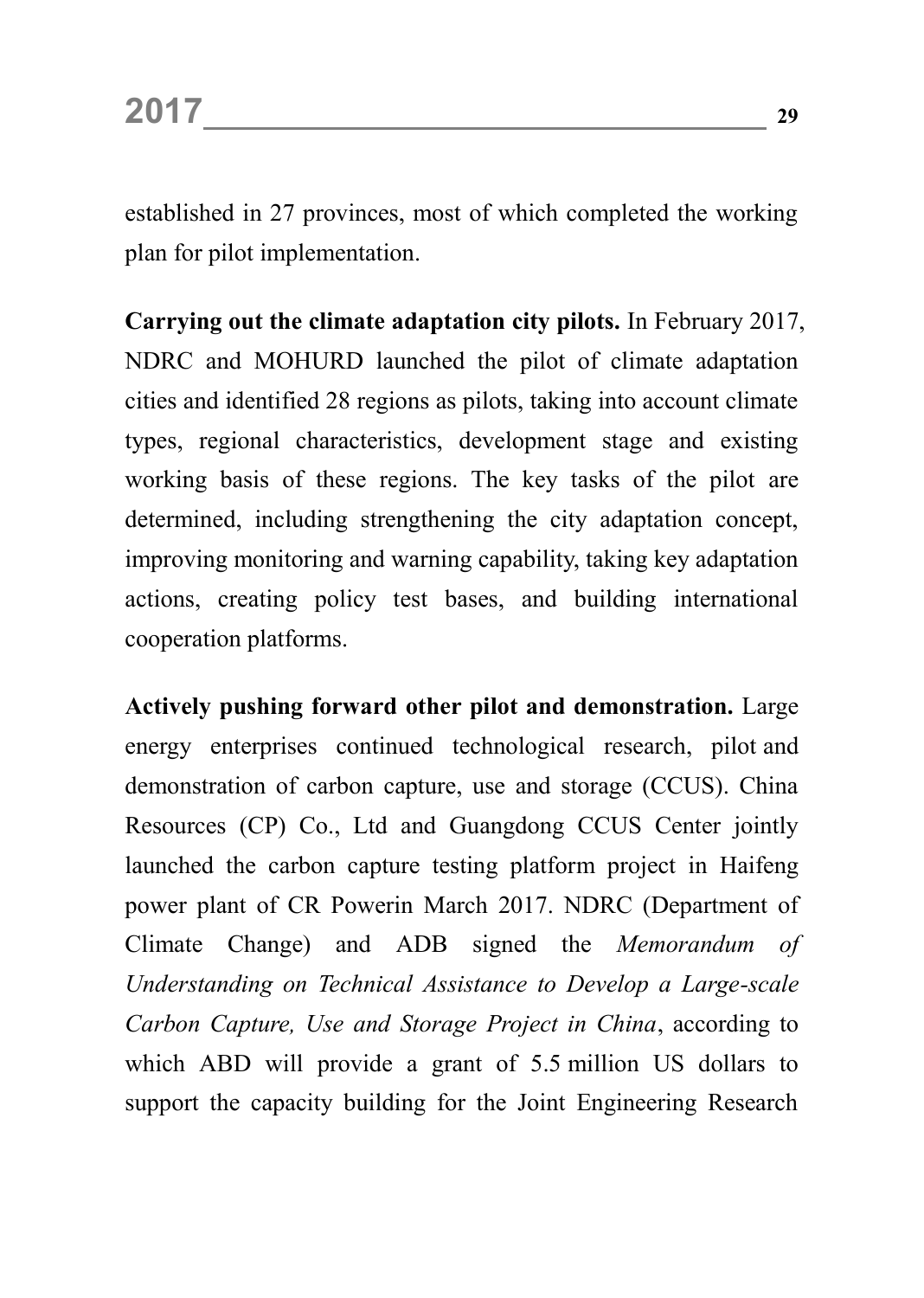**30 Addressing Climate Change** 

Center at Northwest University, and feasibility study for Yanchang CCUS project with the annual capture capacity of 100 million tons of carbon dioxide. The demonstration projects of near-zero carbon emission area were also explored in many regions. Shaanxi government issued the *Notice on Carrying out the Pilot on Demonstration Projects of Near-zero Carbon Emission Area* and Guangdong government the *Implementation Plan for Demonstration Projects of Near-zero Carbon Emission Area*. The Department of Climate Change of NDRC conducted the preliminary survey and study of the working program for demonstration projects of near-zero carbon emission area. MOT issued the *Guiding Opinions on the Construction of Green Road* and implemented three batches of typical demonstration on green road construction. The emission control area for vessels were firstly set in the Yangtze River Delta and the pilot of liquefied natural gas (LNG) powered vessels was carried forward, and 9LNG pilot projects were announced in the water transportation industry. SOA actively organized scientific research, international exchange and pilot exploration of blue carbon sinks of oceans.

#### <span id="page-33-0"></span>**(II) Local Action for Addressing Climate Change**

**Formulating low-carbon planning.** Zhejiang Province released its *13th Five-Year Plan for Low-carbon Development*, whichput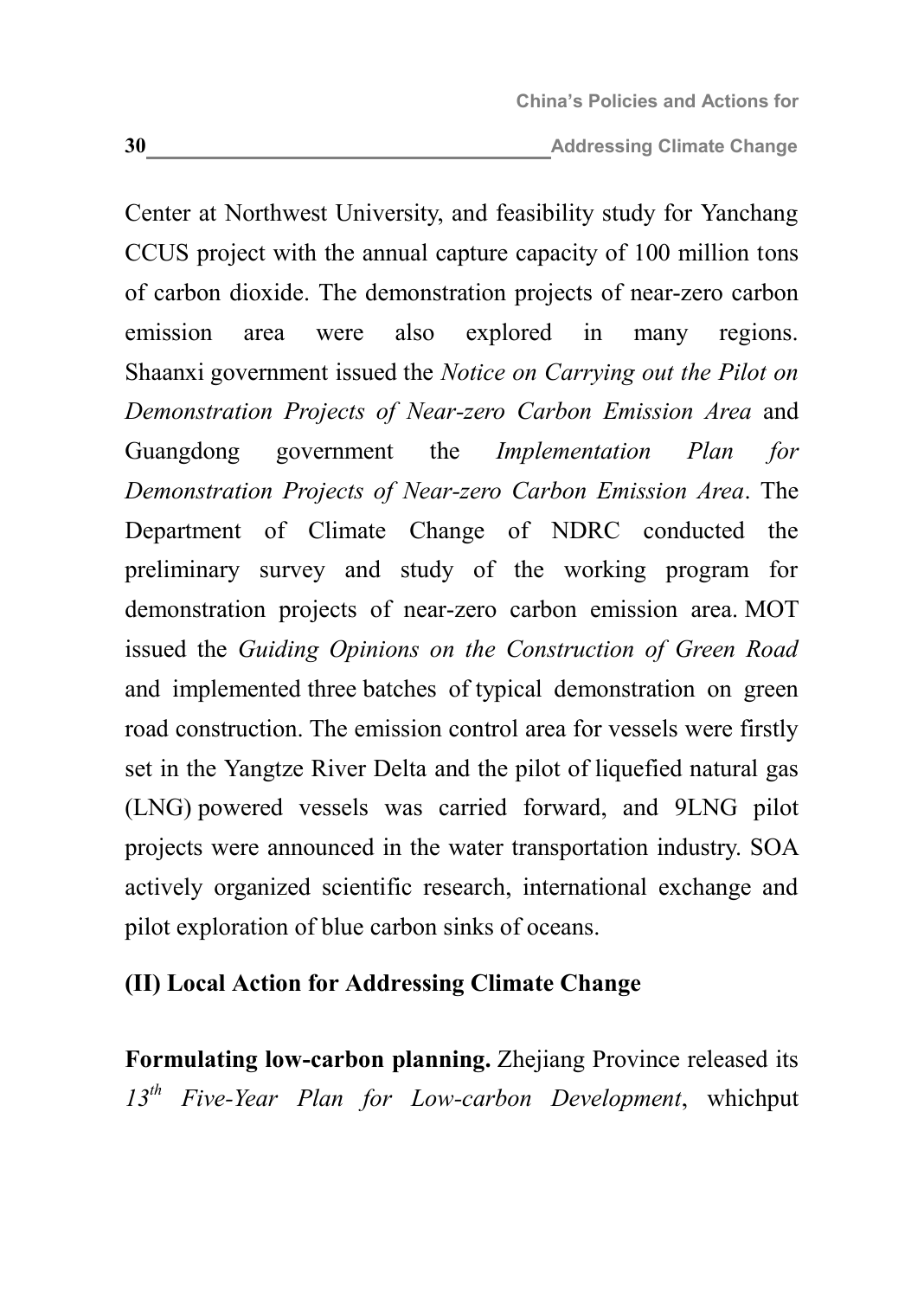forward the overall objective for the five years, i.e. increasing low-carbon development level remarkably, improving low-carbon mechanism gradually, and formulating low-carbon production and lifestyle basically. Hunan Province issued the *Five-Year Action Plan for Low-Carbon Development (2016-2020)*, further clarifying the targets and tasks of low-carbon development in the five years. Yunnan Province issued the *Low-carbon Development Plan (2011-2020)*, organized 16 prefectures (cities) to complete and officially release the low-carbon development plans, decomposed the quantitative targets in the provincial plan and entailed responsibilities to the prefectures (cities), and carried out the annual evaluation of prefectures (cities) governments in achieving low-carbon development targets.

**Fulfilling emissions control targets.** Beijing, Shanghai, Tianjin, Chongqing and Gansu announced the year of peaking carbon emissions in their  $13<sup>th</sup>$  five-year plan to address climate change or working plan for GHG emissions controlling. 21provinces (cities) of the first two batch of low-carbon province and city pilot released the year of peaking carbon emission through other official channels. 45 cities of the third batch of low-carbon city pilot put forward the year of peaking carbon emission in the working plan submitted for pilot application. Shanghai put forward the clear target of total carbon emission controlling in its  $13<sup>th</sup>$  FYP plan, and decomposed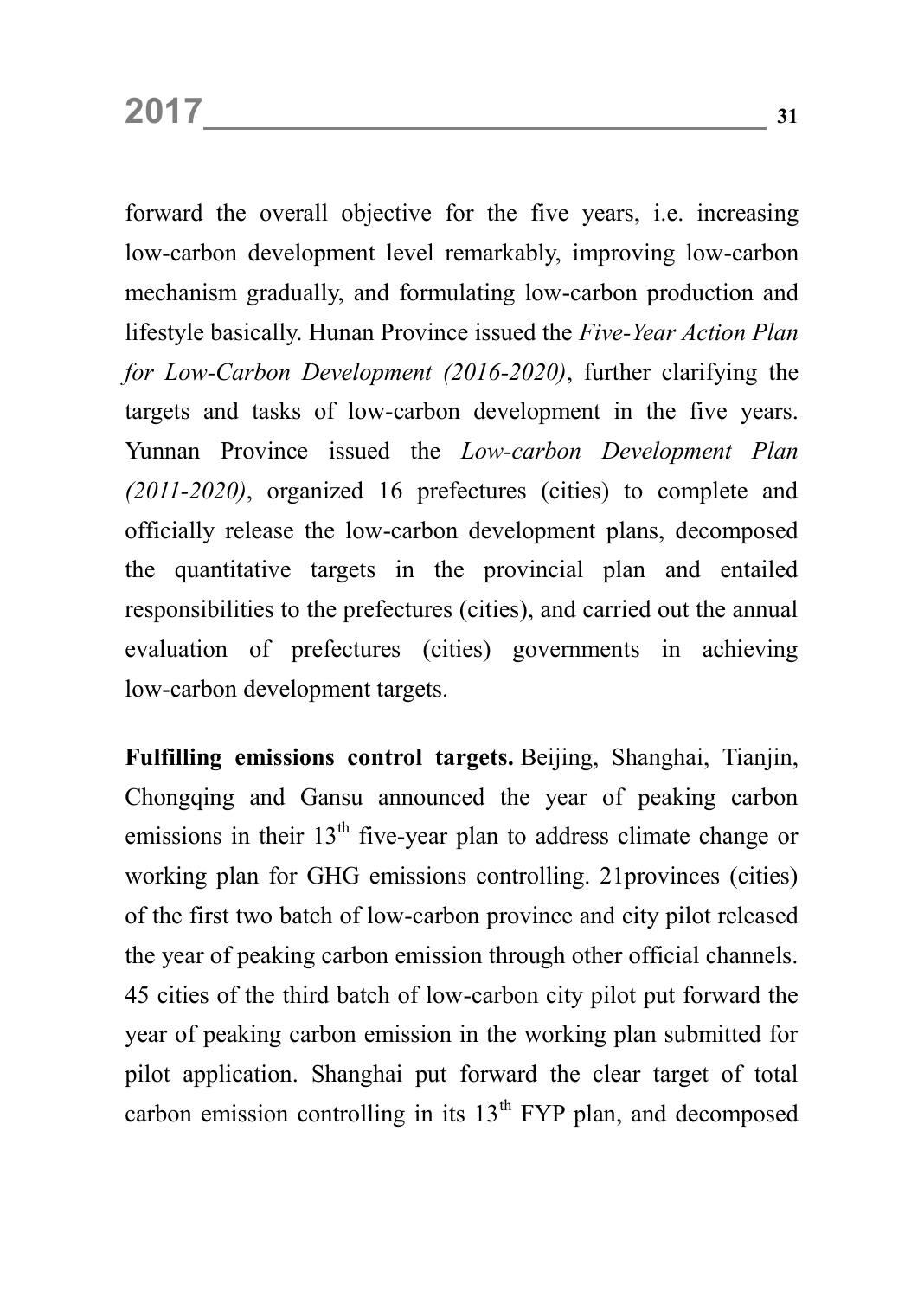the target in a way of "integration of departments and regions".

**Reinforcing fundamental capacities.** All of 31 provinces (autonomous regions and municipalities) carried out the compilation of GHG inventory for 2012 and 2014 upon the full completion of preparation and acceptance of the 2005 and 2010 inventories. Among them, Zhejiang Province established a mechanism of regular compiling of GHG inventory at the provincial, city and county levels, and completed the preparation and acceptance of provincial and municipal inventories from 2005 to 2014, and the compilation of inventories from 2010 to 2015 in 11 cities with districts and all counties (districts, cities).

**Enhancing legislation on local level.** Shijiazhuang in Hebei Province sought to promote low-carbon development through legislation. The *Regulations of Shijiazhuang City on Promotion of Low-carbon Development* was passed at the city people's congress in January 2016, approved by the provincial people's congress in May, and put into effect on July  $1<sup>st</sup>$ , 2016. In Nanchang, Jiangxi Province, the *Regulations on the Promotion of Low-carbon Development* was examined and adopted at the city people's congress in April 2016 and took into effect on September  $1<sup>st</sup>$ , 2016.

**Strengthening international cooperation and exchanges.** Since recent years, many provinces and cities fostered active cooperation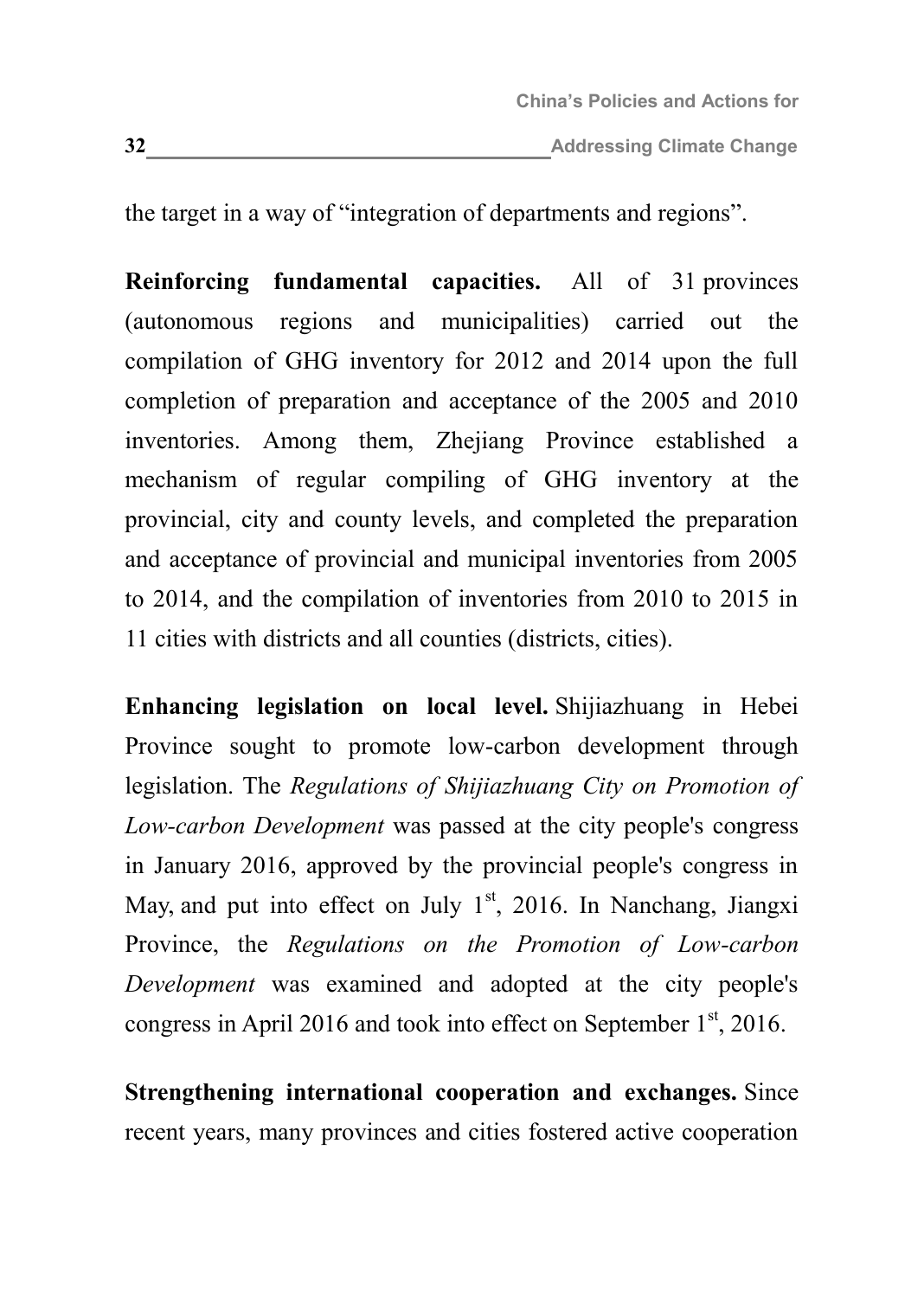and exchanges with foreign counterparts in the field of climate change and low-carbon development. Zhejiang became actively involved in the South-South cooperation on climate change and established a "1+X" training mode for South-South cooperation. Beijing successfully hosted the Second China-US Climate-smart / Low-carbon Cities Summit. Wuhan City successfully held the First China-EU Low-carbon Cities Conference. Hunan Province held the First Asia-Pacific Summit on Low-carbon Technology. Zhenjiang City, Jiangsu Province, hosted the First International Trade Fair for Low-carbon Technologies and Products. Shenzhen City hosted the Fourth International Low-carbon City Forum. The Department of Climate Change of NDRC launched the research on Low-carbon City Cooperation under the Framework of the Belt and Road Initiative.

#### **(III) Low-Carbon Action in Sectors**

**Low-carbon actions in industrial sector.** MIIT promulgated and issued the *Green Development Plan for Industry (2016-2020)* to promote the formation of a green manufacturing system and accelerate the low-carbon transformation of the industrial sector. The *Implementation Plan for Green Manufacturing Program 2016* was issued, which clarified the key tasks to implement the green manufacturing program 2016, and with a focus on green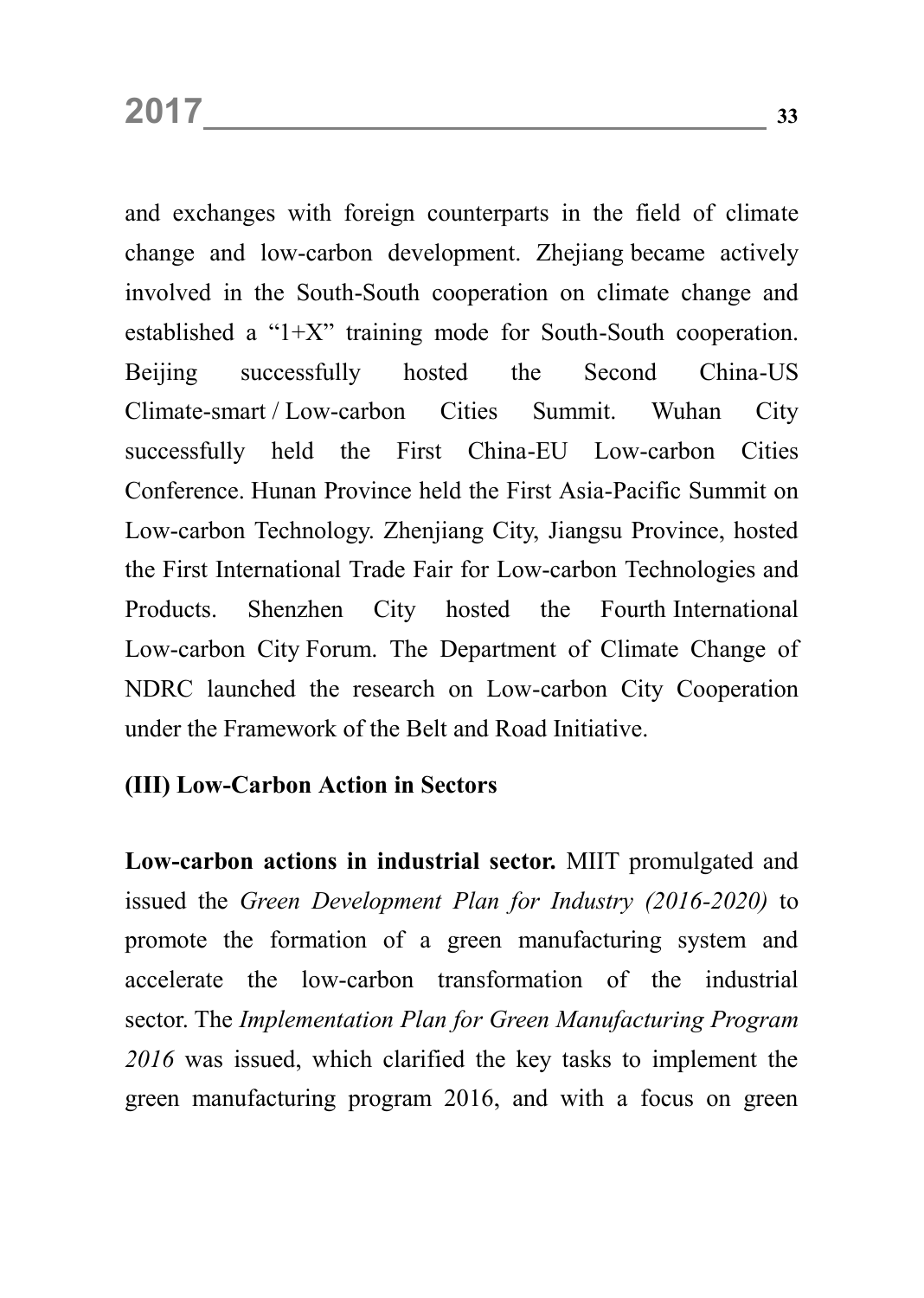renovation and upgrading, required accelerating the development and commercialization of key technologies, strengthening the pilot and demonstration and green supervision, and actively building a green manufacturing system. The national pilot of low-carbon industrial parks was deepened by increasing the number of industrial park pilots and continuing the establishment of national low-carbon industrial park demonstration.

**Low-carbon actions in transportation sector.** MOT issued the *Implementation Plan for Controlling Greenhouse Gas Emissions in the Transportation Industry During the 13th Five-Year Plan Period*, which put forward the general requirements and main objectives for the control of GHG emissions from the transportation sector in the five years. The *Work Highlights of Transportation Energy Conservation and Emissions Reduction in 2017* was issued to raise the requirements and tasks for green low-carbon development, ecological construction, GHG emission controlling, and energy conservation and emissions reduction in the transportation sector. The *Implementation Plan for Promoting Ecological Civilization in the Transportation Sector* was unveiled, which set forth the objectives and requirements for the transportation sector toward 2020 in terms of transportation structural optimization, transportation infrastructure green construction and operation technologies, clean transportation, as well as ecological civilization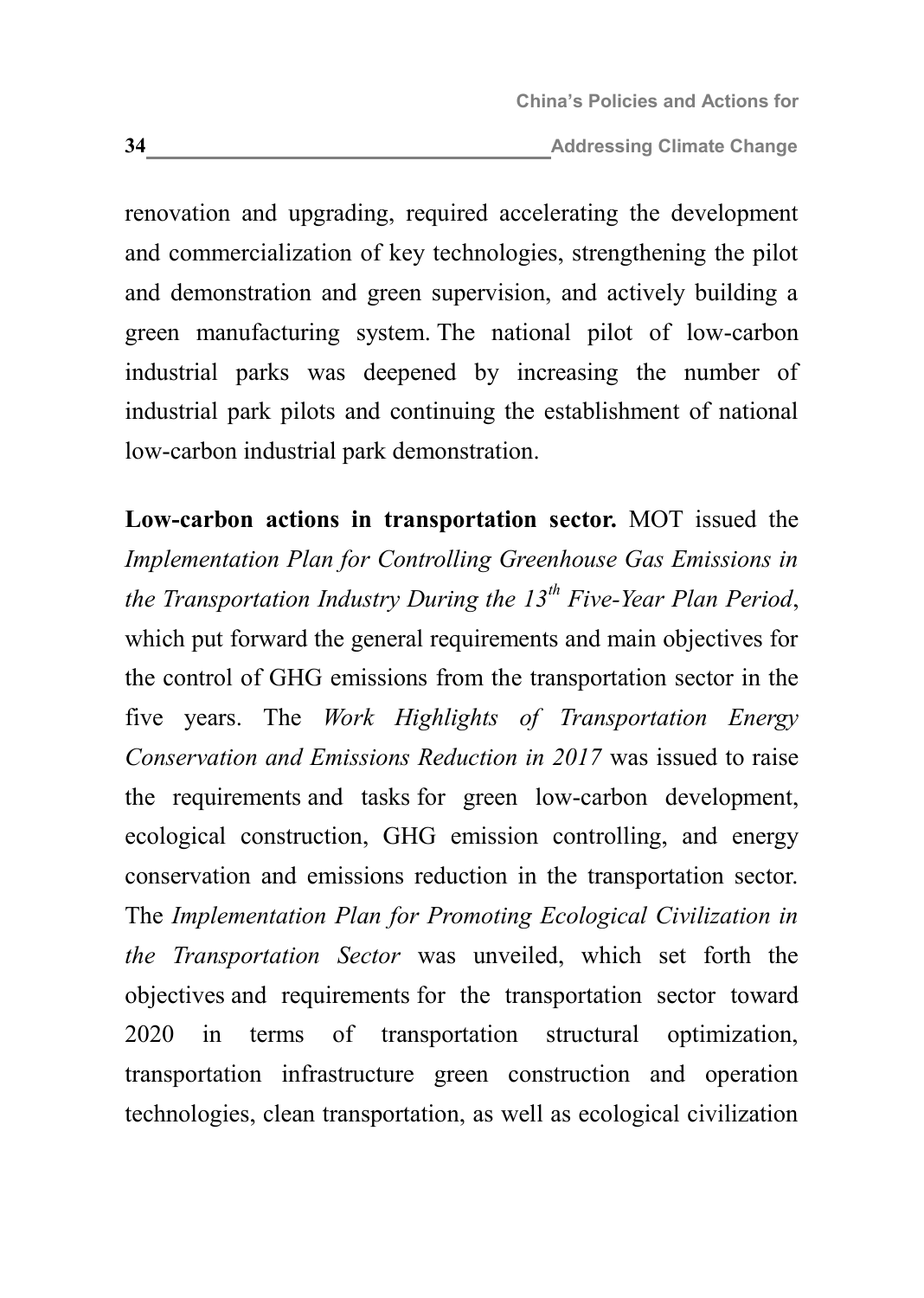system and standard system for transportation sector. The *System of Green Transportation Standards (2016)* was released, encompassing 221 green transportation standards. The green transportation organization mode such as drop and pull transportation and multimodal transportation were applied deeply and the intermodal transportation modes such as rail-water, road-rail, and land-air transportation were orderly advanced. The proportion of railway in transportation was increased to fully taking its comparative advantages. The work on energy consumption accounting and monitoring of transportation was carried out in such cities as Beijing, Handan, Jiyuan, Changzhou, Nantong and Huai'an.

**Low-carbon actions in building sector.** MOHURD issued the *13th Five-Year Plan for Construction Industry*, clarifying the requirements and objectives of low-carbon development for the construction sector in the five years. Low-carbon technologies were promoted according to the local conditions and the green construction and housing industrialization mode were spread. The pilot and demonstration of green eco-towns and zero-emission buildings was carried out actively. The State Council issued the *Guiding Opinions on Further Strengthening the Management of Urban Planning and Construction*, calling for increasing building energy efficiency standards and promoting green buildings and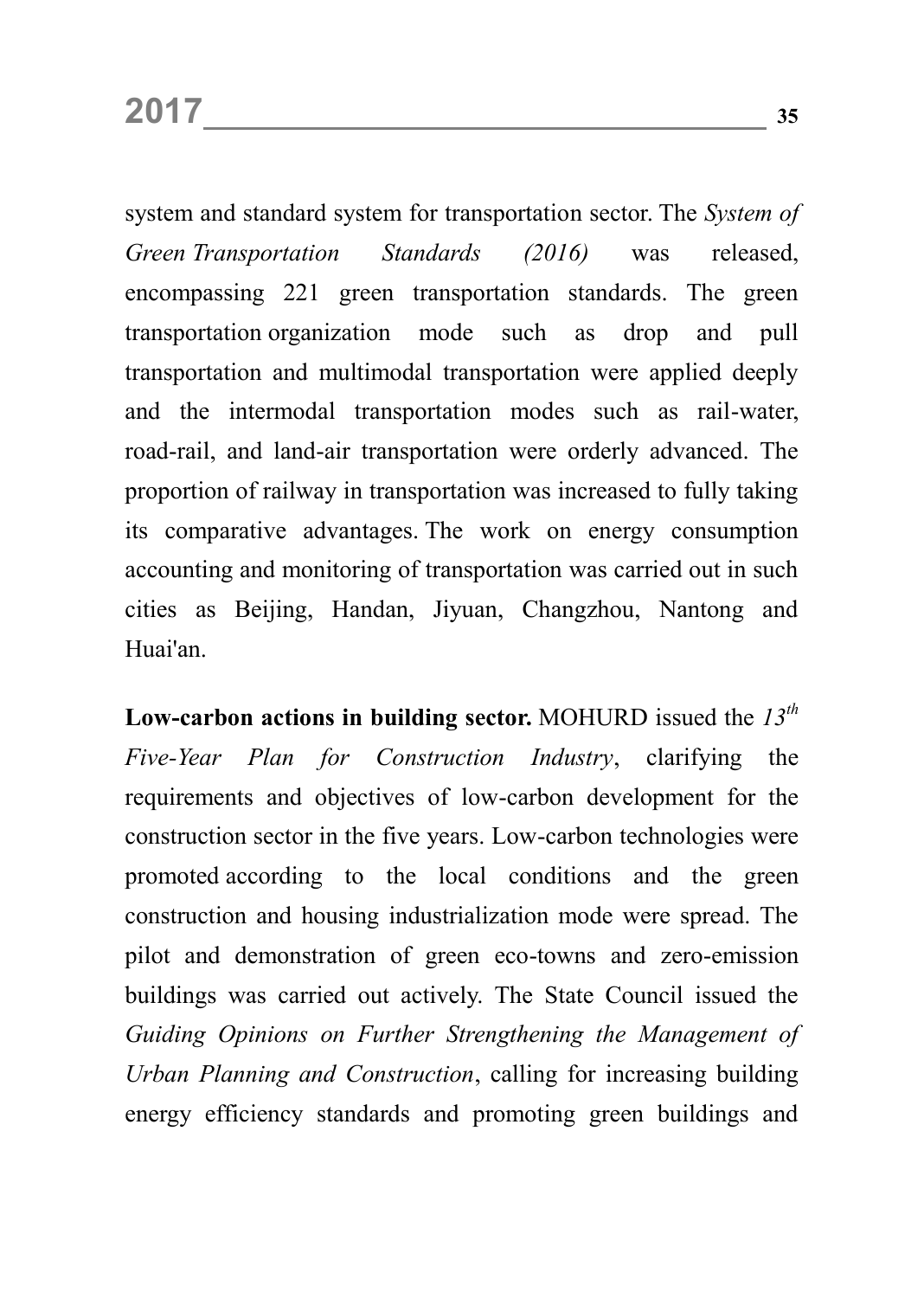building materials, and for the first time, explicitly advocating the development of passive buildings at the national level.

### **(IV) Broad Social Participation**

Through government guidance, broad publicity via diverse media and active business and public participation, the awareness of addressing climate change and promoting low-carbon development was greatly enhanced and a low-carbon development mode featuring the common concern and full participation of the whole society has gradually taken shape in China.

**Enhanced government guidance.** In 2016 and 2017, NDRC together with relevant ministries continued the activities of National Energy Conservation Week and Low-Carbon Day, which showcased government and community actions and achievements in low-carbon development and disseminated the concept of low-carbon development. CMA strengthened science advocacy and publicity on climate change on the occasions of World Meteorological Day, Disaster Prevention and Reduction Day, and Beijing Science Week, and made multilingual videos and brochures entitled *ToAddress Climate Change - China in Action (2016)* and the special issue of *Climate Change News - Echo of Marrakech*. MCA held special seminars in 2016 on emergency relief for county-level leading cadres to strengthen their emergency response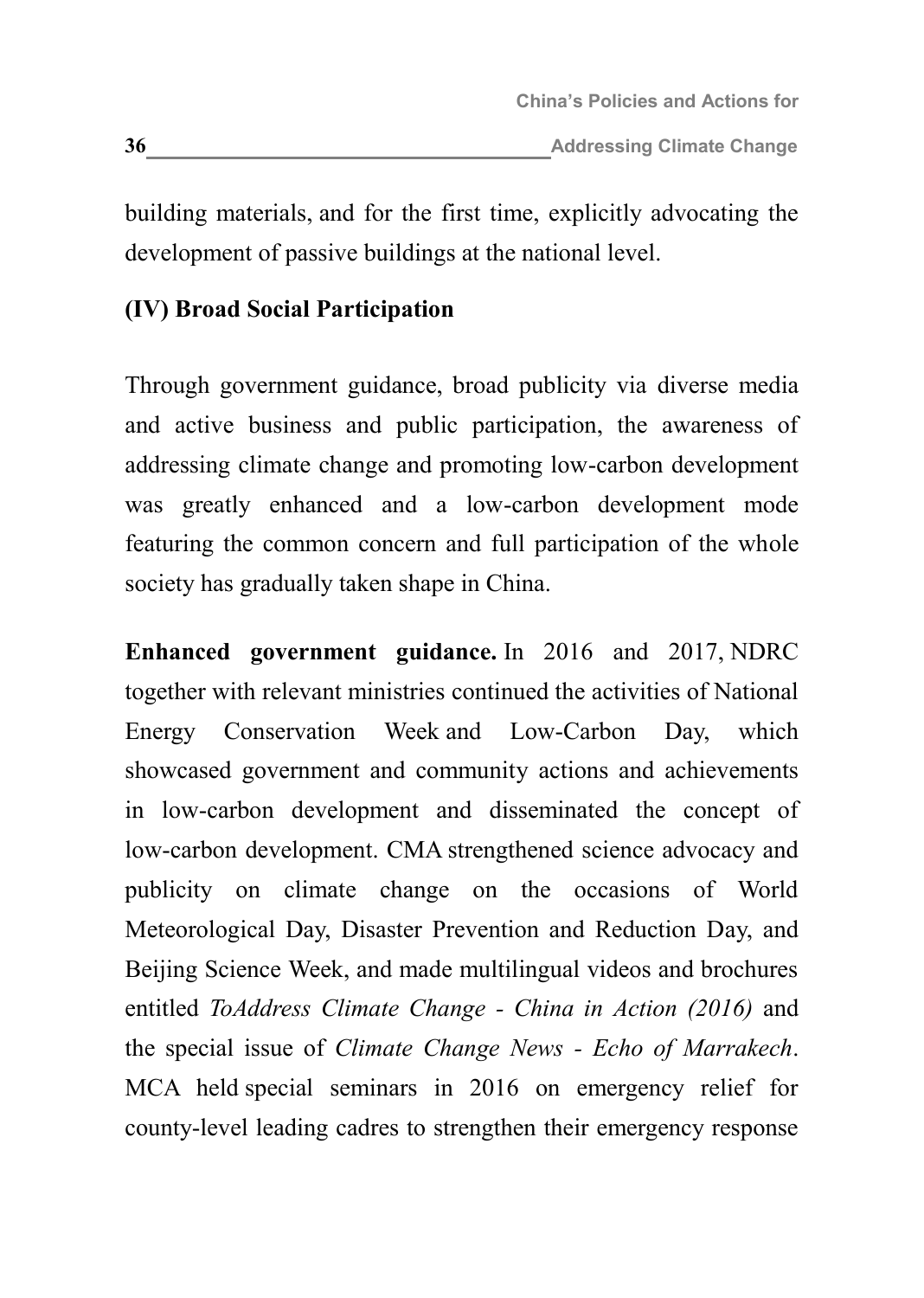and decision-making capabilities; implemented the disaster reporter training program, which trained more than 880 persons qualified to teach in Beijing and tens of thousands of disaster information officers at local level; coordinated community mitigation activities with guidance provided on the establishment of 1,455 Demonstration Communities for National Comprehensive Disaster Reduction, and organized publicity and education activities during the National Disaster Prevention and Reduction Day and the International Day for Disaster Reduction. MOT carried out "Bus Travel Week" activities with the theme of "Preferred Green Public Transportation", in a bid to create a good social atmosphere to understand, respect, support and select public transportation, and actively guide public participation in the development of urban public transportation. NGOA was active in energy conservation publicity and training by providing remote online or face-to-face training to energy managers of all kinds at all levels. The national departments and public institutions played a leading role in energy conservation and low carbon. In 2016, the per capita energy and water consumption of public institutions decreased by 2.38% and 2.02% year on year respectively, and the energy consumption per unit of building area of public institutions fell by 1.64% year on year. SOA presented the work on addressing climate change in the marine sector through "China Marine and Climate Change Information Network" and disseminated scientific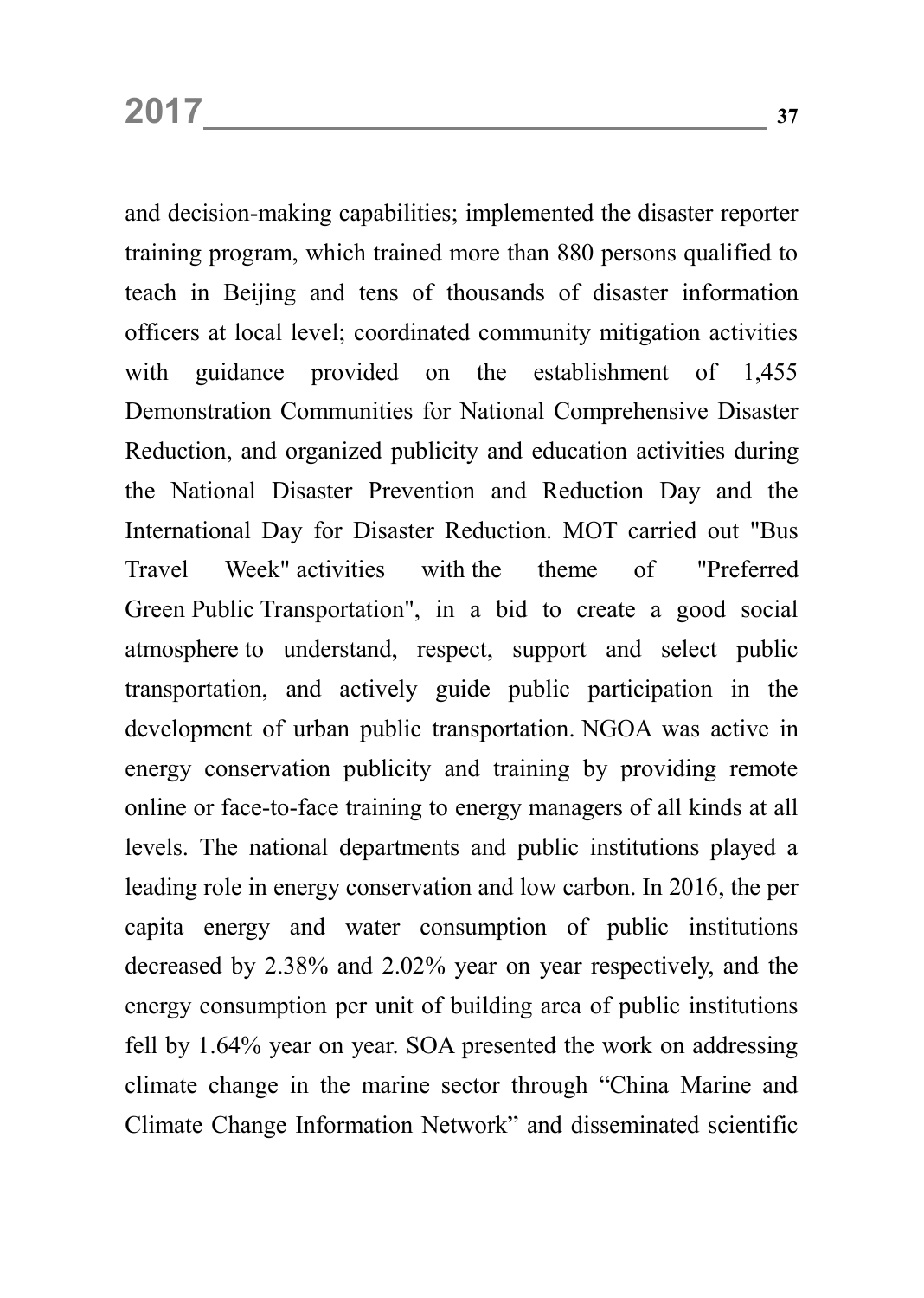knowledge during the "6.8 World Oceans Day" annually.

**Extensive media publicity.** People's Daily, Xinhua News Agency, and China Central Television (CCTV) presented the TV series "Endeavoring to Move Forward in the Past Five Years" and the special column "Green Development, Green Life" to report the cases of ecological civilization and green development in provinces and cities. With the guidance of the CPC Publicity Department, CCTV filmed the documentary called "Carrying the Reform through to the End" and made clear in "Safeguarding Clean Waters and Green Mountains" that "China will continue to be a party of action to address climate change as always". The scientific knowledge of climate change was disseminated through nearly 800 episodes of TV programs broadcasted in TV channels such as CCTV and propelled via new media, such as Internet Plus, Weibo and WeChat. In 2017, the Second China (Shenzhen) International Climate Film and Television Conference with the theme of "Climate Change and Green Communication" washeld in Shenzhen to disseminate knowledge of climate change.

**Proactive enterprise actions.** Chinese enterprises have thoroughly implemented national policies related to climate change, energy conservation and emissions reduction to promote low-carbon transition and green development. Proactive efforts were made to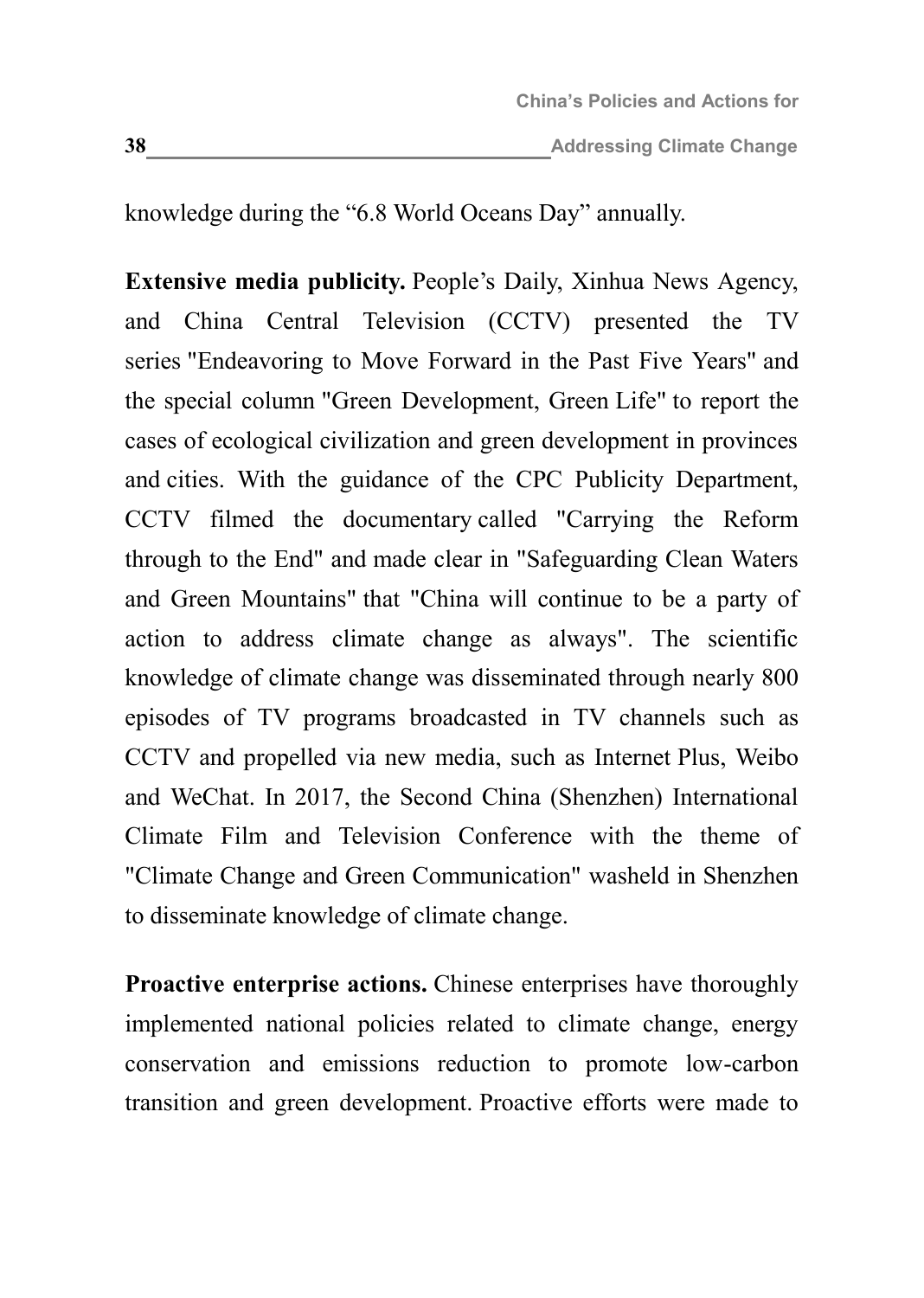optimize the industrial structure. For example, the China Baowu Steel Group Corporation successfully accomplished the targets of coal control assigned by Shanghai government and the China Petroleum and Chemical Corporation actively promoted energy management contracting. Energy conservation was prioritized. For instance, the centrally administered power enterprises actively upgraded and transformed coal-fired generating units, and the petroleum and petrochemical enterprises continued to improve energy management. The research and development of low-carbon technologies was advanced, such as the major scientific and technological study on key low-carbon technologies conducted by petroleum and petrochemical enterprises, and the CCUS technology research and engineering application carried out by power companies. The fundamental capacity building for tackling climate change also made steady progress. For example, the China Mobile Communications Corporation established the carbon emissions accounting system in accordance with the requirements for information disclosure.

**Broad public participation.** With the steady development of education and publicity on climate change, the public has proactively chosen low-carbon lifestyle such as low-carbon transportation and housing, and put the concept of low-carbon development into action. *The Report on the Work of the*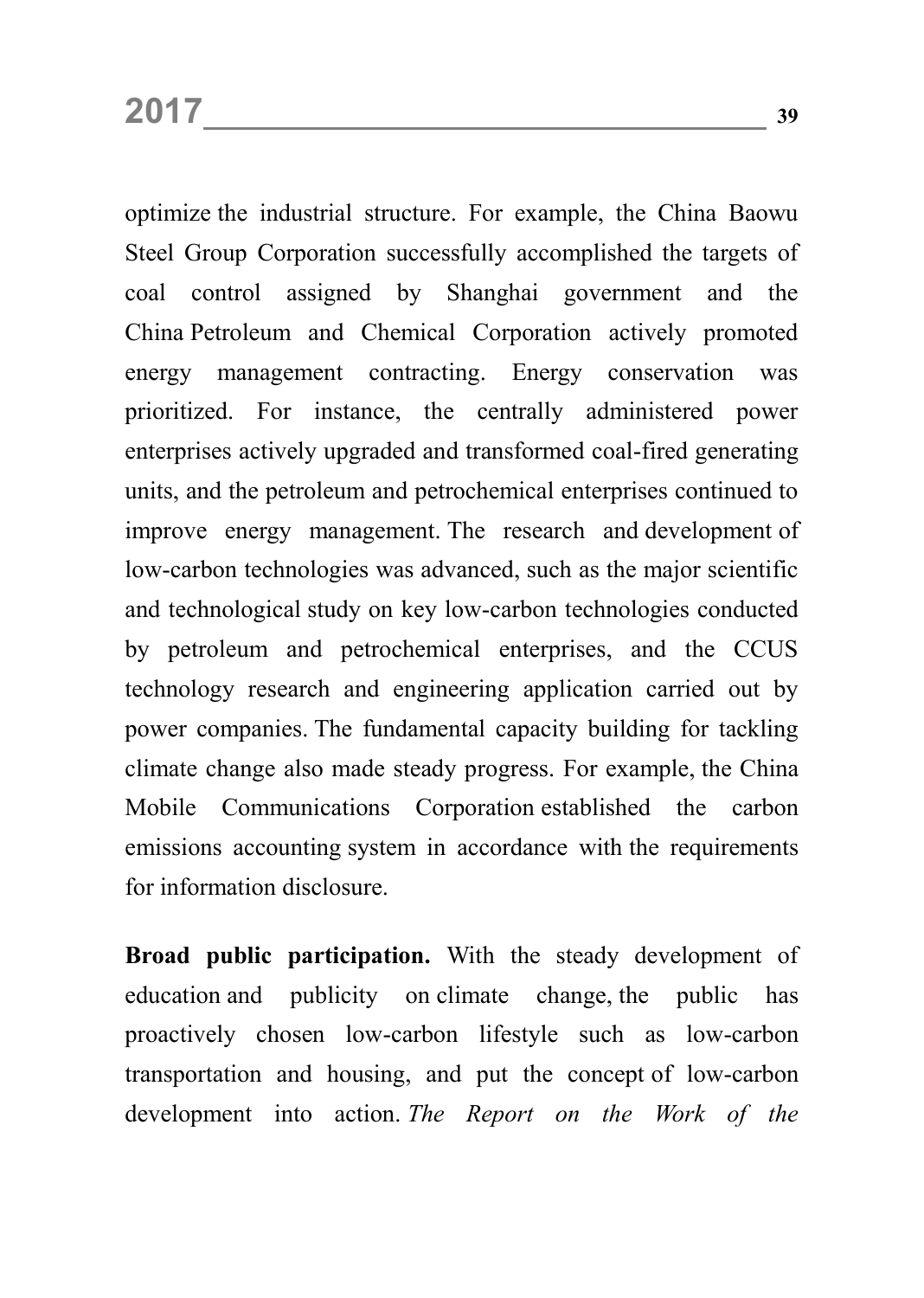*Government (2016)* proposed to "boost the development of a sharing economy through institutional innovations, and create sharing platforms". The sharing economy has penetrated into the various aspects of public life, such as bike sharing and car rental, offering efficient solutions for low-carbon public transportation. In 2016, The Climate Group and the Aihuishou organization co-sponsored the action to encourage the public to actively dispose idle or used electronic products in an environment-friendly way and use resources in a circular and efficient manner. The China Center for Climate Communication organized the second national survey of public awareness on climate change, and the results showed a notable improvement in the conscious actions of the public to deal with climate change. 96.8% of the respondents supported the Chinese Government to carry out international cooperation in the field of climate change, 95% adopt mitigation policy measures, and 96.9% control the total carbon dioxide and other GHG emissions, and 98.7% of the respondents supported schools to enhance climate related education.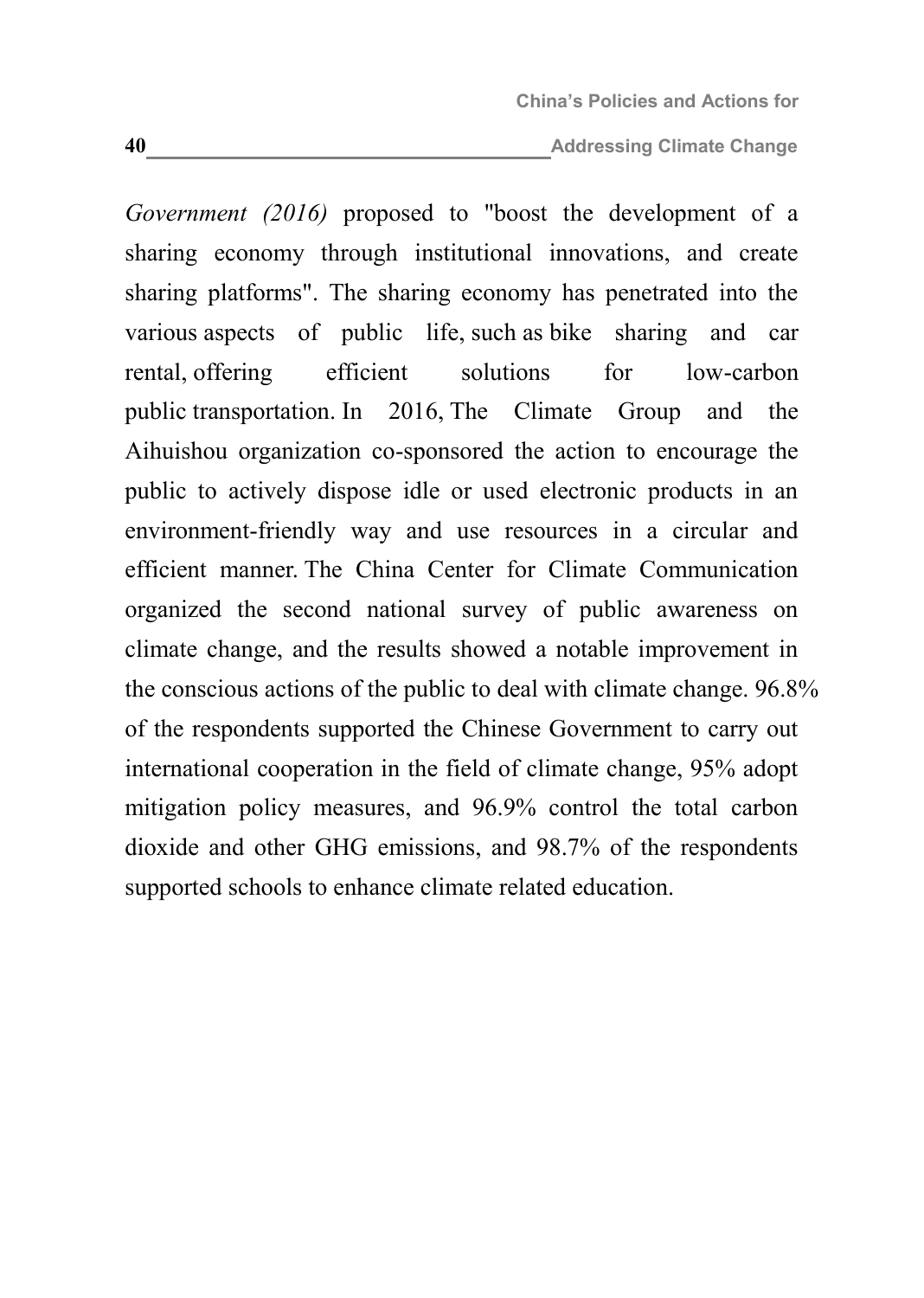## **VI. Planning Formulation and System**

## **Construction**

Since 2016, the Chinese Government has accomplished positive achievements through efforts on strengthening planning, improving schemes and mechanisms, enhancing laws, regulations and standards, promoting carbon emission trading system, and boosting green low-carbon finance.

### **(I) Strengthening Planning**

**Formulating and issuing the Work Plan for Controlling Greenhouse Gas Emissions During the 13th FYP Period.** In October 2016, the State Council issued *the Work Plan for Controlling Greenhouse Gas Emissions During the 13th Five-Year Plan Period* in order to boost green low-carbon development, ensure the completion of objectives and tasks of low-carbon development defined in the *13th FYP Outline*, and lay a solid foundation for peaking carbon dioxide emissions around 2030 and striving to peak early. The work plan explicitly stated that provinces (autonomous regions and municipalities) shall incorporate the drastic reduction of carbon dioxide emissions intensity into the local economic and social development plans, annual plans and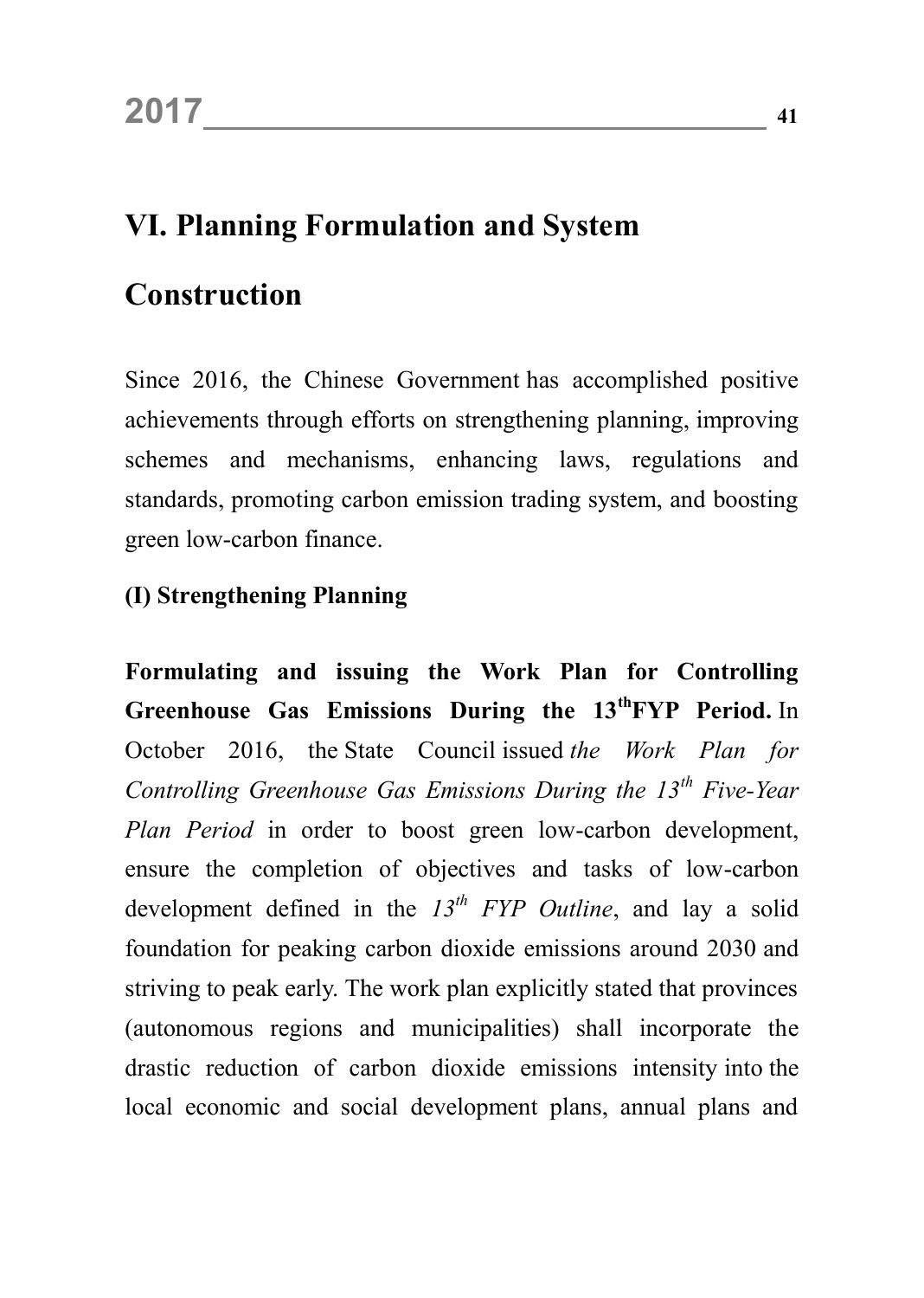government work reports, and draw up the specific work plans. All provincial governments put efforts in formulating their work plans for controlling GHG emissions according to local conditions, in order to promote the achievement of carbon intensity controlling targets and implement measures and policies for controlling GHG emissions. As of June 2017, totally 18 provinces (autonomous regions and municipalities) released such work plans or plans for the control of GHG emissions during the  $13<sup>th</sup> FYP$  period.

**Strengthening planning for addressing climate change in different areas.** MIIT promulgated the *Green Development Plan for Industry (2016-2020)* to accelerate ecological civilization construction and promote green development of the industrial sector. NDRC and NEA unveiled the *Energy Production and Consumption Revolution Strategy (2016-2030)* and the *13th Five-Year Plan for Energy Development*, providing overall planning for energy development in the five years. NDRC released the *13th Five-Year Plan for Renewable Energy Development*. NEA released the *13th Five-Year Plan for Energy Technology Innovation*, as well as the  $13<sup>th</sup>$  five-year plans for solar power, wind power, oil, natural gas, and coal industries. MOHURD unveiled the *13th Five-Year Plan for Building Energy Efficiency and Green Buildings* to push forward supply-side structural reform in urban and rural housing and development. MOST, MEP and CMA jointly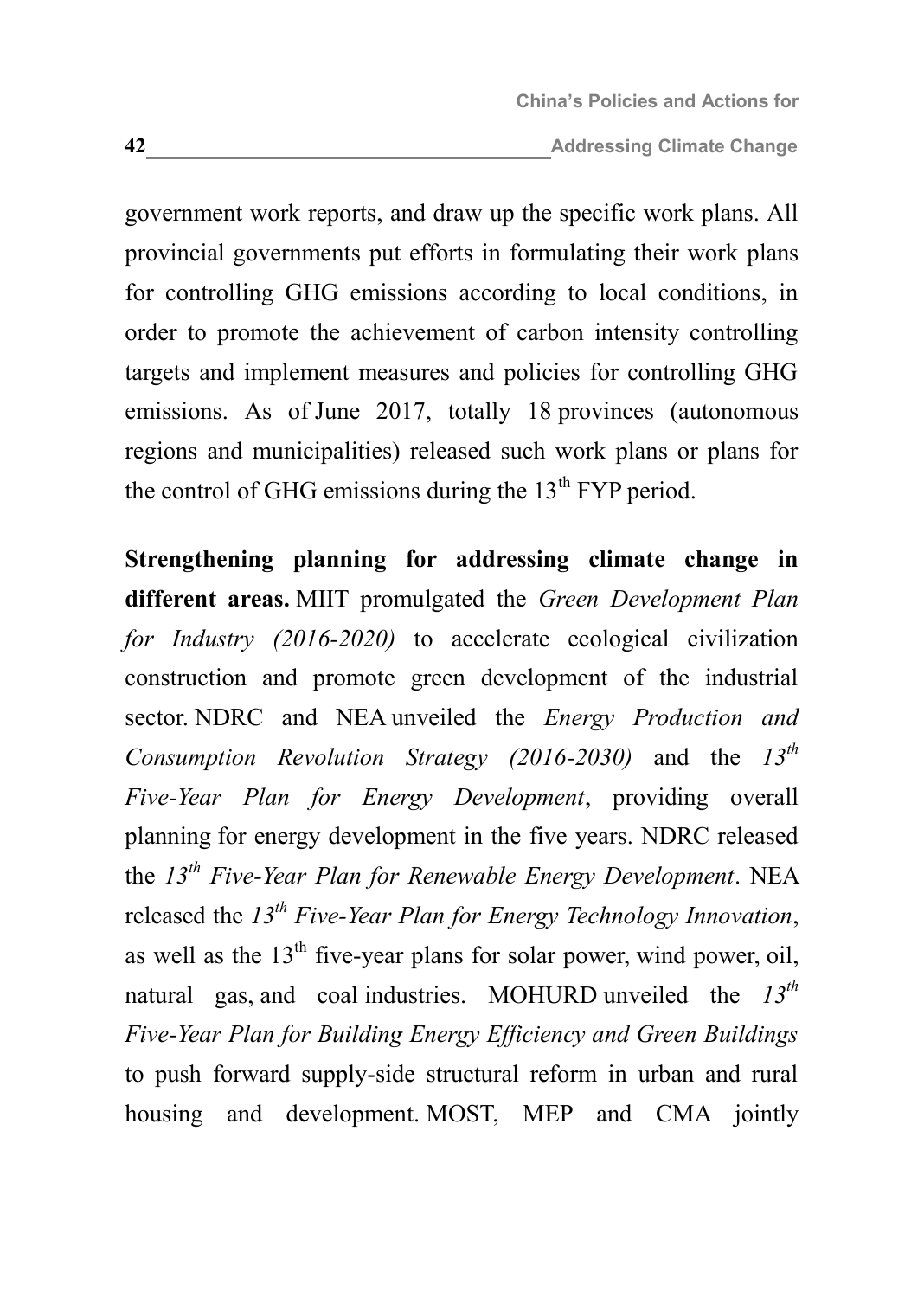developed and published the *Special Plan for Scientific and Technological Innovation to Address Climate Change During the 13th Five-Year Plan Period*. SFA issued the *Highlights of the Action to Address Climate Change in ForestryDuring the 13th Five-Year Plan Period* and the *13th Five-Year Plan for Forestry*, and studied and formulated the *Provincial Work PlanforAddressing Climate Change in Forestry During 2017-2018.*

### **(II) Improving Schemes and Mechanisms**

**Improving governing bodies.** In 2016, the 3<sup>rd</sup> term of National Climate Change Expert Committee was set up, comprising of 42 members in the fields of atmosphere, oceans, hydrology, geology, ecology, forestry, energy, transportation, building, economics, law and international relations. It continued the work related to the low-carbon development strategy toward 2050, carbon market mechanism and construction, green low-carbon development pattern, climate change science and policy study, etc. Professional research agencies on climate change and low-carbon development were continuously improved at provincial and city levels, contributing to the formulation of climate change research system. Provincial leading groups for climate change were formed in 30 regions. Climate change departments or offices were established or branched to other departments under the Development and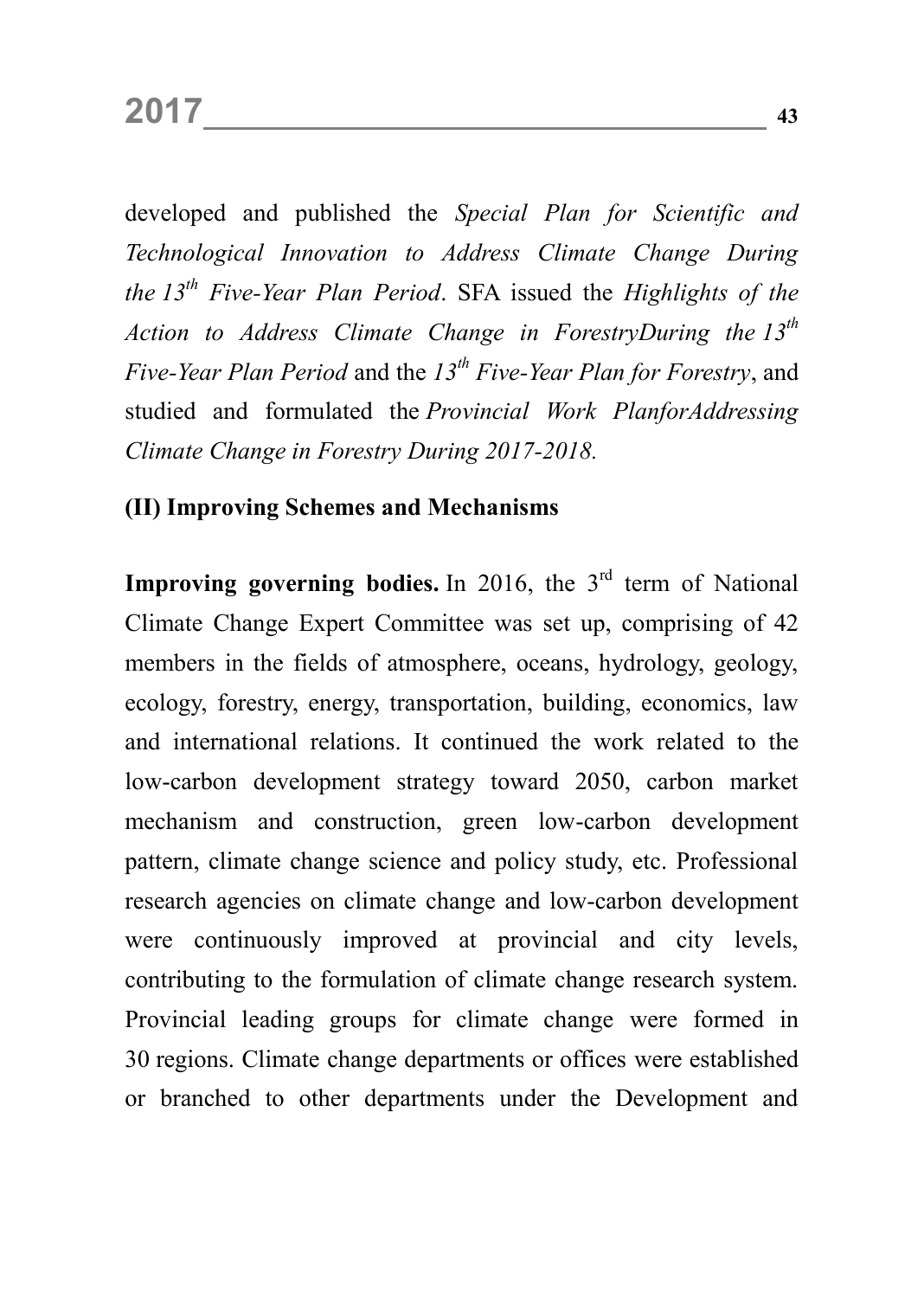Reform Commission of 29 provinces (autonomous regions and municipalities). Many supporting agencies were founded independently or within universities, research institutions and public institutions in 14 regions such as Beijing, Zhejiang, and Guangdong.

**Strengthening target-oriented responsibility assessment.** The *Work Plan for Controlling Greenhouse Gas Emissions During the 13th Five-Year Plan Period* required strengthening the evaluation and assessment of provincial governments on GHG emissions control and establishing an accountability system. NDRC formulated and issued the *Measures for Assessment of Provincial Government Fulfillment to Control Greenhouse Gas Emissions During the 13th Five-Year Plan Period*, andorganized the 2016 assessment of 31 provinces (autonomous regions and municipalities). In line with the assigned targets of carbon intensity controlling by nationalgovernment, all provincial governments formulated the assessment measures and work plans, including setting reasonable annual targets and completing annual self-assessment. In July 2016, the NDRC organized several working groups to carry out on-site assessment on governments of provinces(autonomous regions and municipalities), and the assessment results were informed to the governments and relevant departments of all provinces(autonomous regions and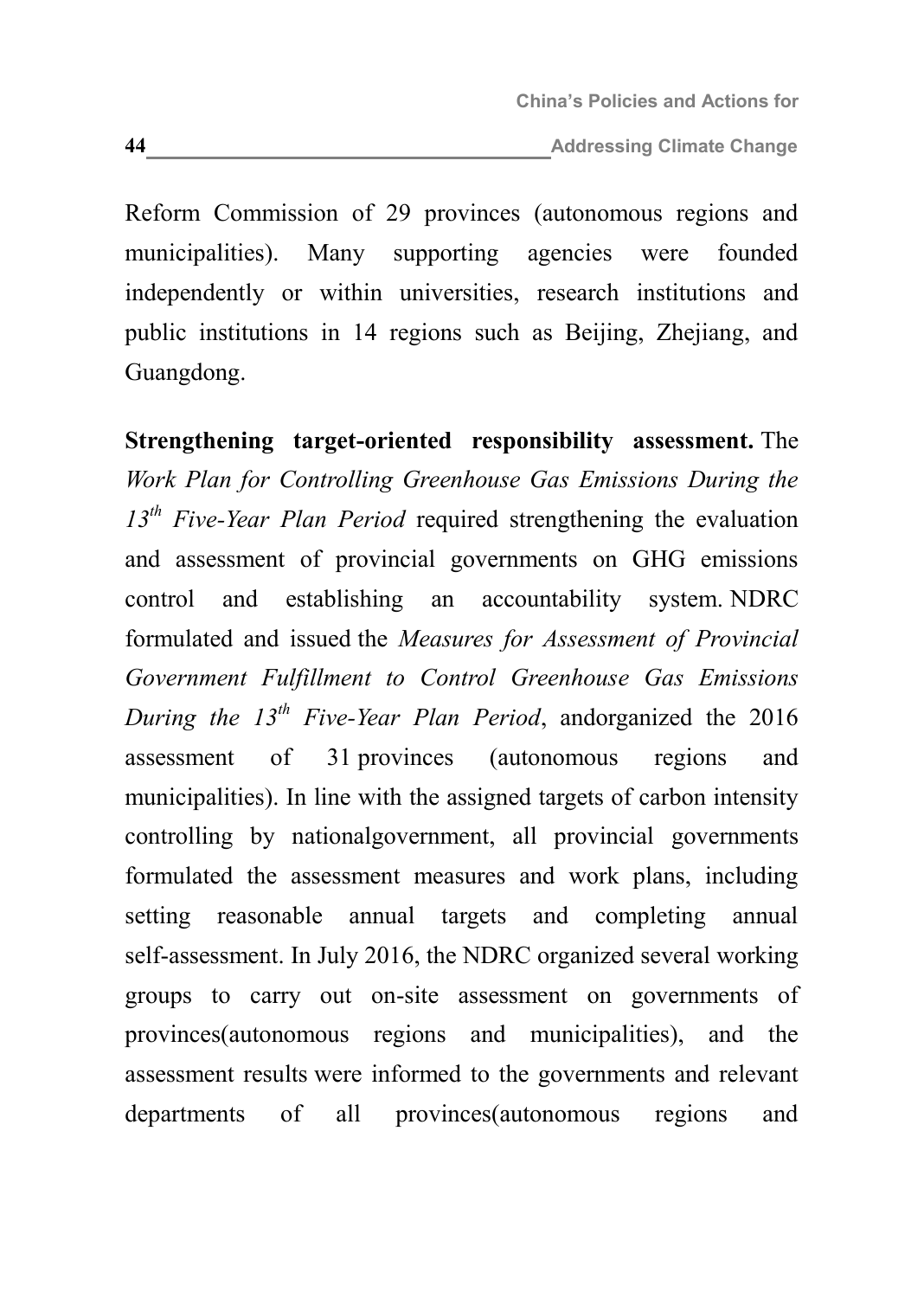municipalities), which were used as an important indicator for the comprehensive evaluation of provincial government and department leaders and leading groups, the reward and punishment of officials, as well as the tenure and appointment examination of leaders. 29 pilot low-carbon provinces or cities broke down the objectives and tasks of controlling GHG emissions to sub-regional districts and counties, wherein 22 conducted the assessment. By doing this, the responsibility of achieving GHG emission control target was strengthened and transferred to the governments at the basic level, and a regulatory working mechanism of level-by-level fulfillment of target-oriented responsibility was formed gradually.

### **(III) Enhancing Laws, Regulations and Standards**

**Promoting climate change related legislation.** The *Climate Change Law* and the *Regulations on Carbon Emissions Trading Administration* were included in the "Research Projects" and "Preparatory Projects" of the *Annual Legislative Program of the State Council 2016*. In line with the legislation plan and task allocation, the special study on climate change legislation was deepened, the laws drafted, and the views of all stakeholders solicited on the draft of the *Regulations on Carbon Emissions Trading Administration*. China strengthened international cooperation and exchanges and expand international influence in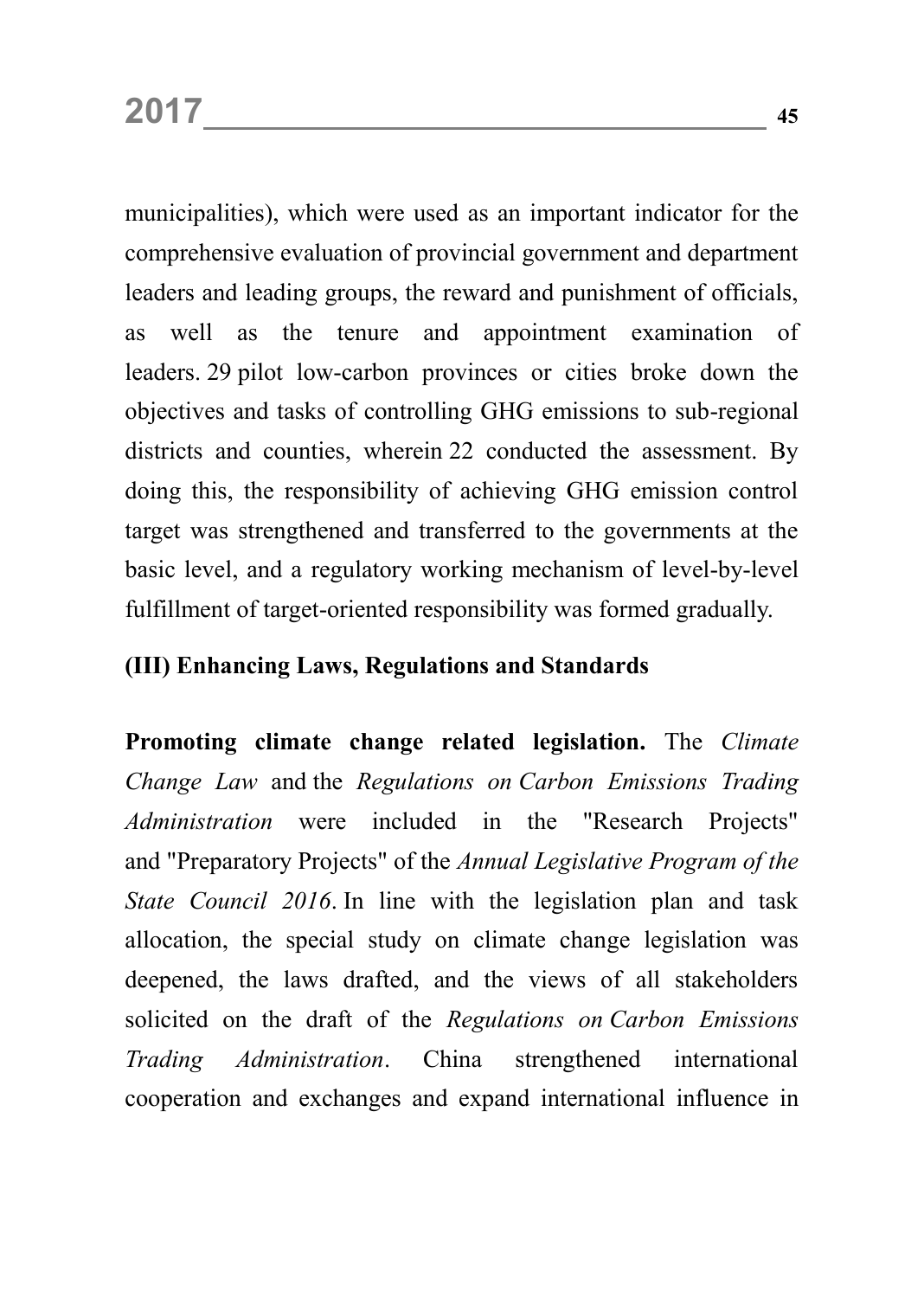the field of climate change legislation through the bilateral cooperation mechanisms with Germany, France and Britain and the multilateral cooperation platforms with the United Nations and other organizations. Shijiazhuang City and Nanchang City respectively issuedthe *Regulations on Promotion of Low-Carbon Development* to accelerate the local legislation process for low-carbon development.

**Improving standard and labeling system.** By the end of 2016, NDRC has registered 200 project-based carbon emission reduction accounting methodologies in 12 batches, covering several key sectors such as industry, power, energy, building and agriculture sectors. The Certification and Accreditation Administration (CNCA) released the *General Norms for Organization of Greenhouse Gas Emissions Verification*. In 2016, NDRC, AQSIQ and CNCA jointly issued the second-batch catalog of low-carbon product certification, adding three new products including building ceramic tiles (plates), tires, and textile fabrics. The General Office of the State Council issued the *Opinions on Establishing a Uniform Standard, Certification and Labeling System for Green Products*, suggesting combining low-carbon, eco-friendly, and organic product certificate into one unified certification of green products. AQSIQ actively strived for and took leading role of many climate-change-relate technical institutions under the ISO.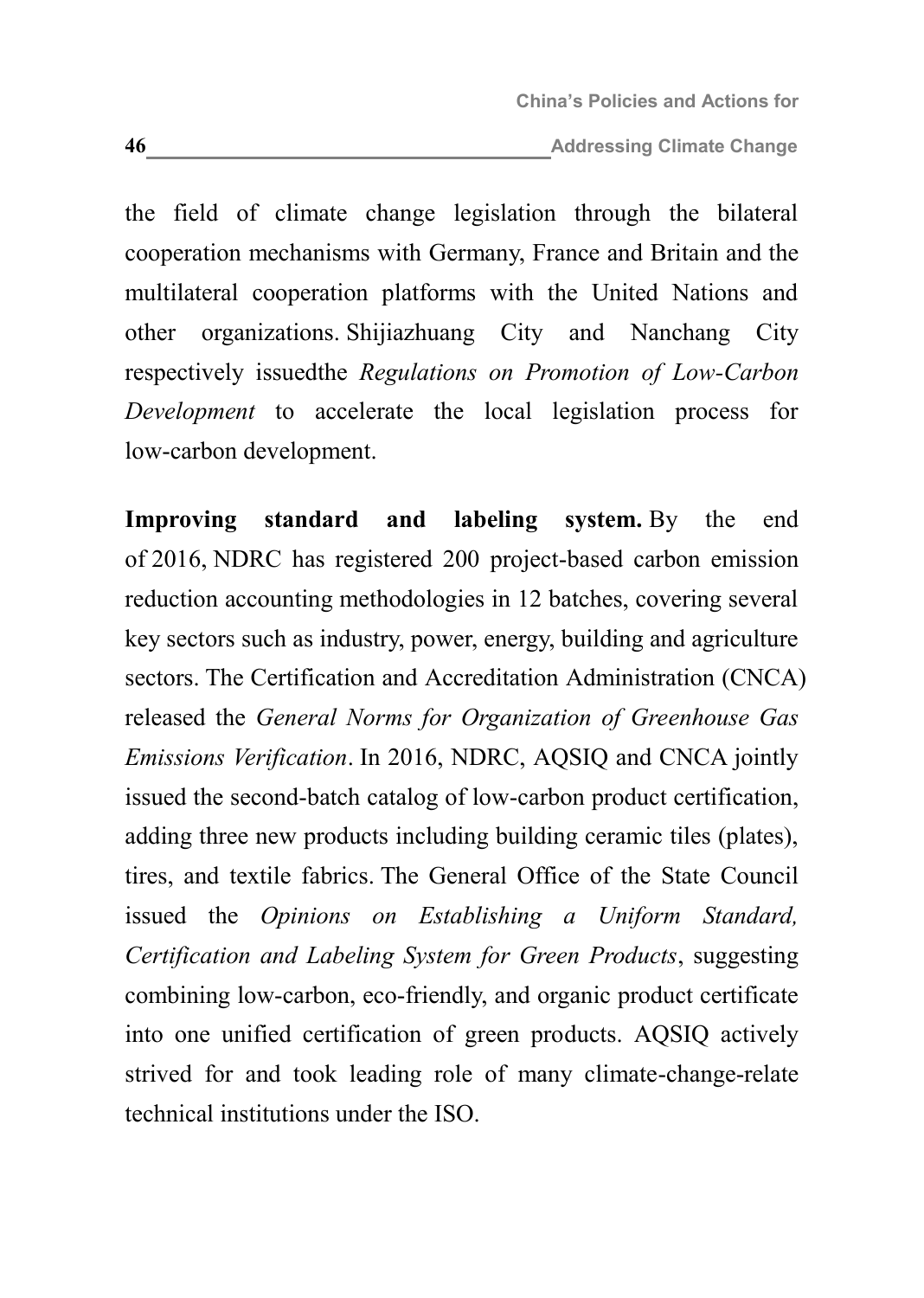### **(IV) Enhancing Carbon Emission Trading System**

**National carbon emissions trading market.** In January 2016, NDRC issued the *Circular on Making Improvements to Key Work Related to the Launch of the National Carbon Emissions Trading Market* to organize local governments, relevant departments, industry associations and state-owned enterprises to implement the key work related to the launch of national carbon market, which included accounting, reporting and verification of historical carbon emissions of covered enterprises, cultivation and selection of third-party verification units, capacity building of stakeholders, etc.. In 2017, the Legislative Affairs Office (LAO) of the State Council, in conjunction with NDRC, continued the legislative review of the *Interim Regulations on Administration of Carbon Emissions Trading*. NDRC organized the drafting of the *Administrative Measures for Carbon Emissions Reporting of Enterprises* and *the Administrative Measures for Third-Party Verification Units of Carbon Emissions*; designed and improved allowance allocation methodology and completed the tentative calculation of allowances for some enterprises in power generation, electrolytic aluminum and cement sectors; evaluated and selected agencies to undertake the construction, operation and maintenance of the national registry and trading system for carbon emission; studied the promotion of reformation of Clean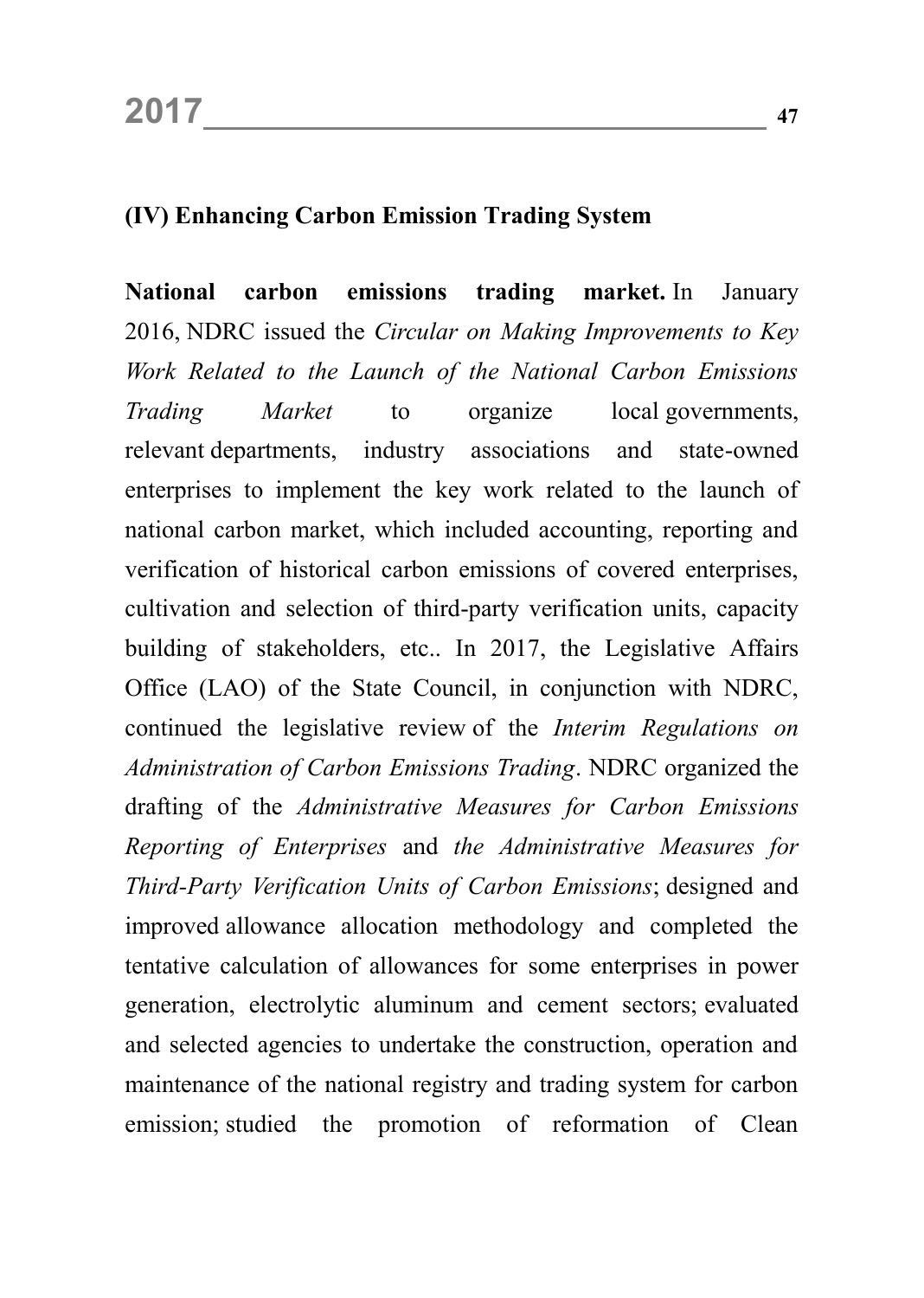Development Mechanism (CDM) and voluntary GHG emissions reduction trading mechanism.

**Carbon emissions trading in the pilot and non-pilot regions.** Since launched by NDRC in 2011, the carbon emissions trading pilotshavemade steady progress in seven provinces and cities, namely Beijing, Tianjin, Shanghai, Chongqing, Guangdong, Hubei and Shenzhen, through which a full-fledged and large-scale carbon emission trading pilot market with distinct characteristics has taken the initial shape. As of September 2016, the seven pilot carbon markets covered nearly 3,000 key enterprises from more than 20 industries and traded 197 million tons of carbon dioxide equivalent (tCO<sub>2</sub>e), involving a total turnover of about 4.516 billion yuan. Currently, 3-4 rounds of compliances with emission trading allowance have been completed, showing its effect on emission reduction primarily. In addition, Fujian released the *Interim Measures on Administration of Carbon Emissions Trading in Fujian Province* in September 2016, which covered 227 enterprises from 9 industries, such as electric power, petrochemicals, aviation and ceramics, and officially initiated its carbon market in December 2016, with the trading volume of 786.3 thousandtons and turnover of 18.2265 million yuan on the first day.

**Voluntary GHG emissions reduction trading.** NDRC issued the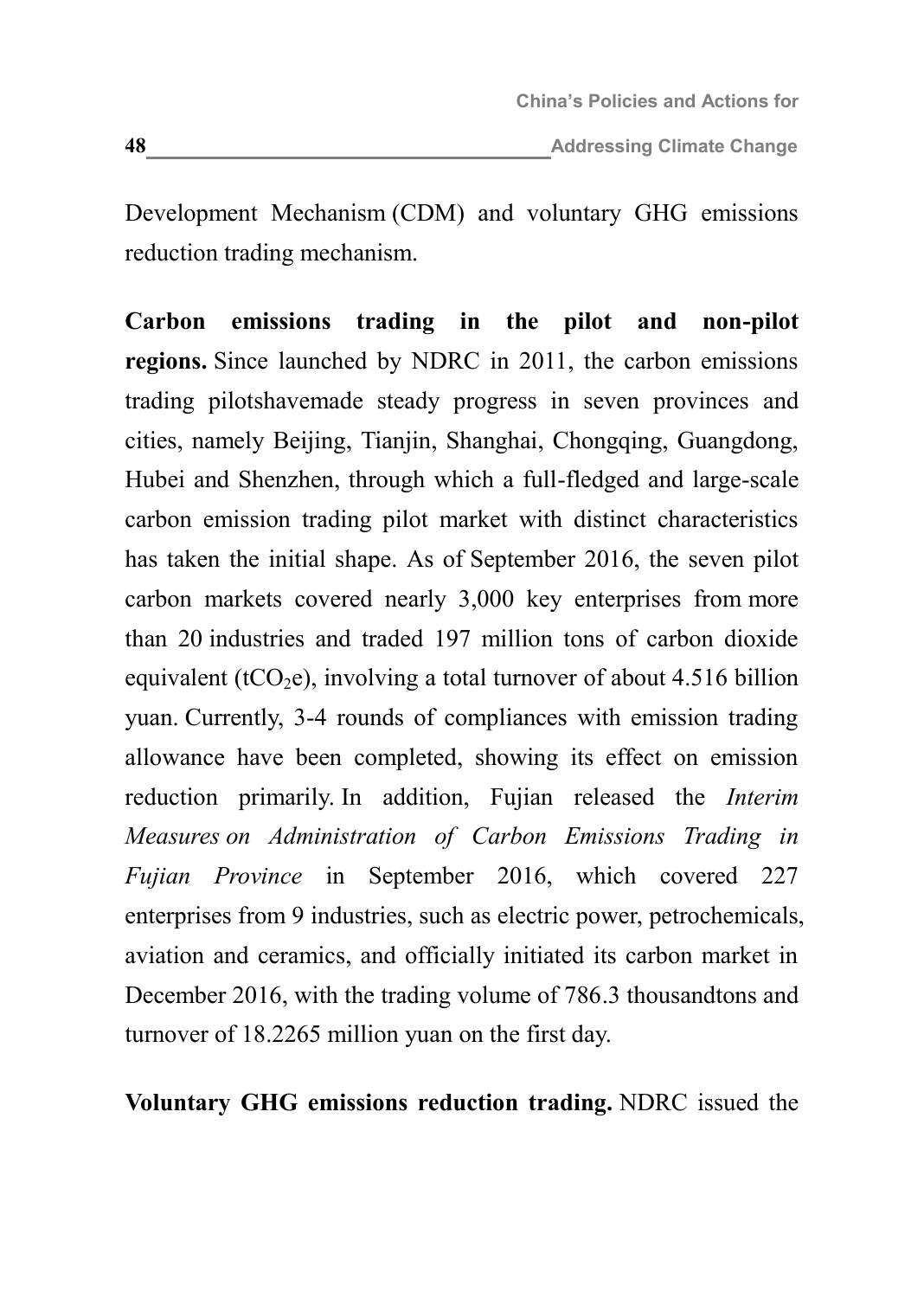*Administrative Measures for Voluntary GHG Emissions Reduction Trading* and conducted the revision of guidelines for assessment, approval and verification of voluntary GHG emissions reduction trading projects. By March 2017, China has developed 198 methodologies for voluntary GHG emissions reduction, accredited 12 institutions to assess and approve voluntary GHG emissions reduction projects and verify voluntary GHG emissions reduction, as well as accumulatively disclosed 2,871 approved voluntary GHG emissions reductionprojects and 1,315 registered projects. As of December 2016, the national registry for voluntary GHG emissions reduction trading was connected with the carbon emissions trading platforms of seven pilot areas, Fujian and Sichuan, with the cumulative trading volume of voluntary GHG emissions reduction reaching 81.11 million  $tCO<sub>2</sub>e$  and cumulative turnover about 720 million yuan.

### **(V) Boosting Green Low-Carbon Finance**

**Enhancing policy system design.** The *Work Plan for Controlling Greenhouse Gas Emissions During the 13th Five-Year Plan Period* put forward "supporting the efforts on climate change and low-carbon development by introducing comprehensive policies, improving climate investment and financing mechanisms, giving into play the role of the China Clean Development Mechanism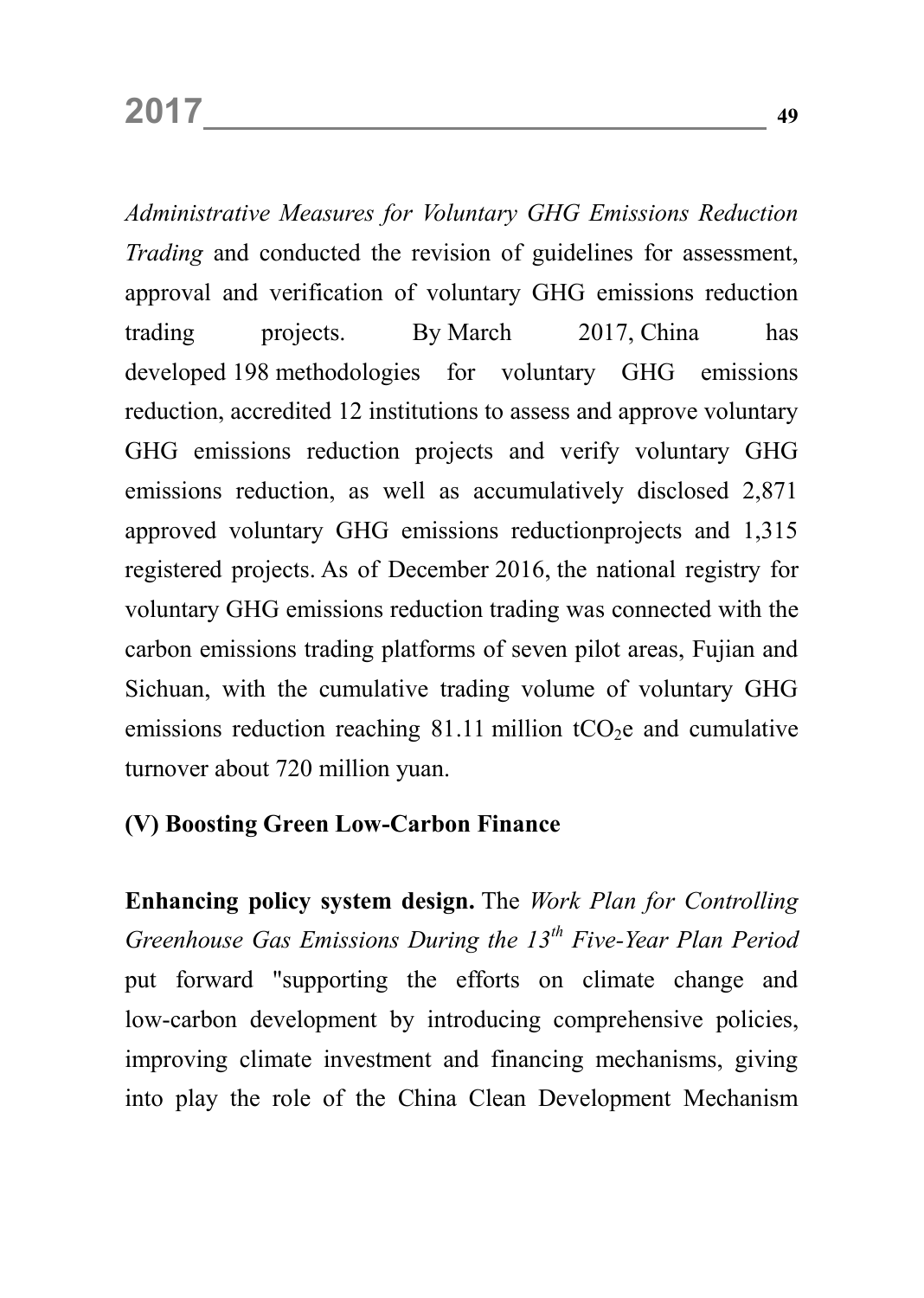Fund, and actively using the public-private partnership (PPP) mode and green bonds", and proposed to "carry out the climate investment and financing pilot which focuses on investment policy guidance and financial support enhancement" during the  $13<sup>th</sup> FYP$ period. PBC, MOF, NDRC, MEP, CBRC, CSRC and CIRC jointly issued the *Guiding Opinions on Building a Green Financial System*, fully starting the construction of Chinese green financial system and policy framework. The G20 Green Finance Study Group was set up, which put green finance in the G20 Summit Agenda and completed the *G20 Green Finance Synthesis Report* for the first time. The exploration of green finance was active at the local level. The Shanghai Stock Exchange and the Shenzhen Stock Exchange issued the respective notice to carry out the pilot of green corporate bonds and advance the pilot of green bonds; Inner Mongolia explored the establishment of local environmental fund; and Shanghai Pudong Development Bank successfully issued China's first green financial bonds.

**Putting policy functions into effect.** In 2017, the 176<sup>th</sup>State Council Executive Meeting examined and adopted the Integrated Plan to create pilot zones for green finance reformation and innovation in five provinces (autonomous regions), namely Zhejiang, Jiangxi, Guangdong, Guizhou and Xinjiang. CSRC published the *Guiding Opinions of China Securities Regulatory*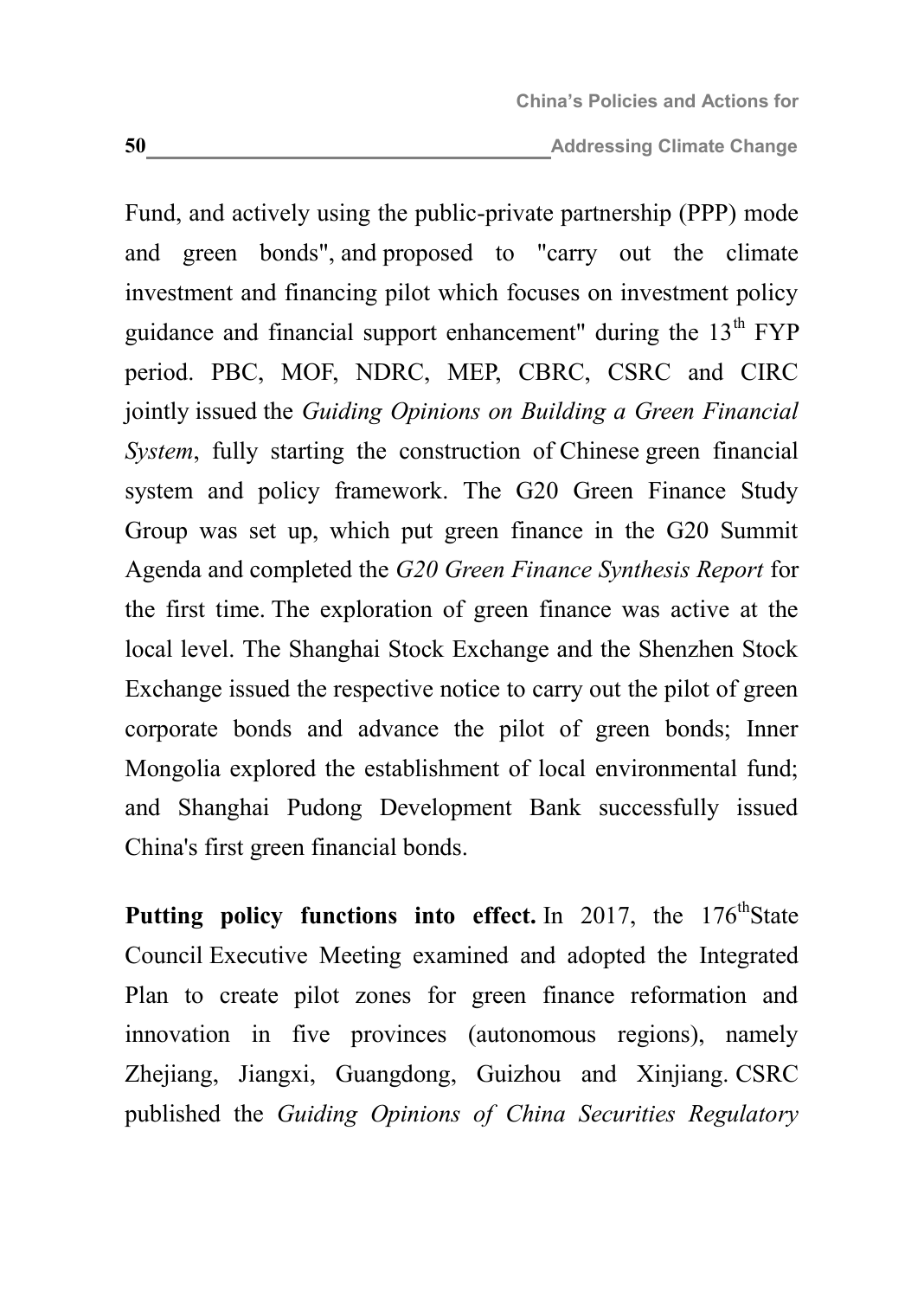*Commission on Supporting the Development of Green Bonds* to guide the exchange-dominated bonds market to further serve the green industry. PBC, CBRC, CSRC, CIRC and SAC jointly released the *Plan for Building and Developing a Standard System of Financial Industry (2016-2020)*which focused on promoting the standardization of green finance. NDRC actively conducted studies on climate financing pilot, and cooperated with CBRC to revise the *Green Credit Statistical System*, which intended to include "low-carbon credit" into green statistics, establish the classification and statistical system for low-carbon credit projects, and improve the environmental benefit measurement methodologies.

### **V. Fundamental capacity building**

Since 2016, the Chinese Government has further improved the fundamental capabilities to address climate change by improving statistical and accounting system, enhancing low-carbon technological research, development and application, and strengthening personnel and disciplinary development.

### **(I) Improving GHG Statistical and Accounting System**

**Improving the basic statistical system for GHG**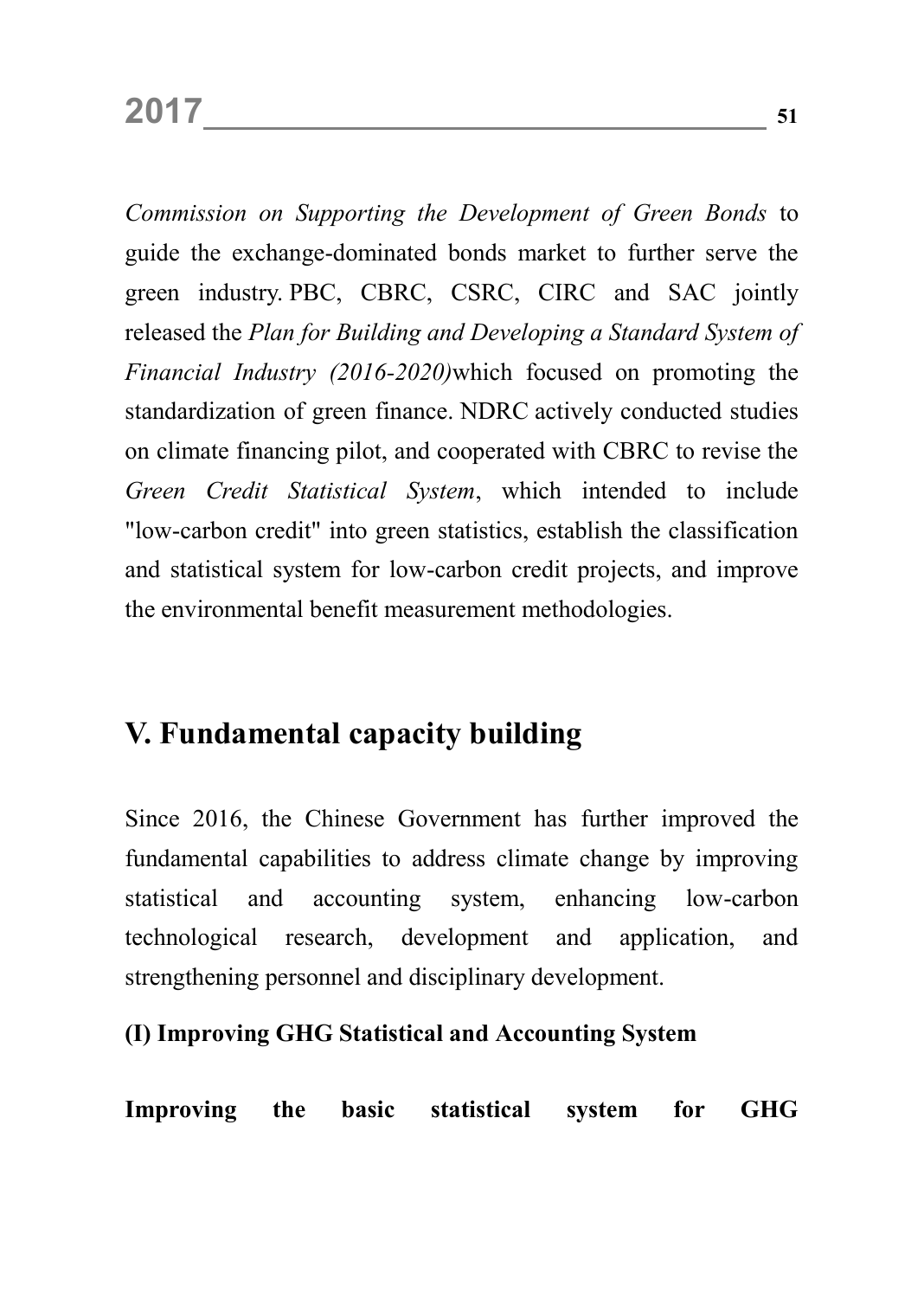**emissions.** NDRC and NBS built the climate change statistical indicator system and green development indicator system, established and improved relevant investigation systems and formulated regular working mechanisms. NDRC organized the study of non-carbon-dioxide GHG emissions and policies and actions in China; and organized capacity building seminars on carbon intensity calculation at the local level to improve capability of provincial agencies in calculating and analyzing the change of carbon intensity. Full-time personnel were designated to take charge of statistical and accounting work related to climate change in the statistics departments of 27 provinces (autonomous regions and municipalities). The financial support was provided to support climate related statistical work in 21 provinces (autonomous regions and municipalities). The *Study on China's Basic Statistical System for Greenhouse Gas Emissions and Capacity Building* was published. The *China's Climate Change Data Handbook (2016)* was compiled and issued by the National Center for Climate Change Strategy and the International Cooperation (NCSC).

**Advancing GHG inventory compilation and emissions accounting.** Based on the first and second national communication on climate change, NDRC initiated the compilation of the 2012 GHG inventories of energy activities, industrial processes, agricultural activities, land-use change and forestry, and waste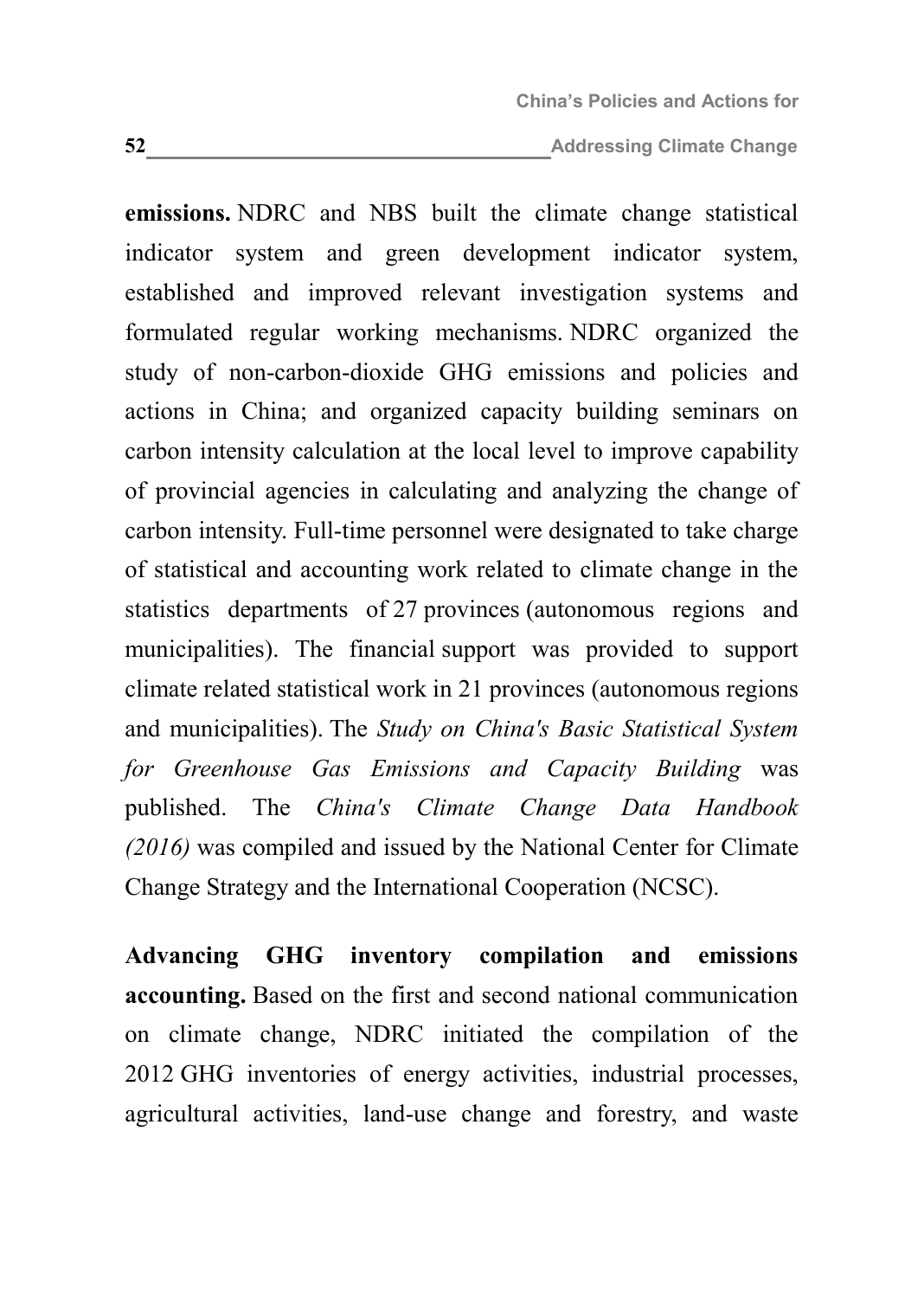disposal, and completed the *General Report on China's National GHG Inventory (2012)* by extensively discussing with the members of Leading Group and experts in relevant areas. On the basis of such research outcomes as national GHG inventories, the *First National Communication on Climate Change of the People's Republic of China* (in Chinese and English) was compiled and formally submitted to the secretariat of United Nations Framework Convention on Climate Change (UNFCCC) in 2017.25 provinces (autonomous regions and municipalities) compiled the provincial GHG inventories and 17 regions compiled the city/district-level GHG inventories.

**Constructing reporting system for corporate GHG emissions data.** NDRC organized NCSC and relevant institutions to implement the Project of "Study and Construction of Reporting System for Corporate Greenhouse Gas Emissions Data ", which completed the system study, framework design and platform software development for the reporting of corporate GHG emissions data in China, and supported the data reporting and management of corporates involved in the carbon emissions trading system. More than 400 enterprises from Henan, Xinjiang and Hainan have submitted data in the reporting system, which helps operate and test the functions of all modules in the reporting system and maintenance and safeguard capability of the reporting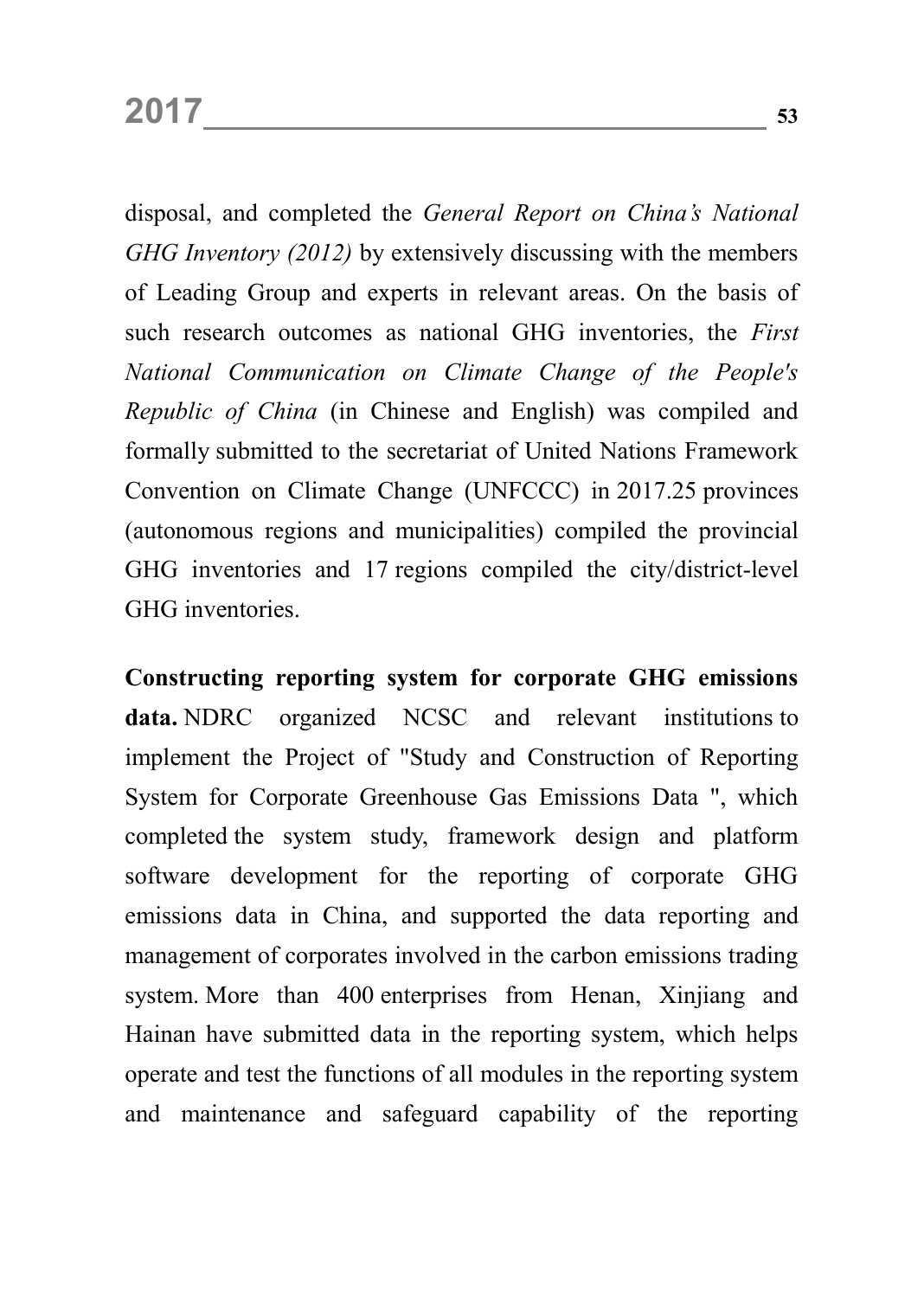system. The public platform in WeChat named "National Working Office for Corporate GHG Reporting" was created to provide assistance and consulting services for the public.

### **(II) Enhancing Scientific and Technological Support**

**Launching fundamental scientific research.** In 2016, MOST kicked off a range of basic science research projects in the field of climate change through the key national research and development project "Global Change and Response" and key special project "Restoration and Protection of Typical Fragile Ecosystems" and established the project of "Study of Urgent Major Issues to Tackle Climate Change after the Paris Conference", with the purpose to support the basic research on climate change. CMA recommended three special reports to the International Panel on Climate Change (IPCC), namely *Global Warming of 1.5°C*, *Ocean and Cryosphere in a Changing Climate* and *Climate Change and Land*. The Chinese Academy of Sciences (CAS) completed the study of "Carbon Budget Certification for Climate Change and Related Issues" and accomplished innovative outcomes in carbon emissions from energy consumption, ecosystem carbon sequestration, climate sensitivity, climate change impact and adaptation, and green development policy design.

**Accelerating research, development and application of**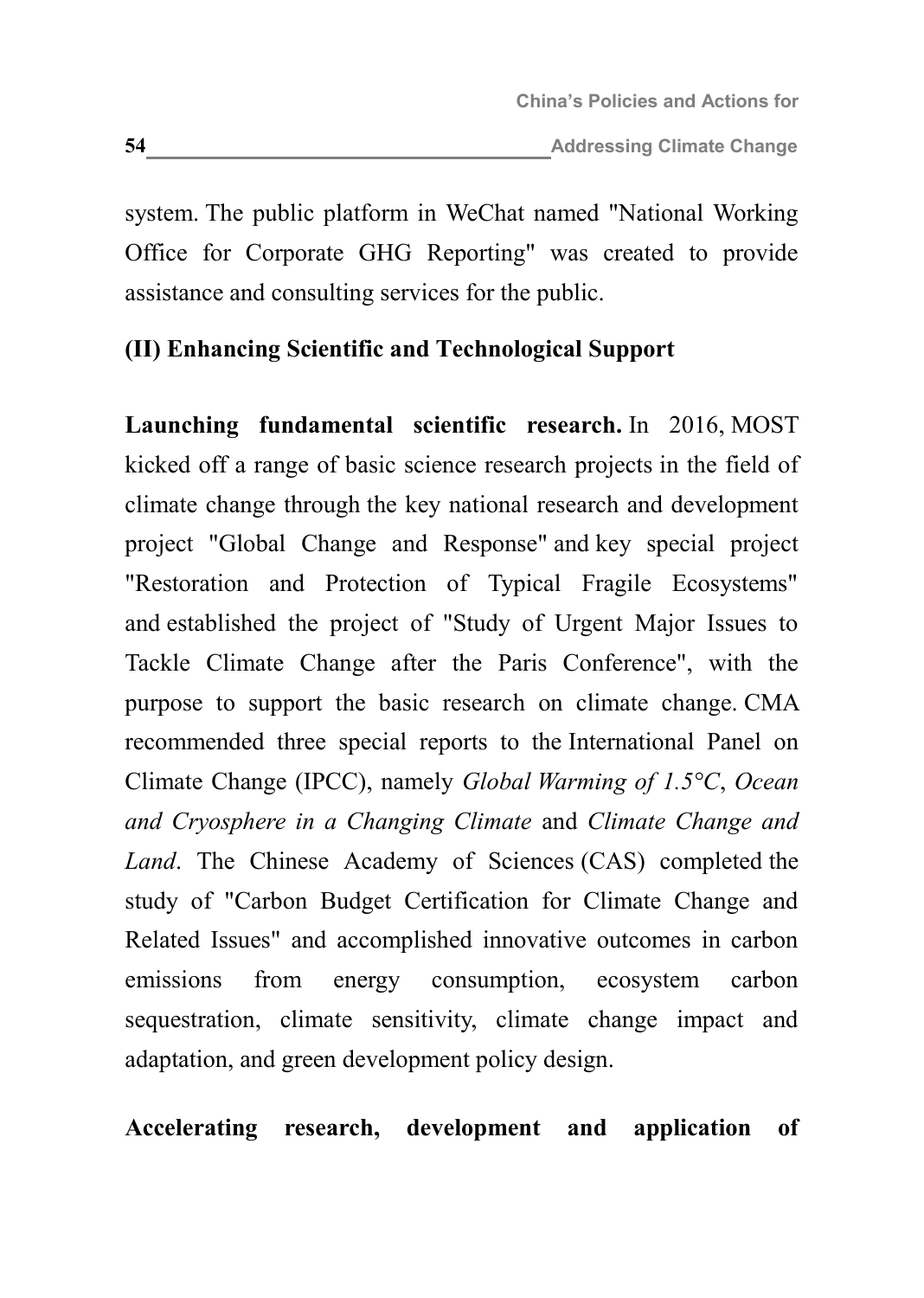**low-carbon technologies.** NDRC released the *Catalog of National Key Energy-Efficient and Low-Carbon Technologies for Promotion (2016 Version, Energy Conservation Section)* in January 2017 and the *Catalog of National Key Energy-Efficient and Low-Carbon Technologies for Promotion (2017 Version, Low-carbon Section)* in March 2017. MOST, MEP and CMA jointly developed and issued the *Special Plan for Scientific and Technological Innovation to Address Climate Change During the 13th Five-Year Plan Period* in 2017, which clearly defined the development way, objective, key technology development directions, key tasks and supporting measures for the scientific and technological innovation during the  $13<sup>th</sup>$  FYP period. MOT continued the work of selecting and promoting key technologies for energy conservation and emission reduction in the transportation sector, and together with MOF, rolled out the subsidy policies and technical guidelines for the use of shore power facilities and equipment by vessels pulled in the shore. NEA issued the *Recommended Catalog of Advanced Technologies and Equipment for Safe and Green Exploration and Efficient and Clean Use of Coal (First Batch)* in January 2016.

#### **(III) Strengthening Personnel and Disciplinary Development**

**Strengthening personnel and institutional development.** Many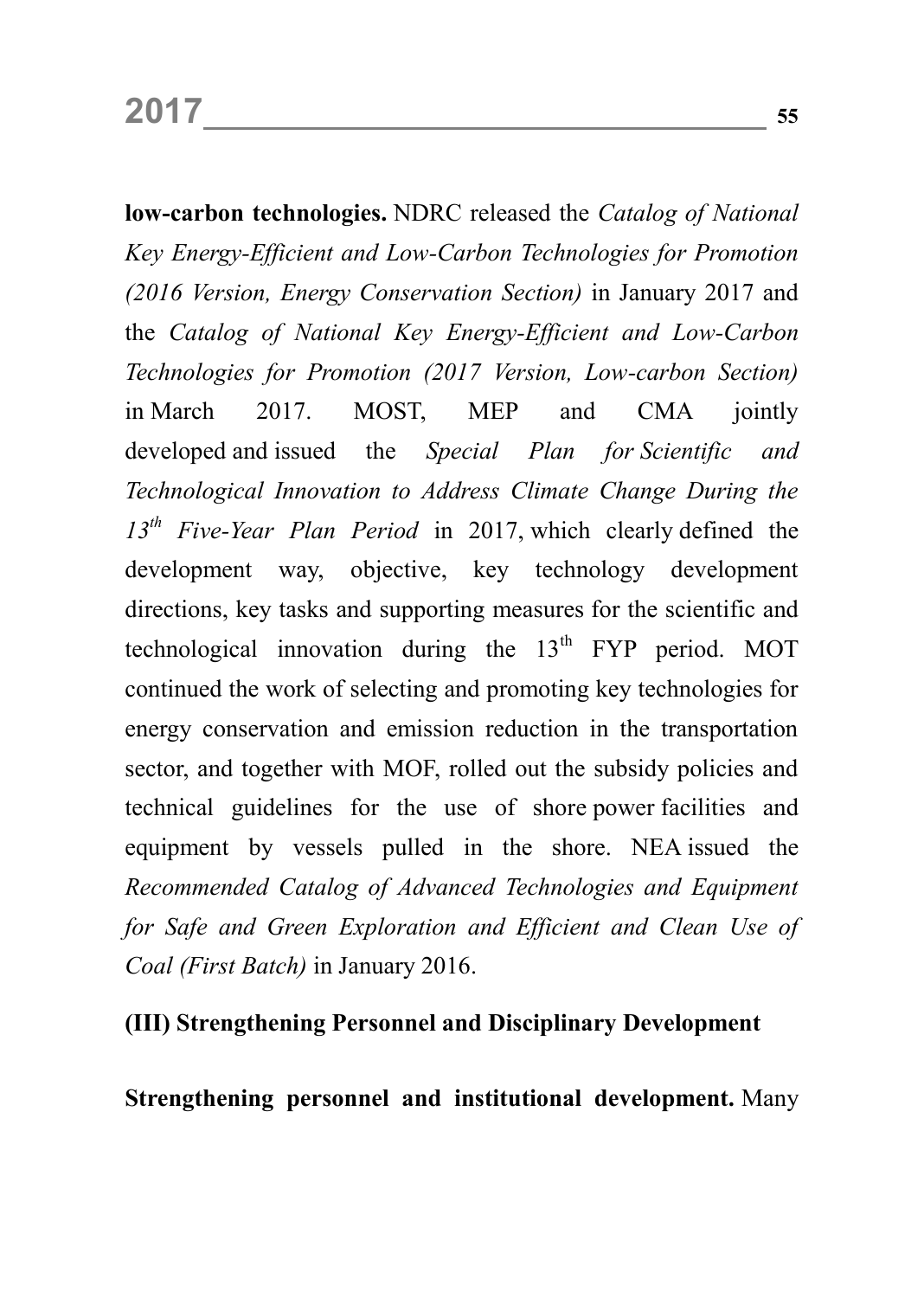departments organized capacity trainings on climate change to fully increase the capability to address climate change in relevant areas. NGOA provided remote online or face-to-face trainings to nearly 9,000 energy-saving managers at all level and with all categories. CMA set courses and training classes on scientific response to climate change and ecological civilization.

**Developing disciplines on climate change.** The Ministry of Education (MOE) encouraged colleges and universities to set up academic disciplines on climate change according to economic and social development needs and their own capacities, in order to speed up the training of talents that meet the social needs. Colleges and universities played an active role in training professionals in the field of climate change by strengthening the construction of education and research bases. In 2017, the newly-established China-UK International Low-carbon College of Shanghai Jiaotong University and the Low-carbon College of North China Electric Power University incorporated carbon capture and storage technologies and near-zero carbon emissions technology in the specialty setup respectively. The Chinese Academy of Social Sciences integrated the climate change economics into the preferential disciplines under the "Dengfeng Strategy". By the end of 2016, the atmospheric science has been integrated in 22 disciplines and energy conservation and environmental protection in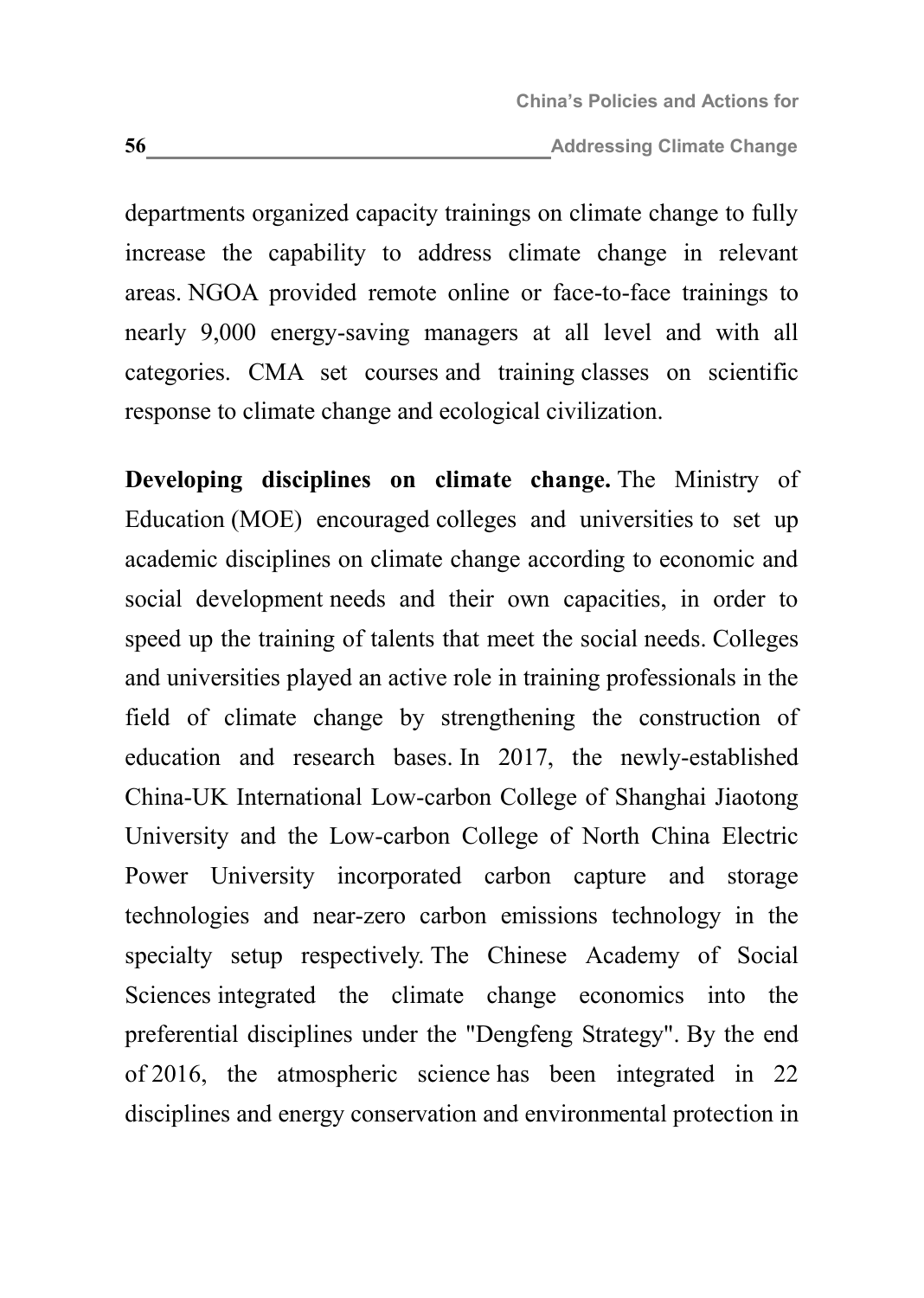42 disciplines.

## **VI. Enhanced International Exchanges and**

## **Cooperation**

In the spirit of mutual benefit, win-win, pragmatic and effective cooperation, the Chinese Government actively carried out practical cooperation with international institutions and all governments on climate change and green low-carbon development, and played a positive and constructive role in global cooperation to address climate change.

### **(I) Promoting Exchanges and Cooperation with International**

### **Organizations**

China conducted extensive and pragmatic cooperation with international organizations and became actively involved in relevant international conferences and initiatives. It enhanced cooperation with such multilateral organizations as the World Bank, Asian Development Bank, United Nations Development Programme, and Global Environment Facility, and actively participated in the relevant meetings of the Green Climate Fund, Climate Change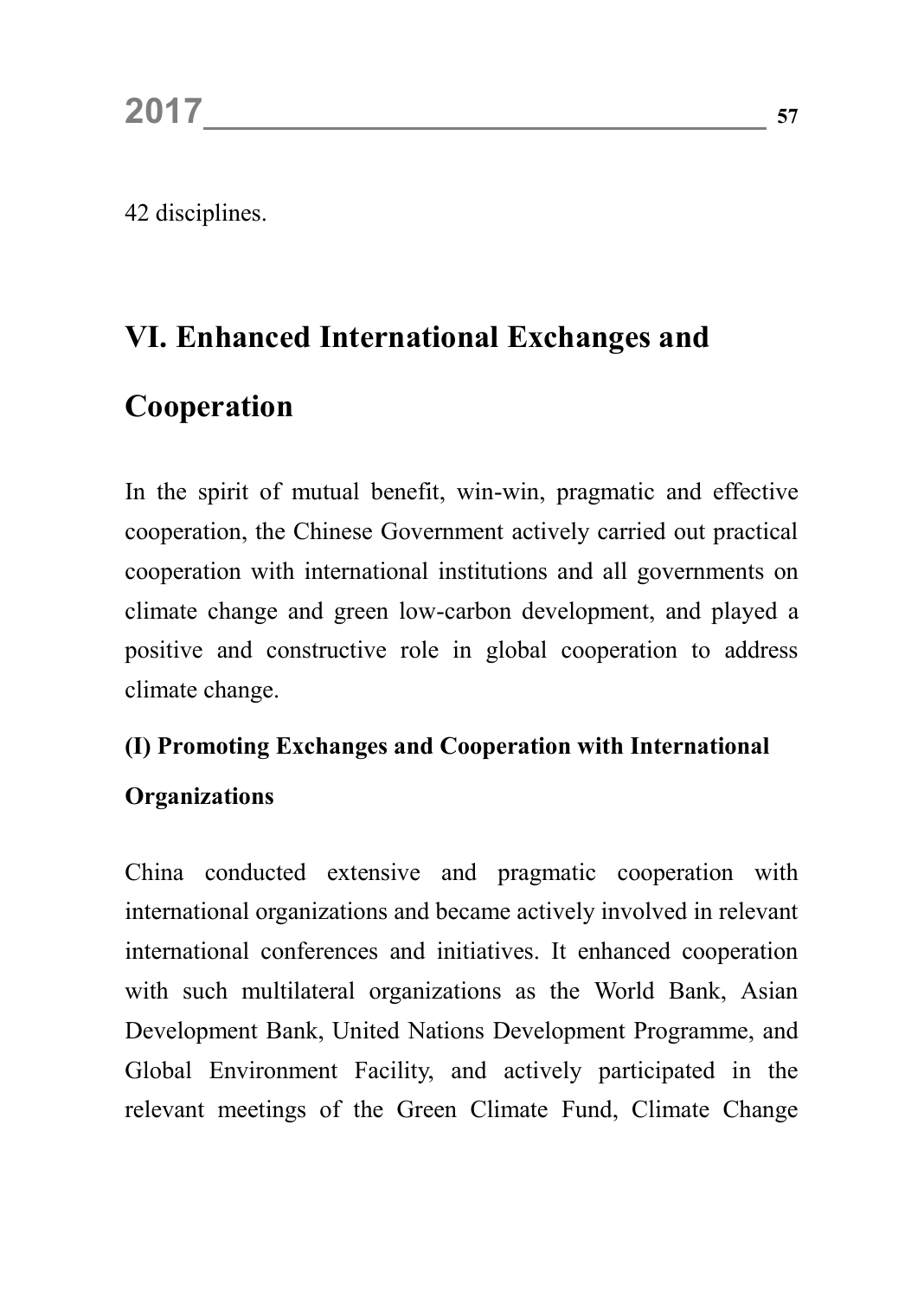Adaptation Fund, and Technology Executive Committee under the UNFCCC.

# **(II) Strengthening Exchanges and Cooperation with Developed Countries**

China further strengthened dialogue and pragmatic cooperation with relevant countries in the field of climate change and green low-carbon development and achieved fruitful outcomes. NDRC signed the *Implementing Arrangement on Strengthening Cooperation on Climate Change* with the Ministry of Foreign Affairs and Trade, New Zealand to expand the scope of bilateral cooperation. China held meetings on bilateral cooperation mechanism with a number of parties and countries, such as the European Union, Australia, New Zealand, France, Russia, Korea and Germany to exchange views on climate policies and actions, strengthen bilateral cooperation and consolidate cooperation mechanisms. China also deepened bilateral fruitful and pragmatic cooperation in the fields of carbon market, energy efficiency, low-carbon cities, and climate change adaptation with many parties and countries, such as the European Union, France, Germany, Britain, Italy, Canada and Japan.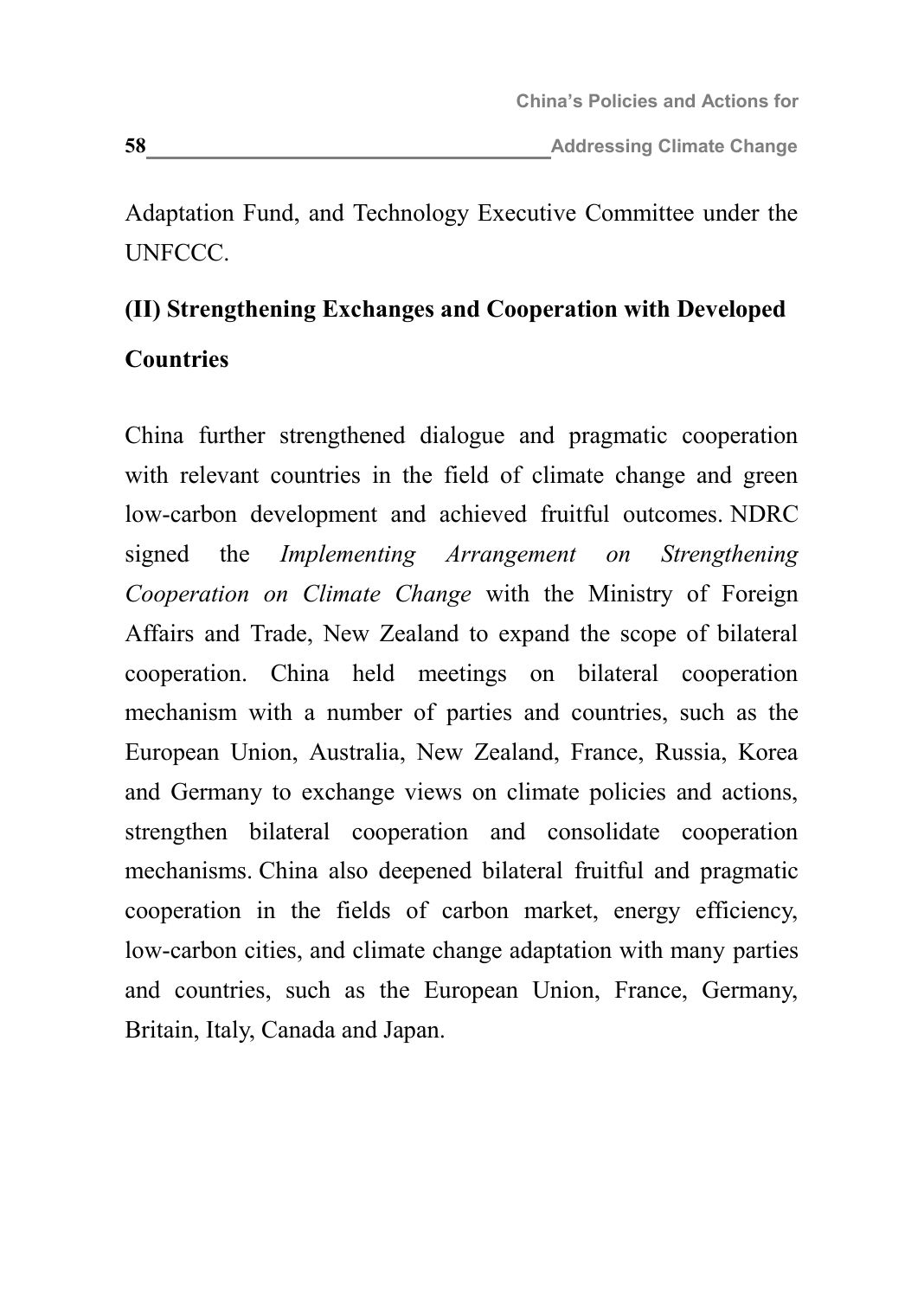### **(III) Deepening South-South Cooperation on Climate Change**

China actively pushed forward South-South cooperation on climate change and helped other developing countries to improve their capacities on climate change by developing low-carbon demonstration areas, donating energy-efficient and low-carbon materials and monitoring and warning facilities, and holding climate change South-South cooperation training workshops. NDRC signed with Seychelles a memorandum of cooperation on the construction of low-carbon demonstration areas and, with 28 developing countries, thememorandum of understanding to donate such materials as energy-efficient lamps and household solar power systems for tackling climate change. In terms of capacity building, a series of training workshops for South-South cooperation on climate change were held to help relevant developing countries train officials and experts in the field of climate change. MOCOM has accumulatively offered assistance to more than 70 developing countries through technical assistance and provision of materials and spot exchange, covering many areas such as clean energy, low-carbon demonstration, agricultural drought-resistant technology, water use and management, crop planting, smart grid, green ports, soil and water conservation, and emergency relief.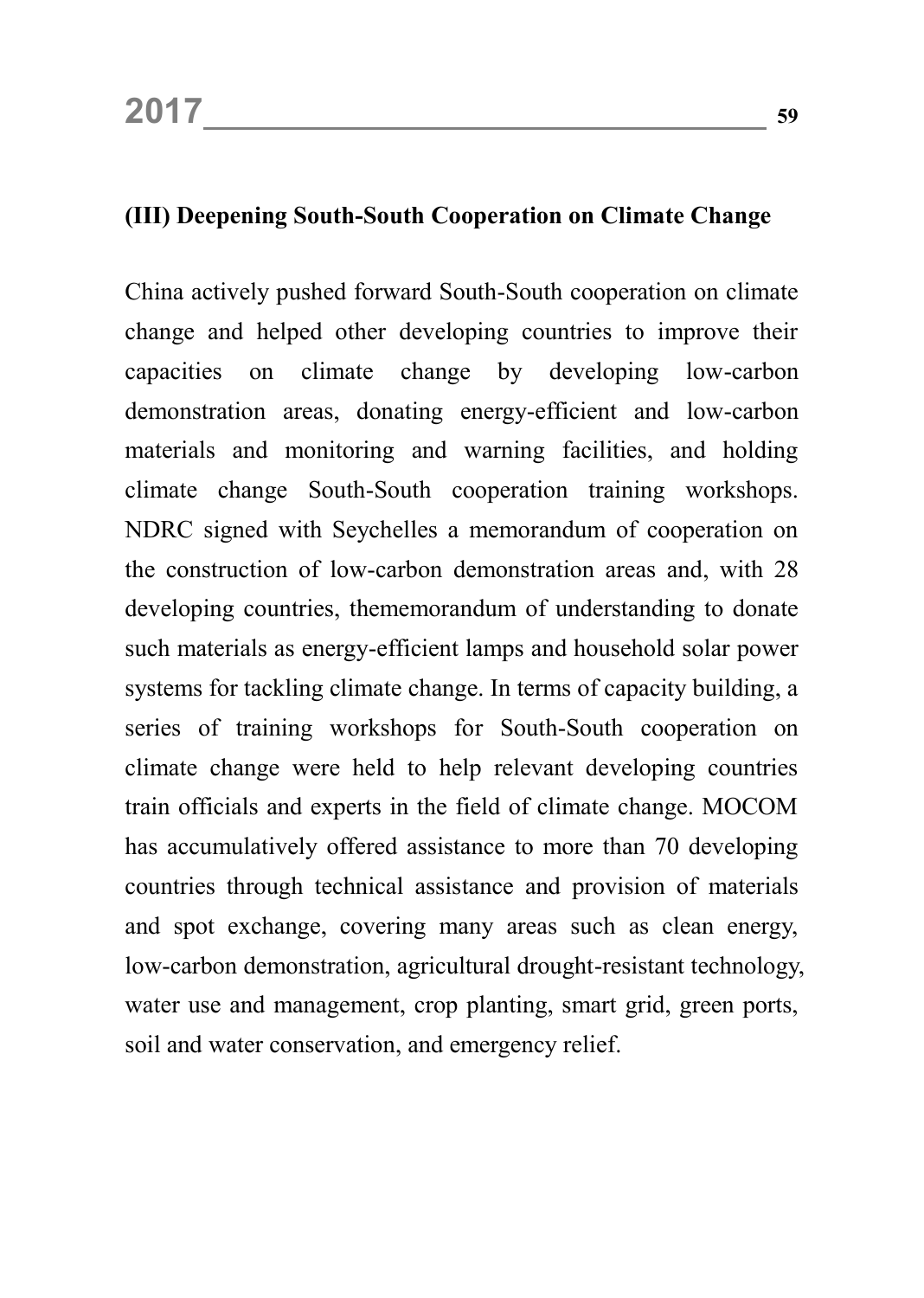## **VII. Active Involvement in Global Climate**

### **Governance**

Since 2016, the Chinese Government has continued, with an attitude of being fully responsible, to play a positive and constructive role in international negotiations, strengthen multi-level consultations and dialogues with all countries, and build a broad consensus on the issue of climate change, making positive contributions to advancing global governance and guiding international cooperation in addressing climate change.

### **(I) Actively Promoting Multilateral Processes under the United**

### **Nations Framework**

China made active efforts to put the Paris Agreement into effect. In April 2016, Chinese Vice Premier Zhang Gaoli, as the special envoy of Chinese President Xi Jinping, attended the high-level signing ceremony of the Paris Agreement at the United Nations Headquarters in New York, and China became the first-batchcountriesto sign the Paris Agreement. In September 2016, China held a ceremony in Hangzhou to deposit the legal instruments ofratifyingthe Paris Agreement, where Chinese President Xi Jinping and US former President Barack Obama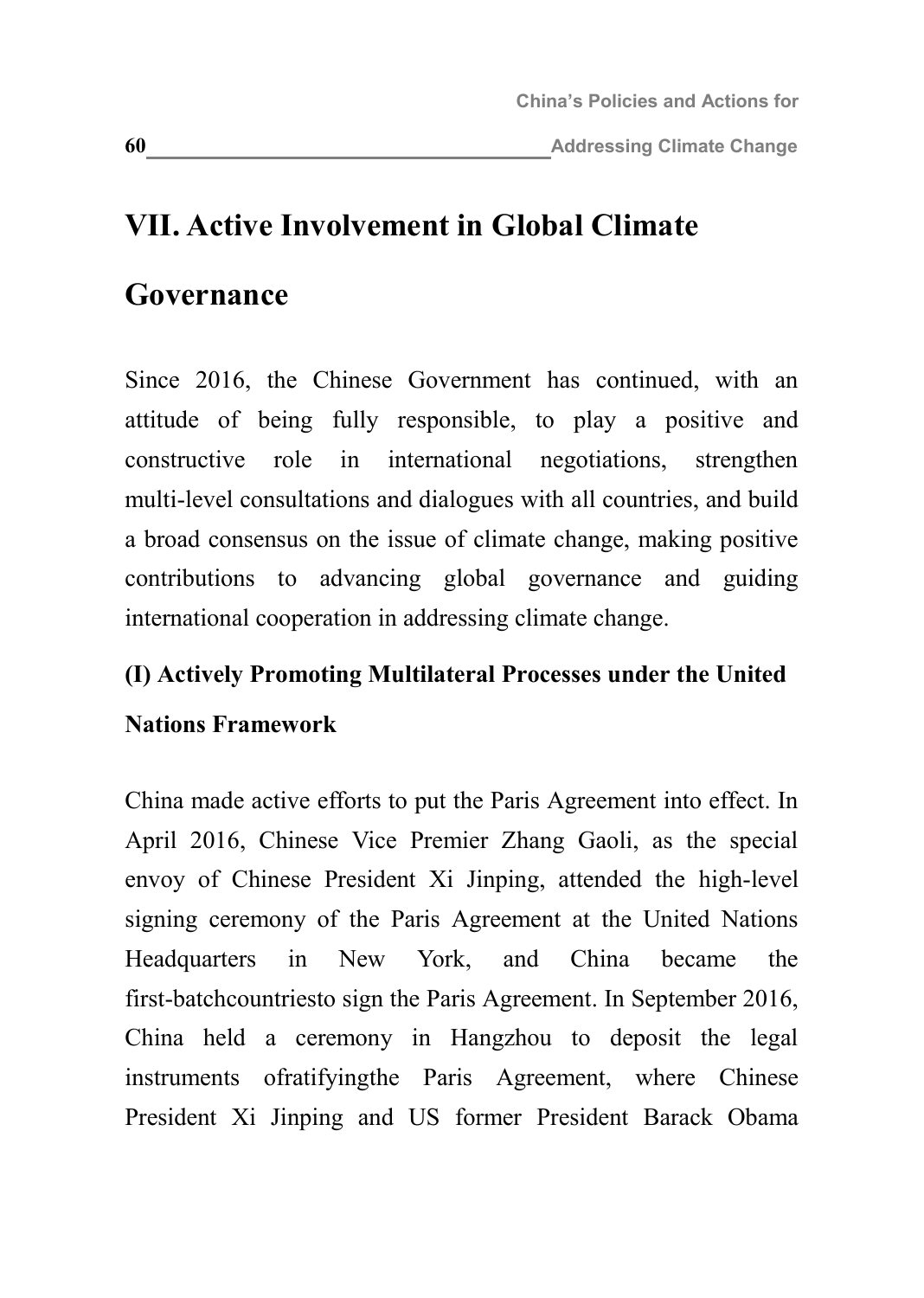submitted the respective ratificationinstruments to the Secretary-General of the United Nations. With the active promotion of countries such as China, most signatoriesto the Paris Agreement accelerated the ratification process, and the Paris Agreement formally entered into force on November 4, 2016.

China participated in the international negotiations under the UNFCCC in a constructive manner. China insisted on the principles of equity, common but differentiated responsibilities and respective capabilities, in the light of different national circumstancesand worked with other parties to advance the work programrelated to the implementation of Paris Agreement, so as to strengthen the comprehensive, effective and sustained implementation of the Convention and the Paris Agreement. In 2016, the Chinese delegation attended all the negotiating meetings including United Nations Climate Change Conference in Marrakech, submitted China's submissions on items of nationally determined contribution, adaptation, transparency, global stocktaking, compliance mechanism, etc. and played an active role in facilitating the negotiation process and coordinating different parties' positionby deeply communicating, enhancing mutual-understanding and building consensus with all parties. The 23<sup>rd</sup> Session of the Conference of the Parties (COP 23) to UNFCCC will take place in November 2017, Bonn, Germany, and China will continue to work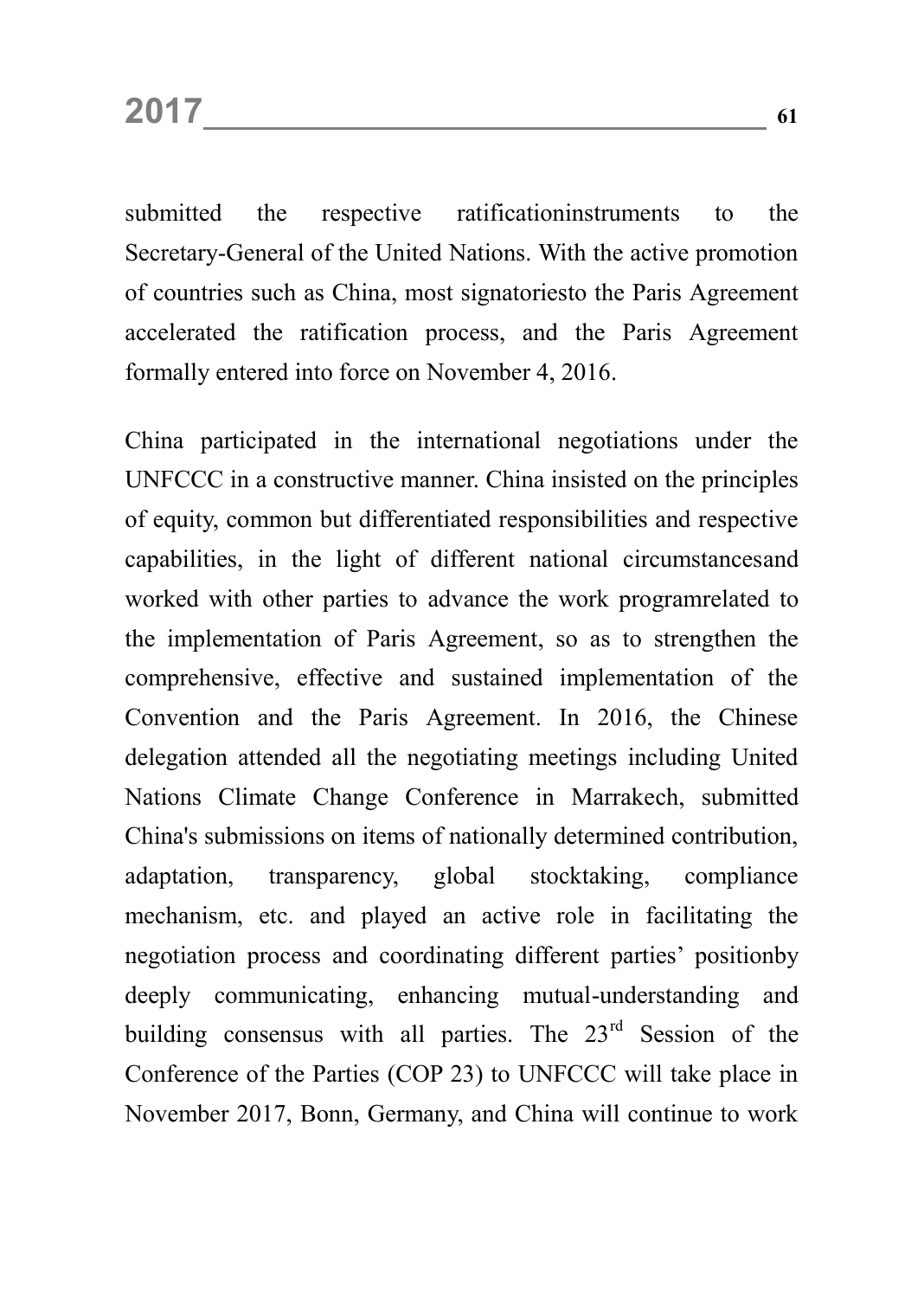with all effortsfor the next step of international negotiations on climate change and promote the negotiations related to the implementation of the Paris Agreement to becompleted in 2018.

### **(II) Extensively Participating in Other Multilateral Processes**

China has been actively involved in other multilateral processes of climate governance. In 2016, China provided contribution for the International Civil Aviation Organization (ICAO) on the resolution of global market-based measure and for the Conference of the Parties to Montreal Protocol to achieve the amendment for HFC emission reduction. China participated in the negotiations on maritime GHG emissions reduction under the International Maritime Organization (IMO). In the meantime, China actively joined and promoted the discussions on climate change related issues under the multilateral mechanisms such as G20, Asia-Pacific Economic Cooperation (APEC) and BRICS. In September 2017, China, Canada and the European Union co-hosted the First Minister-level Meeting on Climate Action (MoCA) to further build consensus of all parties and addnew political momentuminto the multilateral process ofaddressing climate change.

Facing increasing uncertainties in the global response to climate change, Chinese leaders have, in variousoccasions, delivered important speeches on China's firm stance in supporting the Paris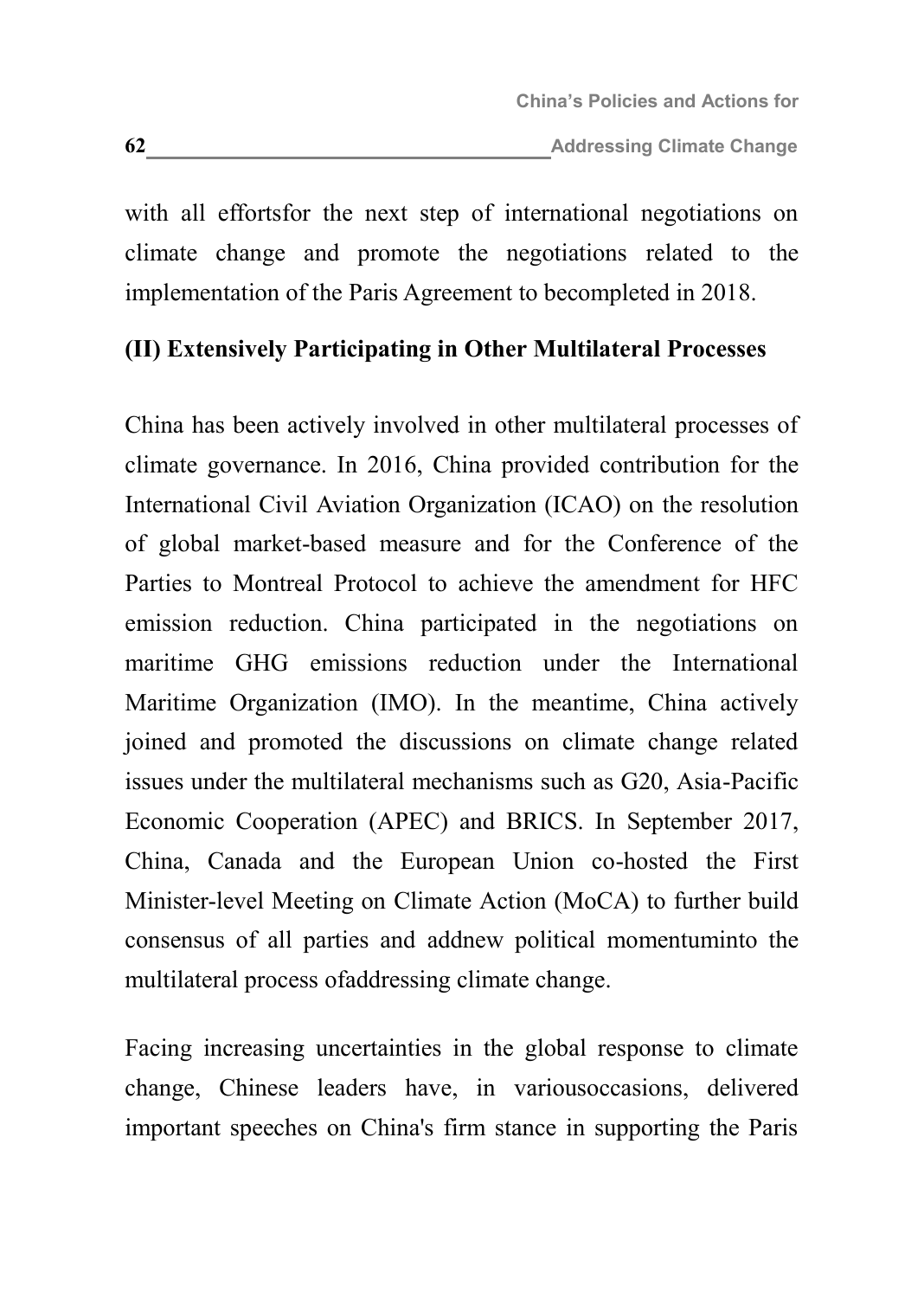Agreement and the global climate governance process. At the beginning of 2017, Chinese President Xi Jinping said at the opening plenary of the World Economic Forum Annual Meeting 2017 that "the Paris Agreement is a hard-won achievement which is keeping with the underlying trend of global development. All partiesshould stick to it instead of walking away from it as this is a responsibility we must assume for future generations." He reiterated China's strong support for the Paris Agreement at the United Nations Headquarters in Geneva, calling on all parties to work together to implement the agreement and promising that China will continue to take steps to tackle climate change and onehundred per cent undertake its obligations. In June 2017, Chinese Premier Li Keqiang stressed during his visit to Germany that addressing climate change is not only the international responsibility borne by China as a big developing country, but also the underlying demand for China to change the development pattern. China will continue to fulfill its commitments and strive for green, low-carbon and sustainable development. China's steadfast positive attitude onclimate policy and action has demonstrated its accountability as a responsible partnerand injected an important impetus to the multilateral processes, which was praised by the international community.

China deepened dialogue with all countries in the field of climate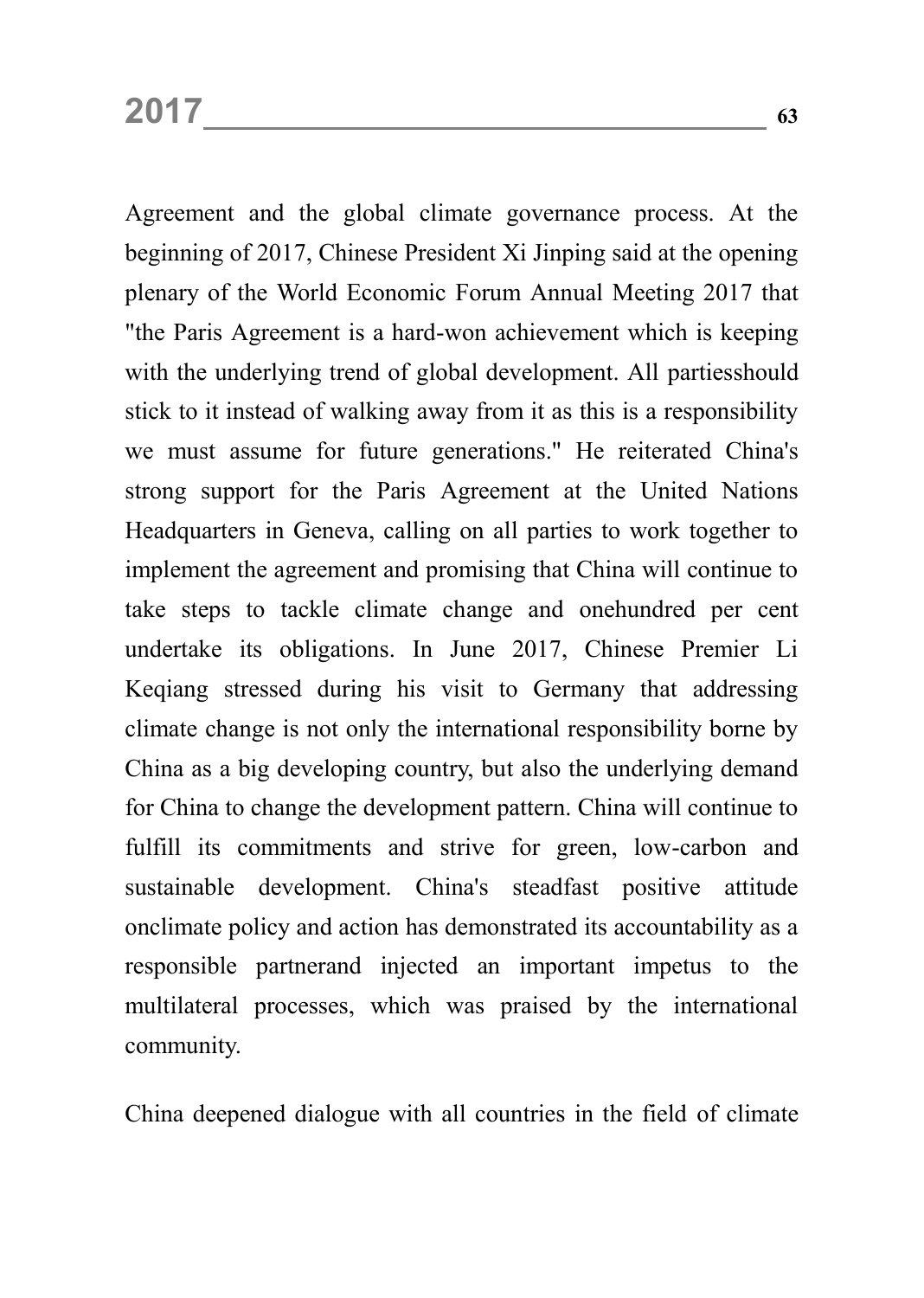change. China stepped up the communication and coordination with other BRSIC (Brazil, South Africa, India and China) countries and the Like Minded Developing Countries (LMDCs) and hosted the 24<sup>th</sup> BASIC Ministerial Meeting on Climate Change in Beijing. China actively engaged in dialogues with Small Island Developing States (SIDS), Least Developing Countries (LDCs) and African countries to promote exchanges of views and actively work forthe rights and interests of developing countries. China also continued in-depth dialogue and communication with developed countries, strengthened China-EU cooperation on addressing climate change, promoted policy dialogues and interactions with other developed countries such as Australia and New Zealand, in order to promote mutual understanding and expanding consensus and contribute to the international dialogue and cooperation on climate change.

### **(III) China's Basic Position and Stance on COP23**

The COP23 will be held in Bonn in November 2017 and should put emphasis on work in the following three aspects: (1) further promote negotiations on the work program related to the implementation of Paris Agreement, and strive to formulate a draft negotiating text, which covers all elements of mitigation, adaptation, finance, technology and capacity building, embodies the principles of equity, common but differentiated responsibilities and respective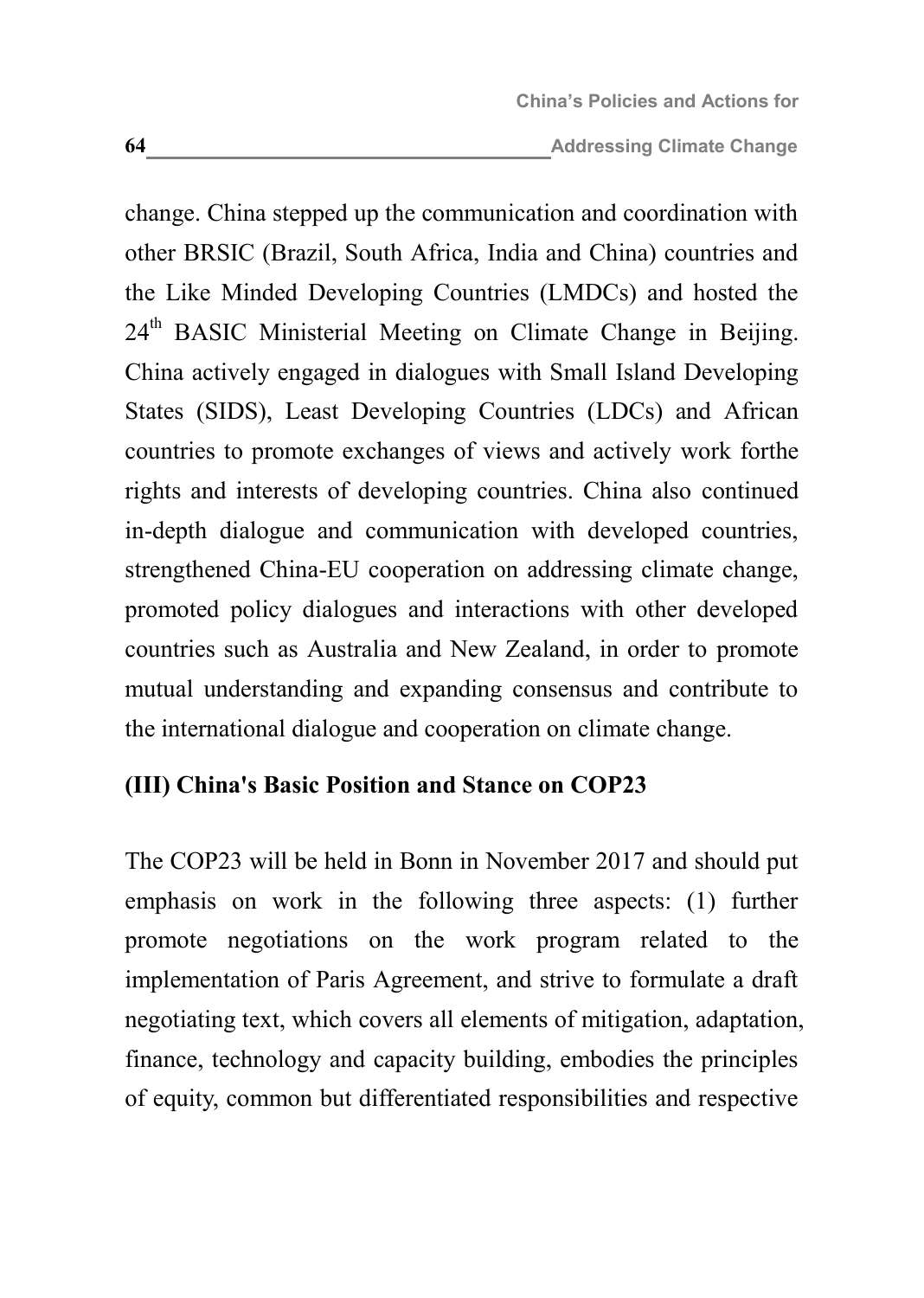capabilities, in the light of different national circumstances,and reflects the concerns of parties in a balance manner, so as to paves the wayfor follow-up negotiations scheduled to be completed in 2018; (2) make a good preparation for the facilitative dialogue in 2018, which should cover all aspects of mitigation, adaptation and implementation approaches, focus on the process of the implementation of pre-2020commitments and actions, and promote the exchange and sharing of good experiences and best practices under a principle of encouragement, in order to drive the global cooperation to address climate change; and (3) strengthen the fulfillment of commitments and actions before 2020, and in particular, accelerating the ratification of the Doha Amendment to the Kyoto Protocol so that it could enter into effect as soon as possible. The developed countries should earnestly honor their commitments to mobilizing 100 billion US dollars per year by 2020 and providing finance, technology and capacity building support to developing countries, laying a solid mutual-trust foundation for post-2020 climate actions.

China will continue to work with all Parties to promote the success of the COP23 in an open, transparent, inclusive, consensus-basedand party-driven manner.